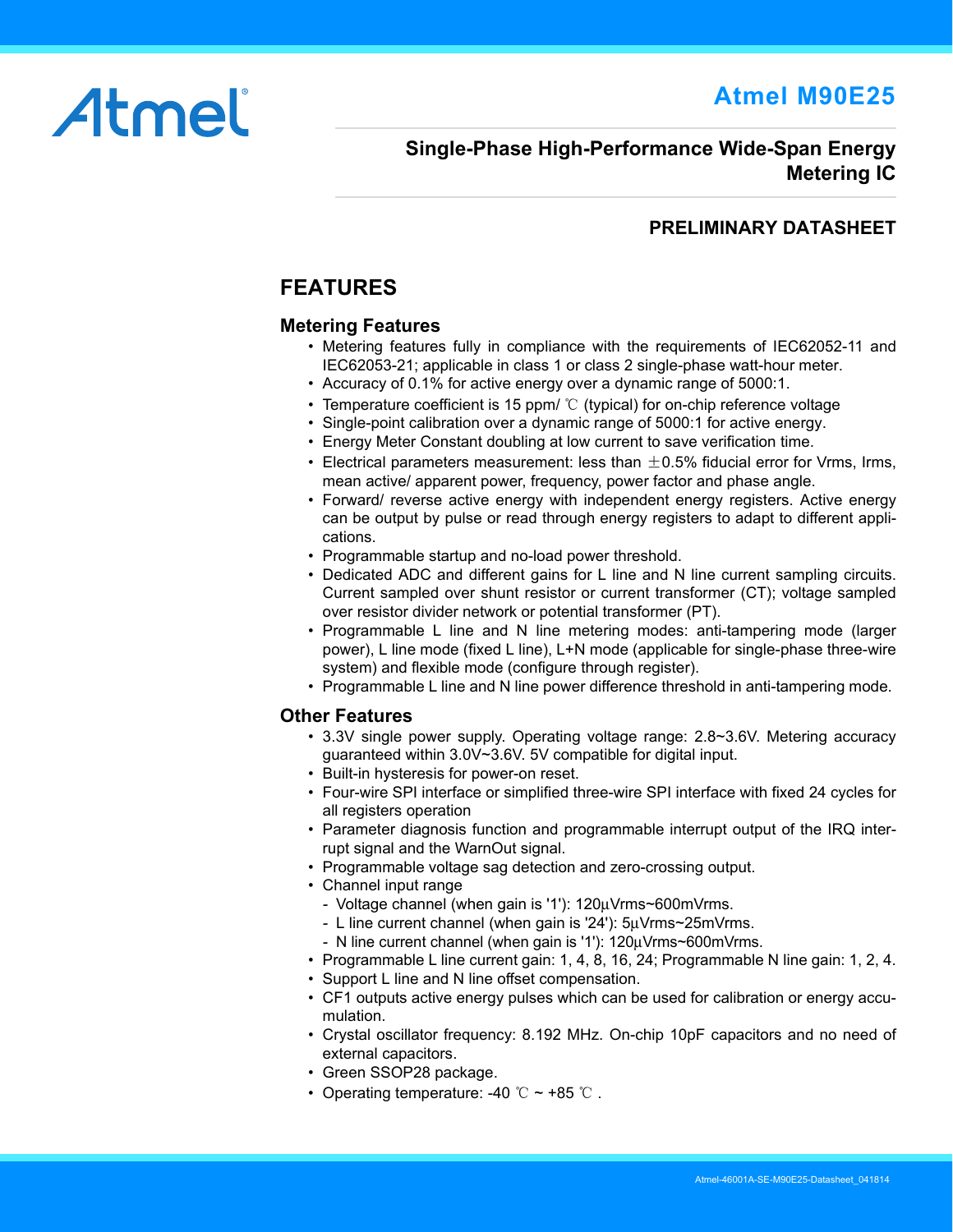# <span id="page-1-0"></span>**APPLICATION**

*•* The M90E25 is used for active energy metering for single-phase two-wire (1P2W), single-phase three-wire (1P3W) or anti-tampering energy meters. With the measurement function, the M90E25 can also be used in power instruments which need to measure voltage, current, etc.

# <span id="page-1-1"></span>**DESCRIPTION**

The M90E25 is high-performance wide-span energy metering chips. The ADC and DSP technology ensure the chips' long-term stability over variations in grid and ambient environmental conditions.

# <span id="page-1-2"></span>**BLOCK DIAGRAM**



<span id="page-1-3"></span>*Figure-1 Block Diagram*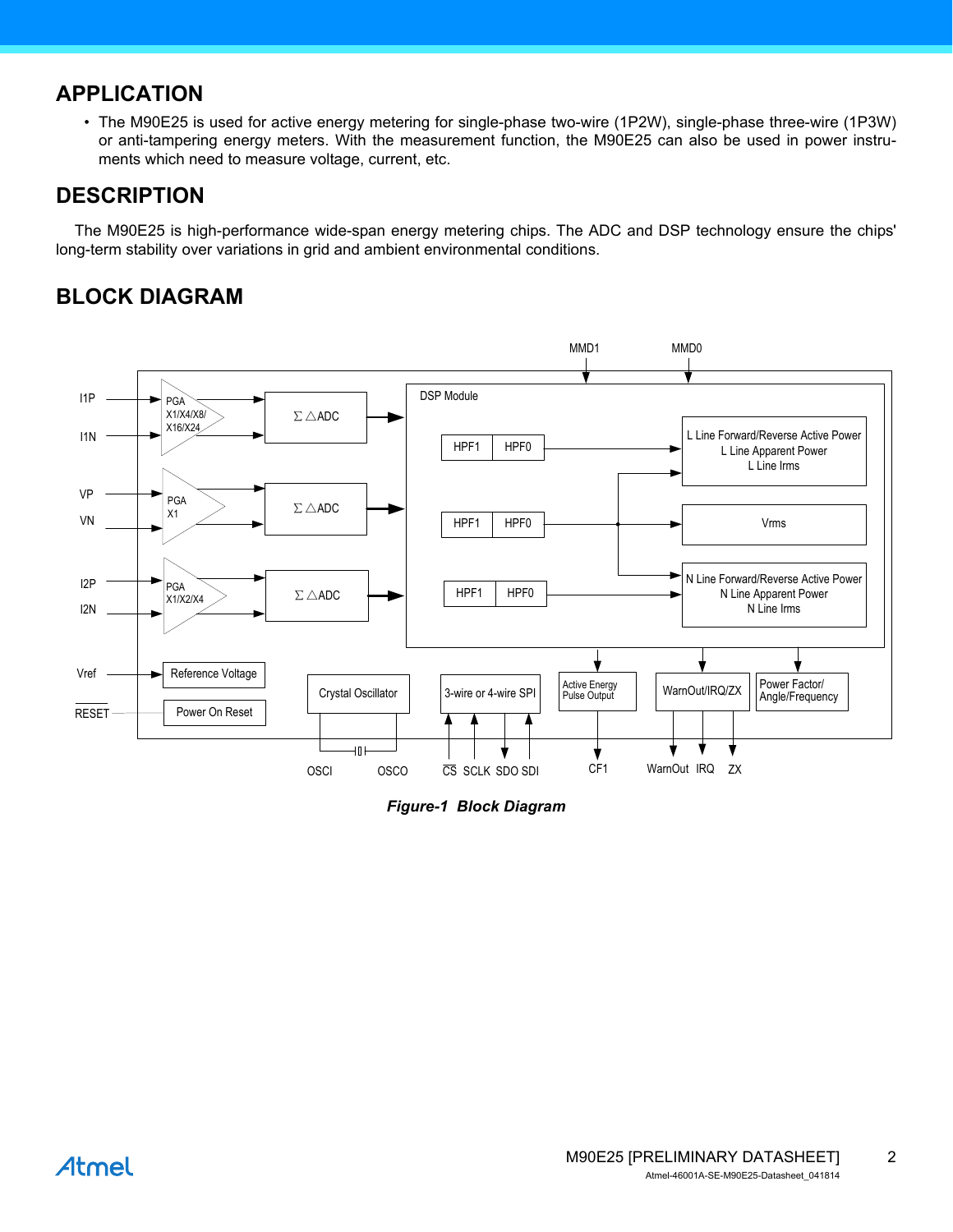# **Table of Contents**

| 3.1                             |  |
|---------------------------------|--|
|                                 |  |
|                                 |  |
|                                 |  |
|                                 |  |
|                                 |  |
|                                 |  |
|                                 |  |
|                                 |  |
|                                 |  |
|                                 |  |
|                                 |  |
|                                 |  |
|                                 |  |
|                                 |  |
|                                 |  |
|                                 |  |
|                                 |  |
|                                 |  |
| 5.2 STATUS AND SPECIAL REGISTER |  |
|                                 |  |
|                                 |  |
|                                 |  |
|                                 |  |
|                                 |  |
|                                 |  |
|                                 |  |
|                                 |  |
|                                 |  |
|                                 |  |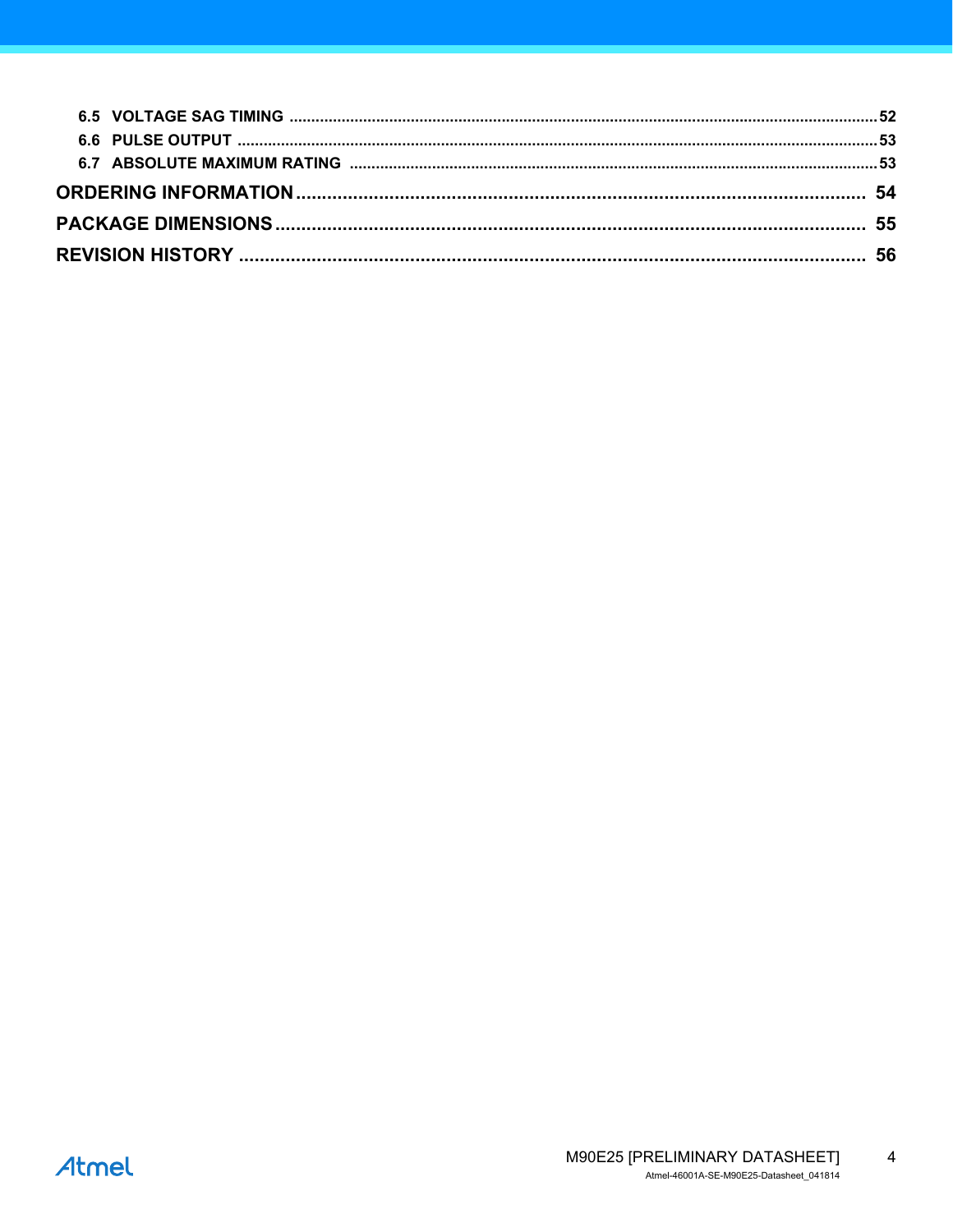# **List of Tables**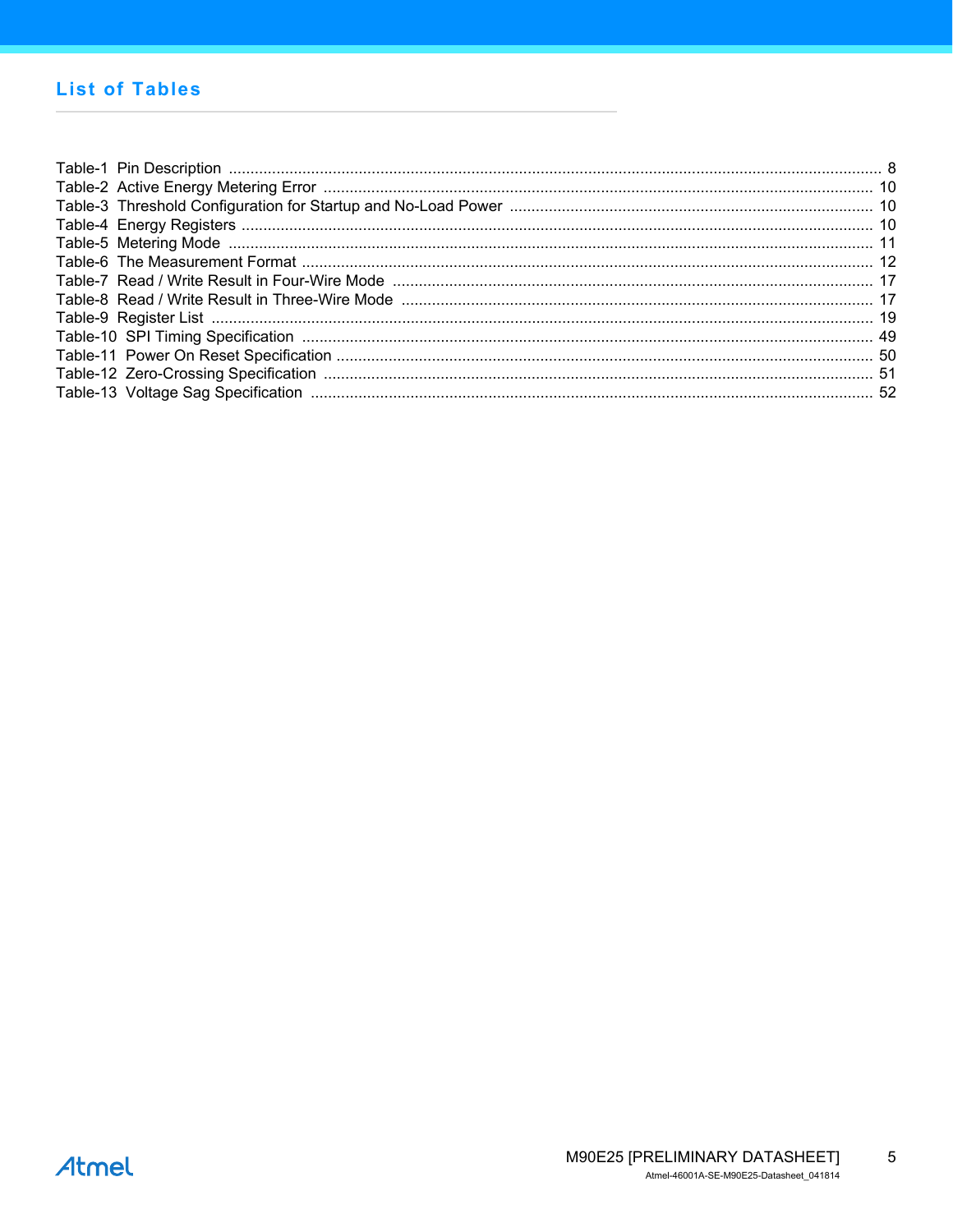# **List of Figures**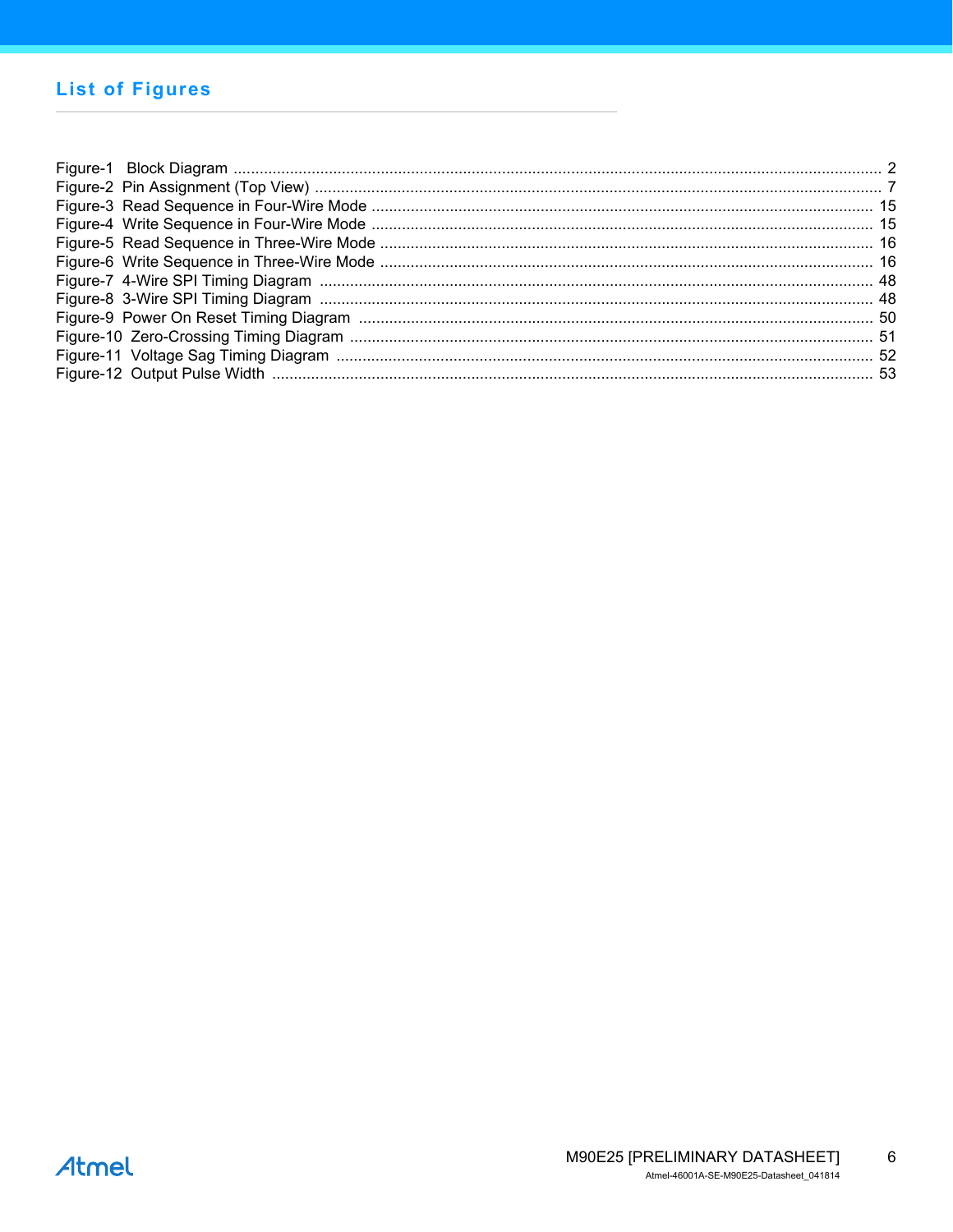# <span id="page-6-0"></span>1 PIN ASSIGNMENT



<span id="page-6-1"></span>*Figure-2 Pin Assignment (Top View)*

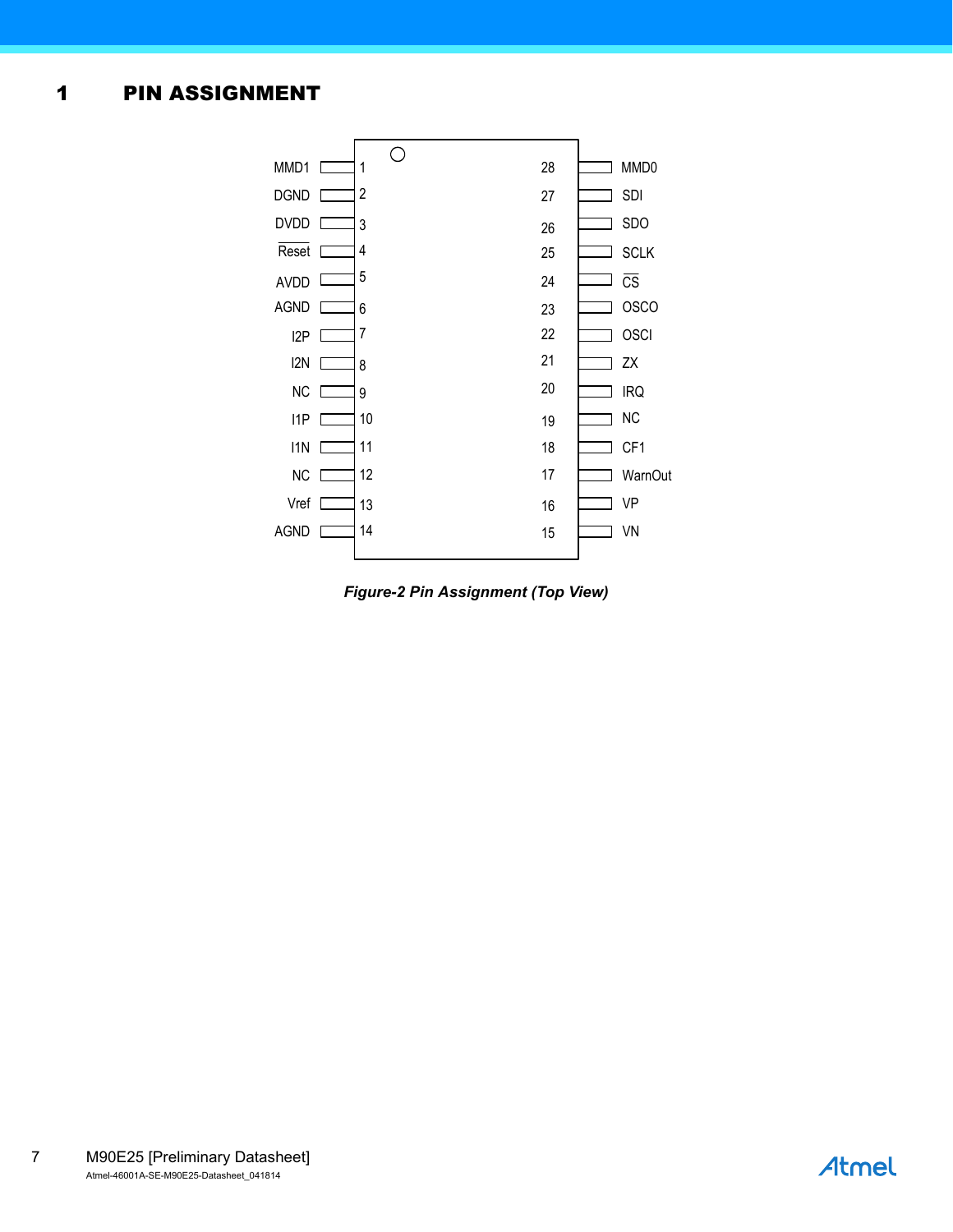# <span id="page-7-0"></span>2 PIN DESCRIPTION

<span id="page-7-1"></span>**Table-1 Pin Description**

| <b>Name</b>                          | Pin No.        | $IO$ <sup>note 1</sup> | <b>Type</b>  | <b>Description</b>                                                                                                                                                                                                                                            |
|--------------------------------------|----------------|------------------------|--------------|---------------------------------------------------------------------------------------------------------------------------------------------------------------------------------------------------------------------------------------------------------------|
| Reset                                | 4              | ı                      | <b>LVTTL</b> | Reset: Reset Pin (active low)<br>This pin should connect to ground through a $0.1\mu$ F filter capacitor. In appli-<br>cation it can also directly connect to one output pin from microcontroller<br>(MCU).                                                   |
| <b>DVDD</b>                          | 3              | L                      | Power        | <b>DVDD: Digital Power Supply</b><br>This pin provides power supply to the digital part. It should be decoupled<br>with a 10 $\mu$ F electrolytic capacitor and a 0.1 $\mu$ F capacitor.                                                                      |
| <b>DGND</b>                          | $\overline{2}$ |                        | Power        | <b>DGND: Digital Ground</b>                                                                                                                                                                                                                                   |
| <b>AVDD</b>                          | 5              |                        | Power        | <b>AVDD: Analog Power Supply</b><br>This pin provides power supply to the analog part. This pin should connect<br>to DVDD through a 10 $\Omega$ resistor and be decoupled with a 0.1 $\mu$ F capacitor.                                                       |
| Vref                                 | 13             | O                      | Analog       | Vref: Output Pin for Reference Voltage<br>This pin should be decoupled with a $1\mu$ F capacitor and a $1\text{nF}$ capacitor.                                                                                                                                |
| <b>AGND</b>                          | 6, 14          | I                      | Power        | <b>AGND: Analog Ground</b>                                                                                                                                                                                                                                    |
| 11P<br>11N                           | 10<br>11       | ı                      | Analog       | <b>I1P: Positive Input for L Line Current</b><br>I1N: Negative Input for L Line Current<br>These pins are differential inputs for L line current. Input range is<br>5µVrms~25mVrms when gain is '24'.                                                         |
| I <sub>2</sub> P<br>I <sub>2</sub> N | 7<br>8         | I                      | Analog       | I2P: Positive Input for N Line Current<br>I2N: Negative Input for N Line Current<br>These pins are differential inputs for N line current. Input range is<br>120µVrms~600mVrms when gain is '1'.                                                              |
| <b>VP</b><br>VN                      | 16<br>15       | I                      | Analog       | <b>VP: Positive Input for Voltage</b><br><b>VN: Negative Input for Voltage</b><br>These pins are differential inputs for voltage. Input range is<br>120µVrms~600mVrms.                                                                                        |
| $\overline{NC}$                      | 9, 12, 19      |                        |              | NC: These pins could be left open or connect to ground.                                                                                                                                                                                                       |
| $\overline{\text{CS}}$               | 24             | $\mathbf{I}$           | <b>LVTTL</b> | CS: Chip Select (Active Low)<br>In 4-wire SPI mode, this pin must be driven from high to low for each read/<br>write operation, and maintain low for the entire operation. In 3-wire SPI<br>mode, this pin must be low all the time. Refer to section 4.1.    |
| <b>SCLK</b>                          | 25             | $\mathbf{I}$           | <b>LVTTL</b> | <b>SCLK: Serial Clock</b><br>This pin is used as the clock for the SPI interface. Data on SDI is shifted into<br>the chip on the rising edge of SCLK while data on SDO is shifted out of the<br>chip on the falling edge of SCLK.                             |
| <b>SDO</b>                           | 26             | OZ                     | LVTTL        | <b>SDO: Serial Data Output</b><br>This pin is used as the data output for the SPI interface. Data on this pin is<br>shifted out of the chip on the falling edge of SCLK.                                                                                      |
| SDI                                  | 27             | I                      | <b>LVTTL</b> | <b>SDI: Serial Data Input</b><br>This pin is used as the data input for the SPI interface. Address and data on<br>this pin is shifted into the chip on the rising edge of SCLK.                                                                               |
| MMD1<br>MMD <sub>0</sub>             | 1<br>28        |                        | <b>LVTTL</b> | <b>MMD1/0: Metering Mode Configuration</b><br>00: anti-tampering mode (larger power);<br>01: L line mode (fixed L line);<br>10: L+N mode (applicable for single-phase three-wire system);<br>11: flexible mode (line specified by the LNSel bit (MMode, 2BH)) |
| <b>OSCI</b>                          | 22             |                        | <b>LVTTL</b> | <b>OSCI: External Crystal Input</b><br>An 8.192 MHz crystal is connected between OSCI and OSCO. There is an<br>on-chip 10pF capacitor, therefore no need of external capacitors.                                                                              |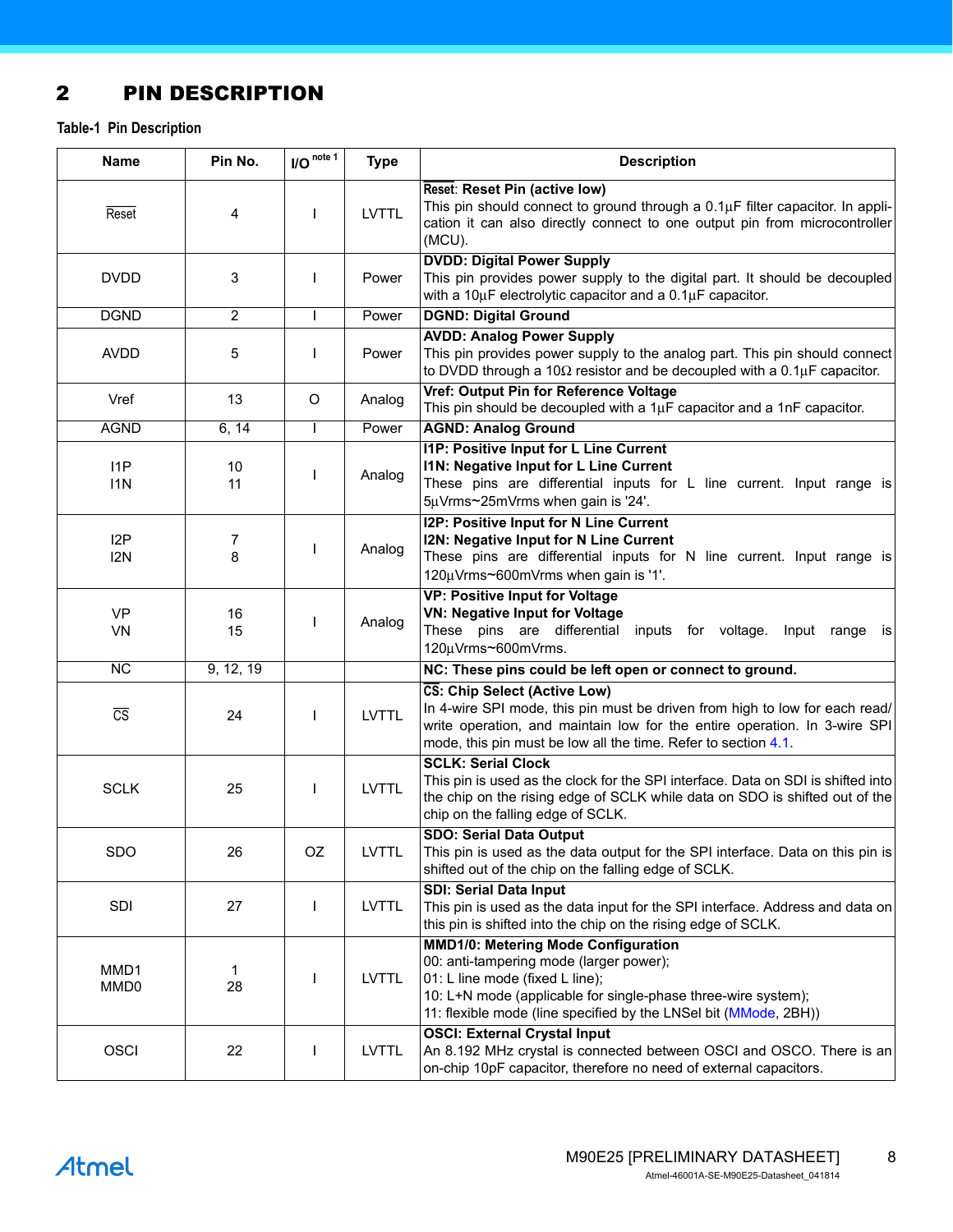## **Table-1 Pin Description (Continued)**

| <b>Name</b>                                                                | Pin No. | $I/O note 1$ | Type         | <b>Description</b>                                                                                                                                                                                                                                      |
|----------------------------------------------------------------------------|---------|--------------|--------------|---------------------------------------------------------------------------------------------------------------------------------------------------------------------------------------------------------------------------------------------------------|
| <b>OSCO</b>                                                                | 23      | O            | <b>LVTTL</b> | <b>OSCO: External Crystal Output</b><br>An 8.192 MHz crystal is connected between OSCI and OSCO. There is an<br>on-chip 10pF capacitor, therefore no need of external capacitors.                                                                       |
| CF <sub>1</sub>                                                            | 18      | O            | <b>LVTTL</b> | <b>CF1: Active Energy Pulse Output</b><br>This pin outputs active energy pulses.                                                                                                                                                                        |
| ZX                                                                         | 21      | $\Omega$     | <b>LVTTL</b> | ZX: Voltage Zero-Crossing Output<br>This pin is asserted when voltage crosses zero. Zero-crossing mode can be<br>configured to positive zero-crossing, negative zero-crossing or all zero-<br>crossing by the Zxcon <sup>[1:0]</sup> bits (MMode, 2BH). |
| <b>IRQ</b>                                                                 | 20      | $\Omega$     | <b>LVTTL</b> | <b>IRQ: Interrupt Output</b><br>This pin is asserted when one or more events in the SysStatus register<br>(01H) occur. It is deasserted when there is no bit set in the SysStatus regis-<br>ter (01H).                                                  |
| WarnOut                                                                    | 17      | $\Omega$     | <b>LVTTL</b> | <b>WarnOut: Fatal Error Warning</b><br>This pin is asserted when there is metering parameter calibration error or<br>voltage sag. Refer to section 4.2.                                                                                                 |
| <b>Note 1:</b> All digital inputs are 5V tolerant except for the OSCI pin. |         |              |              |                                                                                                                                                                                                                                                         |

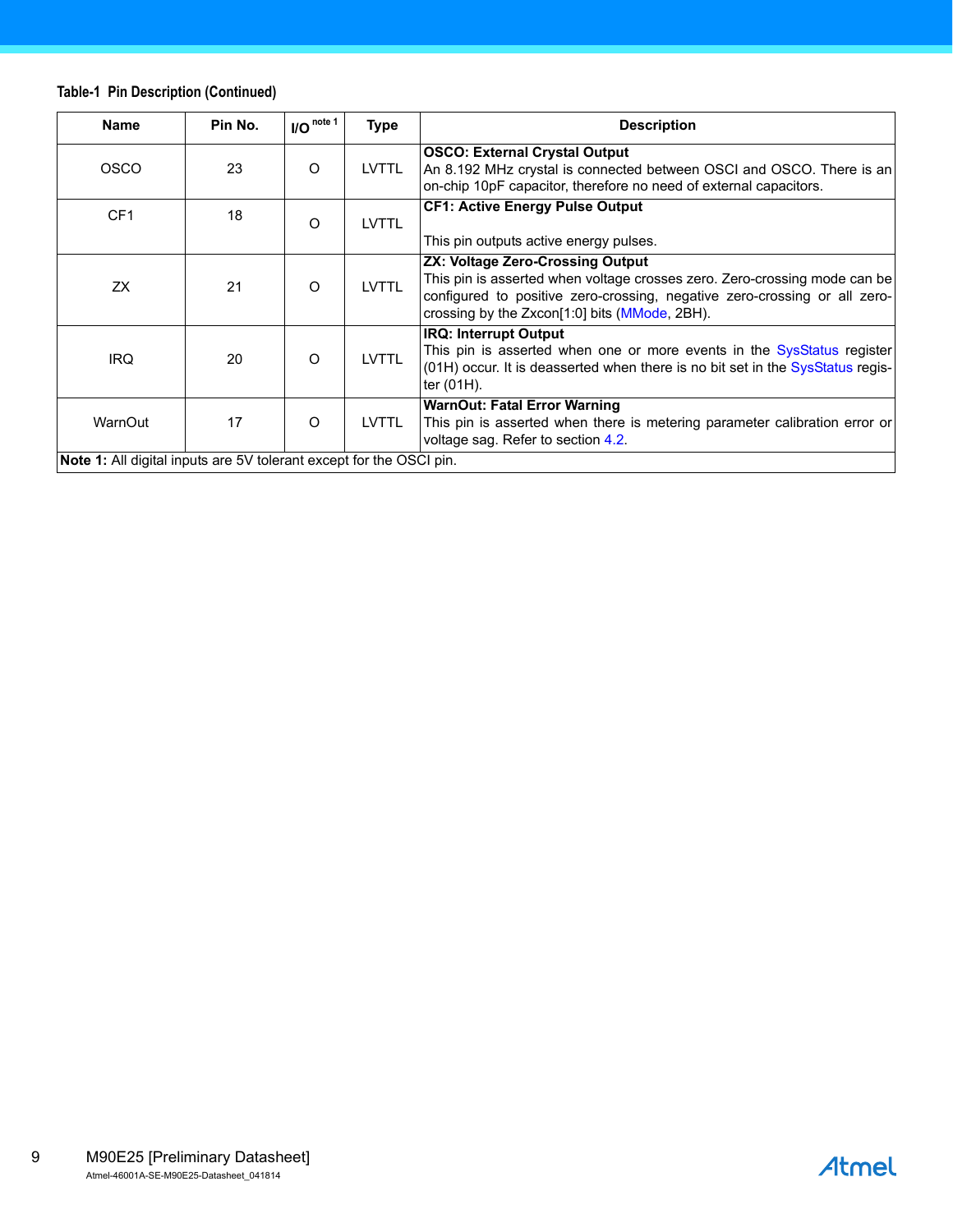# <span id="page-9-0"></span>3 FUNCTIONAL DESCRIPTION

# <span id="page-9-1"></span>**3.1 DYNAMIC METERING RANGE**

Accuracy is 0.1% for active energy metering over a dynamic range of 5000:1 (typical). Refer to [Table-2.](#page-9-4)

#### <span id="page-9-4"></span>**Table-2 Active Energy Metering Error**

| <b>Current</b>                                         | <b>Power Factor</b>                                                                             | $Error$ (%) |  |  |
|--------------------------------------------------------|-------------------------------------------------------------------------------------------------|-------------|--|--|
| $20mA \leq l < 50mA$                                   | 1.0                                                                                             | $+0.2$      |  |  |
| $50mA \leq l \leq 100A$                                |                                                                                                 | $+0.1$      |  |  |
| $50mA \leq l < 100mA$                                  | 0.5 (Inductive)                                                                                 | $+0.2$      |  |  |
| 0.8 (Capacitive)<br>100mA $\leq$ 1 $\leq$ 100A<br>±0.1 |                                                                                                 |             |  |  |
|                                                        | Note: Shunt resistor is 250 $\mu\Omega$ or CT ratio is 1000:1 and load resistor is 6 $\Omega$ . |             |  |  |

## <span id="page-9-2"></span>**3.2 STARTUP AND NO-LOAD POWER**

Startup and no-load power thresholds are programmable. The related registers are listed in [Table-3](#page-9-5).

#### <span id="page-9-5"></span>**Table-3 Threshold Configuration for Startup and No-Load Power**

| Threshold                          | Register      |
|------------------------------------|---------------|
| Threshold for Active Startup Power | PStartTh, 27H |
| Threshold for Active No-load Power | PNoITh, 28H   |

The chip will start within 1.2 times of the theoretical startup time of the configured startup power, if startup power is less than the corresponding power of 20mA when power factor or sinφ is 1.0.

The chip has no-load status bits, the Pnoload bit [\(EnStatus](#page-38-0), 46H). The chip will not output any active pulse (CF1) in active no-load state.

#### <span id="page-9-3"></span>**3.3 ENERGY REGISTERS**

The M90E25 provides energy pulse output CF1 which is proportionate to active energy. Energy is usually accumulated by adding the CF1 pulses in system applications. Alternatively, the M90E25 provides energy registers. There are forward (inductive), reverse (capacitive) and absolute energy registers. Refer to [Table-4.](#page-9-6)

#### <span id="page-9-6"></span>**Table-4 Energy Registers**

| Energy                       | Register      |
|------------------------------|---------------|
| <b>Forward Active Energy</b> | APenergy, 40H |
| Reverse Active Energy        | ANenergy, 41H |
| Absolute Active Energy       | ATenergy, 42H |

Each energy register is cleared after read. The resolution of energy registers is 0.1CF, i.e. one LSB represents 0.1 energy pulse.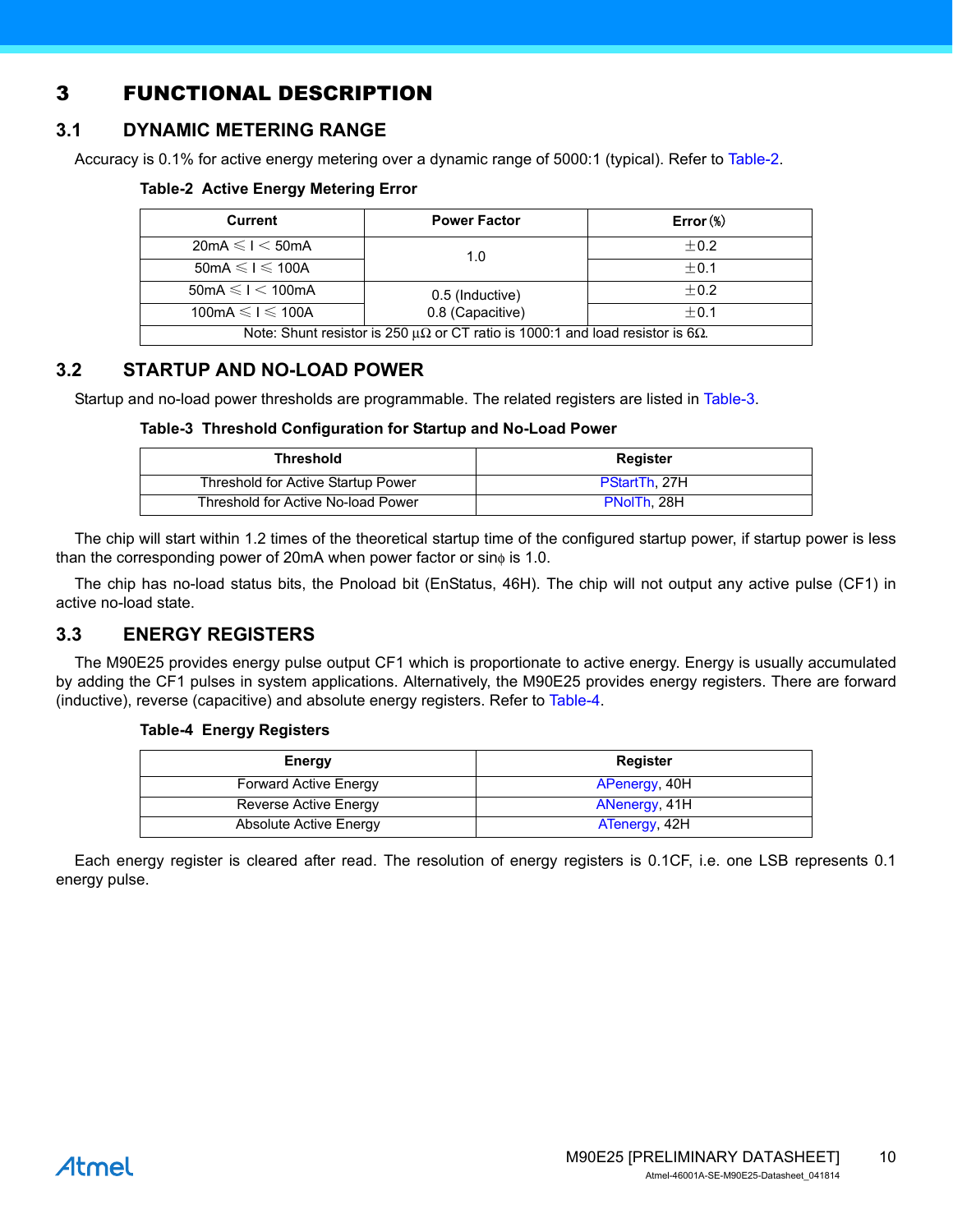## <span id="page-10-0"></span>**3.4 N LINE METERING AND ANTI-TAMPERING**

#### <span id="page-10-1"></span>**3.4.1 METERING MODE AND L/N LINE CURRENT SAMPLING GAIN CONFIGURATION**

The M90E25 has two current sampling circuits with N line metering and anti-tampering functions. The MMD1 and MMD0 pins are used to configure the metering mode. Refer to [Table-5.](#page-10-3)

#### <span id="page-10-3"></span>**Table-5 Metering Mode**

| MMD1 | <b>MMD0</b> | <b>Metering Mode</b>                                                                                            | <b>CF1 Output</b>                                                                                           |
|------|-------------|-----------------------------------------------------------------------------------------------------------------|-------------------------------------------------------------------------------------------------------------|
|      |             | Anti-tampering Mode (larger power)                                                                              | CF1 represents the larger energy line. Refer to section 3.4.2.                                              |
|      |             | L Line Mode (fixed L line)                                                                                      | CF1 represents L line energy all the time.                                                                  |
|      |             | wire system)                                                                                                    | [L+N Mode (applicable for single-phase three- CF1 represents the arithmetic sum of L line and N line energy |
|      |             | Flexible Mode (line specified by the LNSel bit CF1 represents energy of the specified line.<br>$(MMode, 2BH)$ ) |                                                                                                             |

The M90E25 has two current sampling circuits with different gain configurations. L line gain can be 1, 4, 8, 16 and 24, and N line gain can be 1, 2 and 4. The configuration is made by the [MMode](#page-28-0) register (2BH). Generally L line can be sampled over shunt resistor or CT. N line can be sampled over CT for isolation consideration. Note that Rogowski coil is not supported.

#### <span id="page-10-2"></span>**3.4.2 ANTI-TAMPERING MODE**

#### *Threshold*

In anti-tampering mode, the power difference threshold between L line and N line can be: 1%, 2%,... 12%, 12.5%, 6.25%, 3.125% and 1.5625%, altogether 16 choices. The configuration is made by the Pthresh[3:0] bits [\(MMode,](#page-28-0) 2BH) and the default value is 3.125%.

#### *Compare Method*

In anti-tampering mode, the compare method is as follows:

If current metering line is L line and

NLine Active Power - L Line Active Power<br>  $*$  100% > Threshold L Line Active Power

N line is switched as the metering line, otherwise L line keeps as the metering line.

If current metering line is N line and

L Line Active Power - N Line Active Power \* 100% > Threshold NLine Active Power

L line is switched as the metering line, otherwise N line keeps as the metering line.

This method can achieve hysteresis around the threshold automatically. L line is employed after reset by default.

#### *Special Treatment at Low Power*

When power is low, general factors such as the quantization error or calibration difference between L line and N line might cause the power difference to be exceeded. To ensure L line and N line to start up normally, special treatment as follows is adopted:

The line with higher power is selected as the metering line when both L line and N line power are lower than 8 times of the startup power but higher than the startup power.

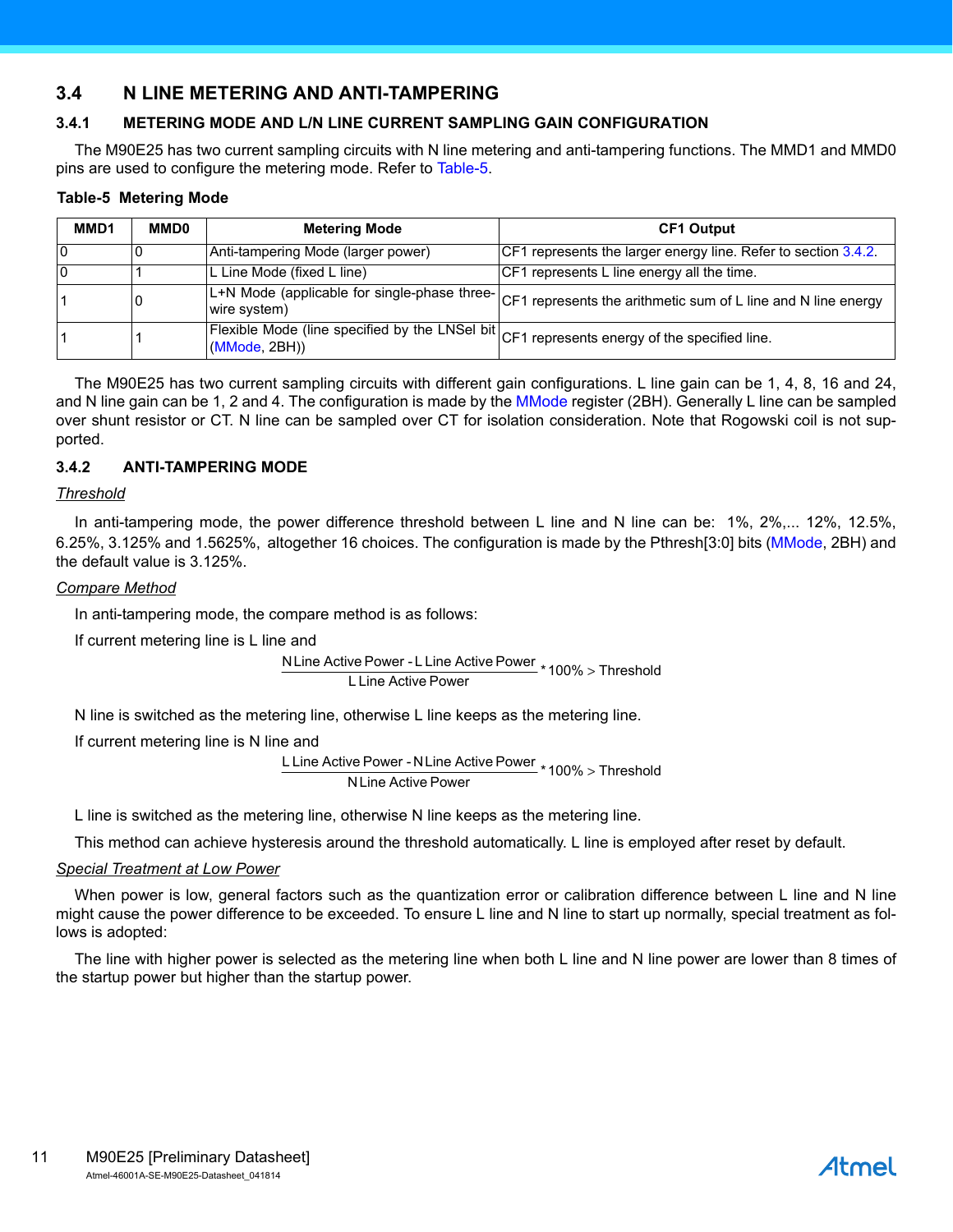## <span id="page-11-0"></span>**3.5 MEASUREMENT AND ZERO-CROSSING**

#### <span id="page-11-1"></span>**3.5.1 MEASUREMENT**

The M90E25 has the following measurements:

- *•* voltage rms
- *•* current rms (L line/N line)
- mean active power (L line/N line)
- *•* voltage frequency
- *•* power factor (L line/N line)
- *•* phase angle between voltage and current (L line/N line)
- *•* mean apparent power (L line/N line)

The above measurements are all calculated with fiducial error except for frequency. The frequency accuracy is 0.01Hz, and the other measurement accuracy is 0.5%. Fiducial error is calculated as follow:

$$
\text{Fiducial\_E\,rror} = \frac{U_{\text{mea}} - U_{\text{real}}}{U_{\text{FV}}} \star 100\%
$$

Where U<sub>mea</sub> is the measured voltage, U<sub>real</sub> is the actual voltage and U<sub>FV</sub> is the fiducial value.

#### <span id="page-11-3"></span>**Table-6 The Measurement Format**

| <b>Measurement</b>                    | <b>Fiducial Value</b><br>(FV) | <b>M90E25 Defined Format</b> | Range                     | <b>Comment</b>                  |
|---------------------------------------|-------------------------------|------------------------------|---------------------------|---------------------------------|
| Voltage rms                           | Un                            | XXX.XX                       | $0 - 655.35V$             |                                 |
| Current rms <sup>note 1, note 2</sup> | Imax<br>as 4lb                | XX XXX                       | $0 - 65.535A$             |                                 |
| Active Power <sup>note 1</sup>        | maximum power<br>as Un*4lb    | XX XXX                       | $-32.768 - +32.767$<br>kW | Complement, MSB as the sign bit |
| Apparent Power <sup>note 1</sup>      | $Un*4lb$                      | XX.XXX                       | $0$ ~+32.767 kVA          | Complement, MSB always '0'      |
| Frequency                             | fn                            | XX.XX                        | 45.00~65.00 Hz            |                                 |
| Power Factornote 3                    | 1.000                         | X.XXX                        | $-1.000 - + 1.000$        | Signed, MSB as the sign bit     |
| Phase Angle <sup>note 4</sup>         | $180^\circ$                   | XXX.X                        | $-180^{\circ}$ ~+180°     | Signed, MSB as the sign bit     |

**Note 1:** All registers are of 16 bits. For cases when the current and active/apparent power goes beyond the above range, it is suggested to be handled by microcontroller (MCU) in application. For example, register value can be calibrated to 1/2 of the actual value during calibration, then multiply 2 in application. Note that if the actual current is twice of that of the M90E25, the actual active/apparent power is also twice of that of the chip.

**Note 2:** The accuracy is not guaranteed when the current is lower than 15mA. Note that the tolerance is 25 mA at  $I_{FV}$  of 5A and fiducial accuracy of 0.5%.

**Note 3:** Power factor is obtained by active power dividing apparent power

**Note 4:** Phase angle is obtained when voltage/current crosses zero at the frequency of 256kHz. Precision is not guaranteed at small current.

#### <span id="page-11-2"></span>**3.5.2 ZERO-CROSSING**

The ZX pin is asserted when the sampling voltage crosses zero. Zero-crossing mode can be configured to positive zerocrossing, negative zero-crossing and all zero-crossing by the Zxcon[1:0] bits ([MMode](#page-28-0), 2BH). Refer to section [6.4.](#page-50-3)

The zero-crossing signal can facilitate operations such as relay operation and power line carrier transmission in typical smart meter applications.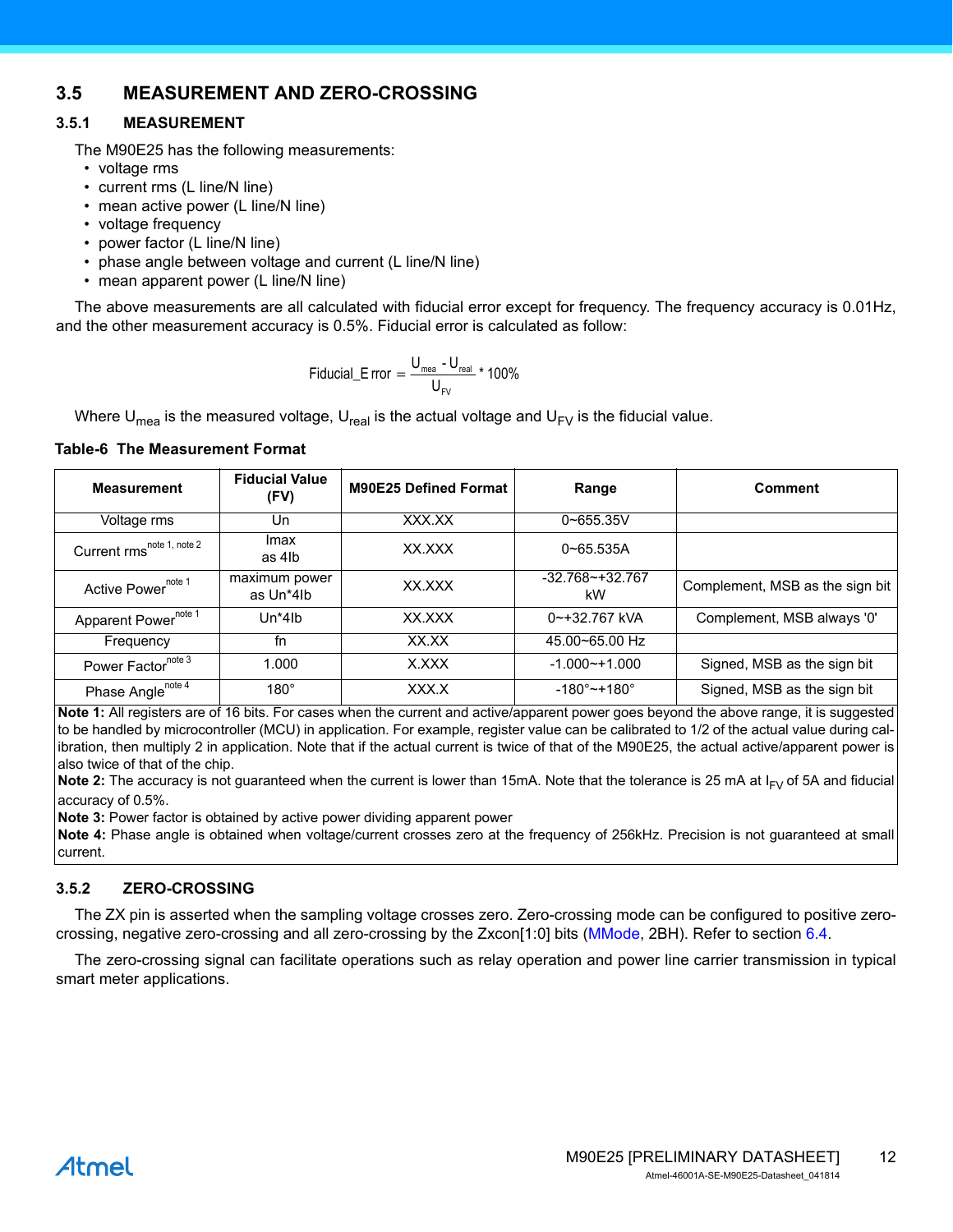# <span id="page-12-0"></span>**3.6 CALIBRATION**

Calibration includes metering and measurement calibration.

#### Metering Calibration

The M90E25 design methodology guarantees the accuracy over the entire dynamic range, after metering calibration at one specific current, i.e. the basic current of  $I_{b}$ .

The calibration procedure includes the following steps:

- 1. Calibrate gain at unity power factor;
- 2. Calibrate phase angle compensation at 0.5 inductive power factor.

Generally, line current sampling is susceptible to the circuits around the sensor when shunt resistor is employed as the current sensor in L line. For example, the transformer in the energy meter's power supply may conduct interference to the shunt resistor. Such interference will cause perceptible metering error, especially at low current conditions. The total interfere is at a statistically constant level. In this case, the M90E25 provides the power offset compensation feature to improve metering performance.

L line and N line need to be calibrated sequentially.

#### Measurement Calibration

Measurement calibration includes gain calibration for voltage rms and current rms.

Considering the possible nonlinearity around zero caused by external components, the M90E25 also provides offset compensation for voltage rms, current rms and mean active power.

The M90E25 design methodology guarantees automatic calibration for frequency, phase angle and power factor measurement.

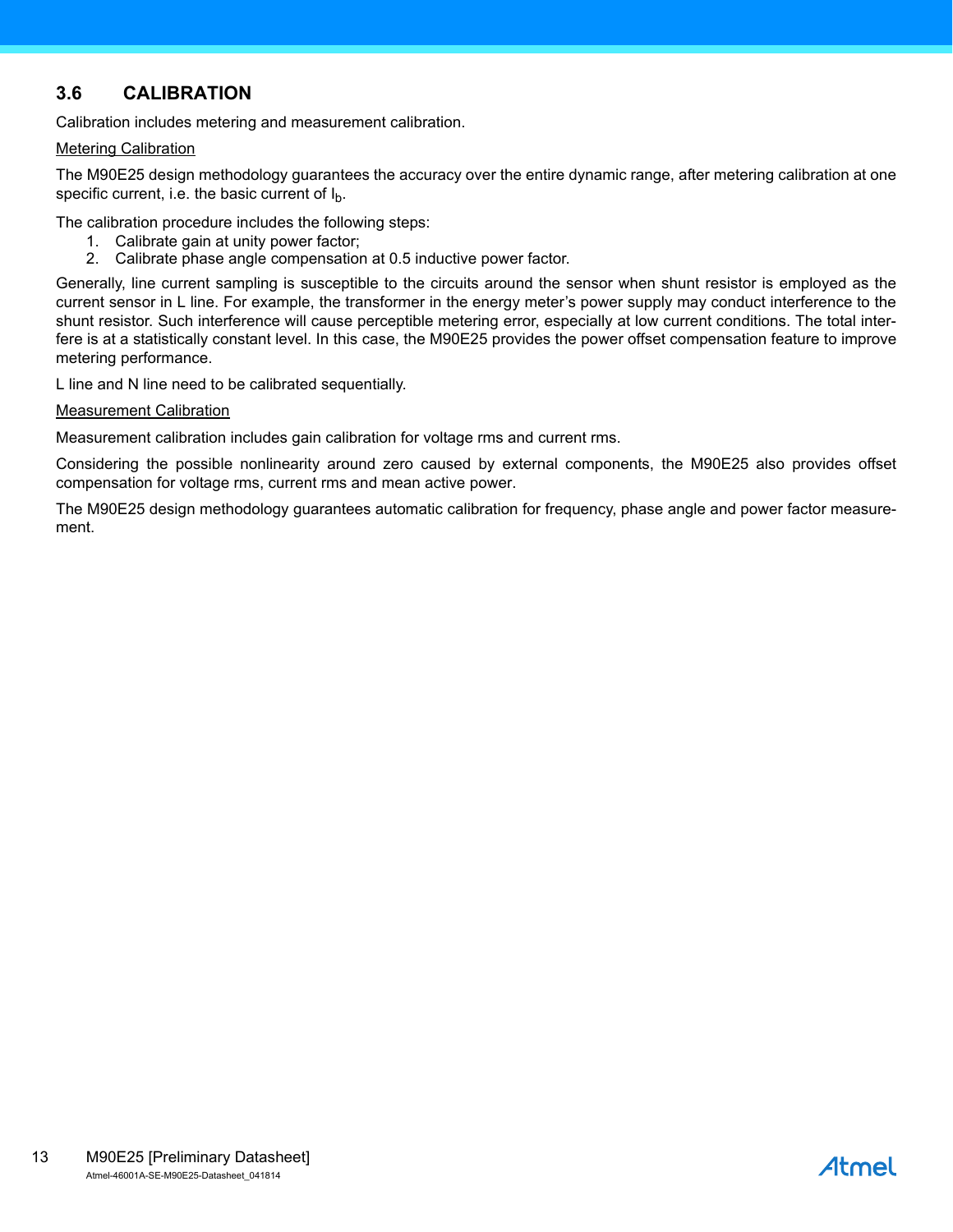## <span id="page-13-0"></span>**3.7 RESET**

The M90E25 has an on-chip power supply monitor circuit with built-in hysteresis. The M90E25 only works within the voltage range.

The M90E25 has three means of reset: power-on reset, hardware reset and software reset. All registers resume to their default value after reset.

Power-on Reset: Power-on reset is initiated during power-up. Refer to section [6.3](#page-49-3).

Hardware Reset: Hardware Reset is initiated when the reset pin is pulled low. The width of the reset signal should be over 200μs.

Software Reset: Software Reset is initiated when '789AH' is written to the software reset register [\(SoftReset,](#page-20-1) 00H).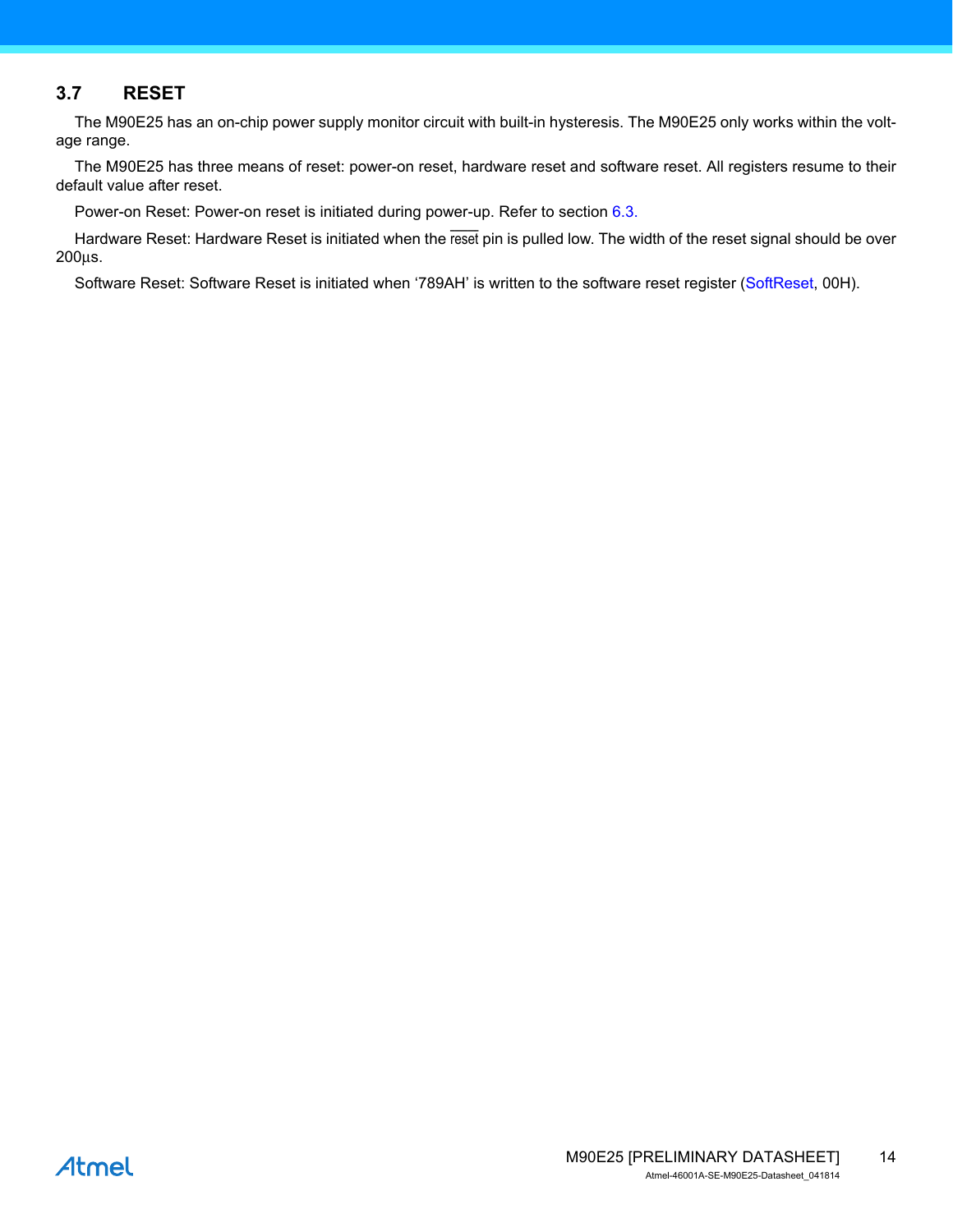# <span id="page-14-0"></span>4 INTERFACE

## <span id="page-14-5"></span><span id="page-14-1"></span>**4.1 SERIAL PERIPHERAL INTERFACE (SPI)**

SPI is a full-duplex, synchronous channel. There are two SPI modes: four-wire mode and three-wire mode. In four-wire mode, four pins are used: CS, SCLK, SDI and SDO. In three-wire mode, three pins are used: SCLK, SDI and SDO. Data on SDI is shifted into the chip on the rising edge of SCLK while data on SDO is shifted out of the chip on the falling edge of SCLK. The [LastSPIData](#page-23-0) register (06H) stores the 16-bit data that is just read or written.

#### <span id="page-14-2"></span>**4.1.1 FOUR-WIRE MODE**

In four-wire mode, the  $\overline{CS}$  pin must be driven low for the entire read or write operation. The first bit on SDI defines the access type and the lower 7-bit is decoded as address.

#### *Read Sequence*

As shown in [Figure-3](#page-14-3), a read operation is initiated by a high on SDI followed by a 7-bit register address. A 16-bit data in this register is then shifted out of the chip on SDO. A complete read operation contains 24 cycles.



*Figure-3 Read Sequence in Four-Wire Mode*

#### <span id="page-14-3"></span>*Write Sequence*

As shown in [Figure-4](#page-14-4), a write operation is initiated by a low on SDI followed by a 7-bit register address. A 16-bit data is then shifted into the chip on SDI. A complete write operation contains 24 cycles.

<span id="page-14-4"></span>

#### *Figure-4 Write Sequence in Four-Wire Mode*

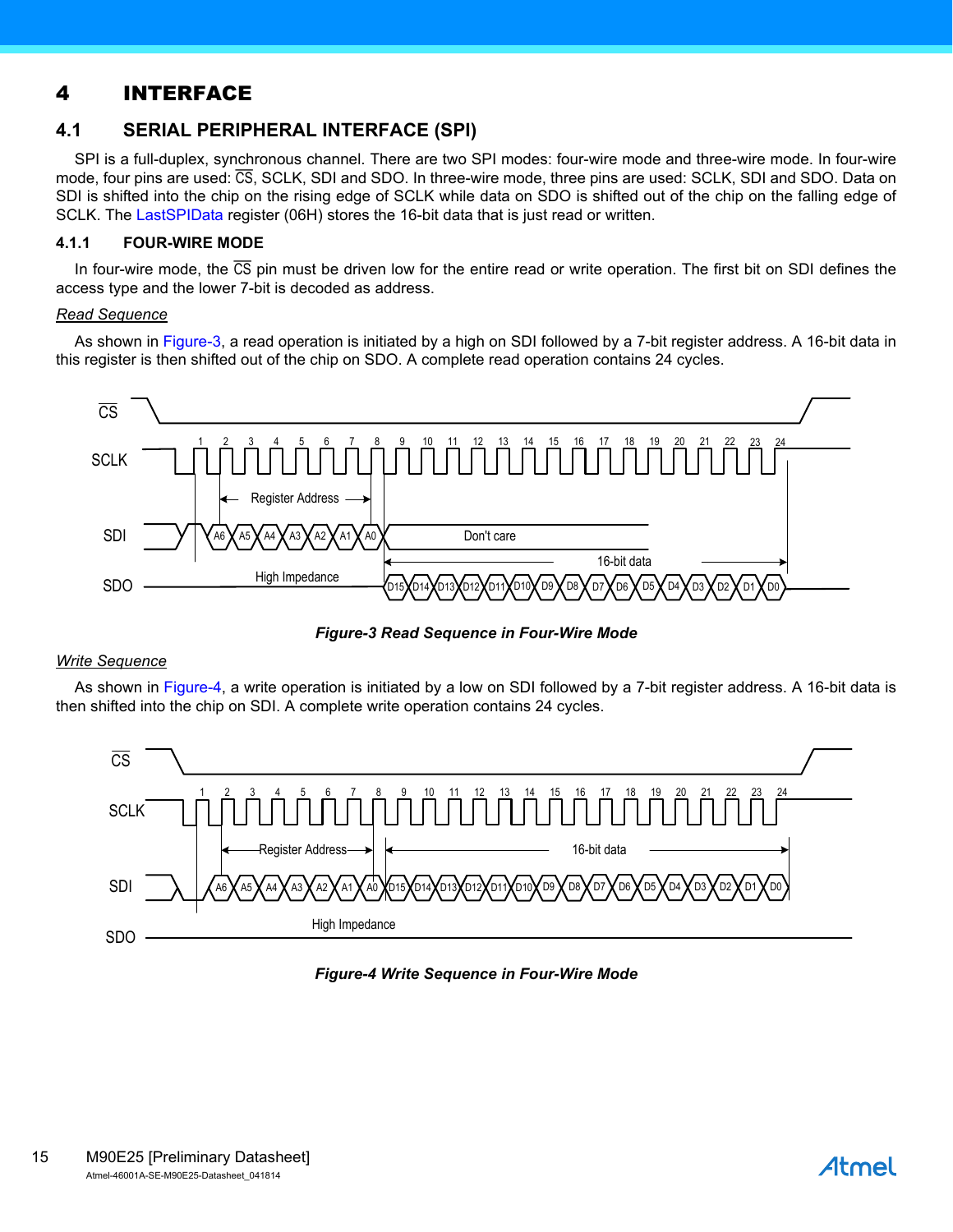#### <span id="page-15-0"></span>**4.1.2 THREE-WIRE MODE**

In three-wire mode,  $\overline{CS}$  is always at low level. When there is no operation, SCLK keeps at high level. The start of a read or write operation is triggered if SCLK is consistently low for at least 400μs. The subsequent read or write operation is similar to that in four-wire mode. Refer to [Figure-5](#page-15-1) and [Figure-6](#page-15-2).

<span id="page-15-1"></span>

<span id="page-15-2"></span>*Figure-6 Write Sequence in Three-Wire Mode*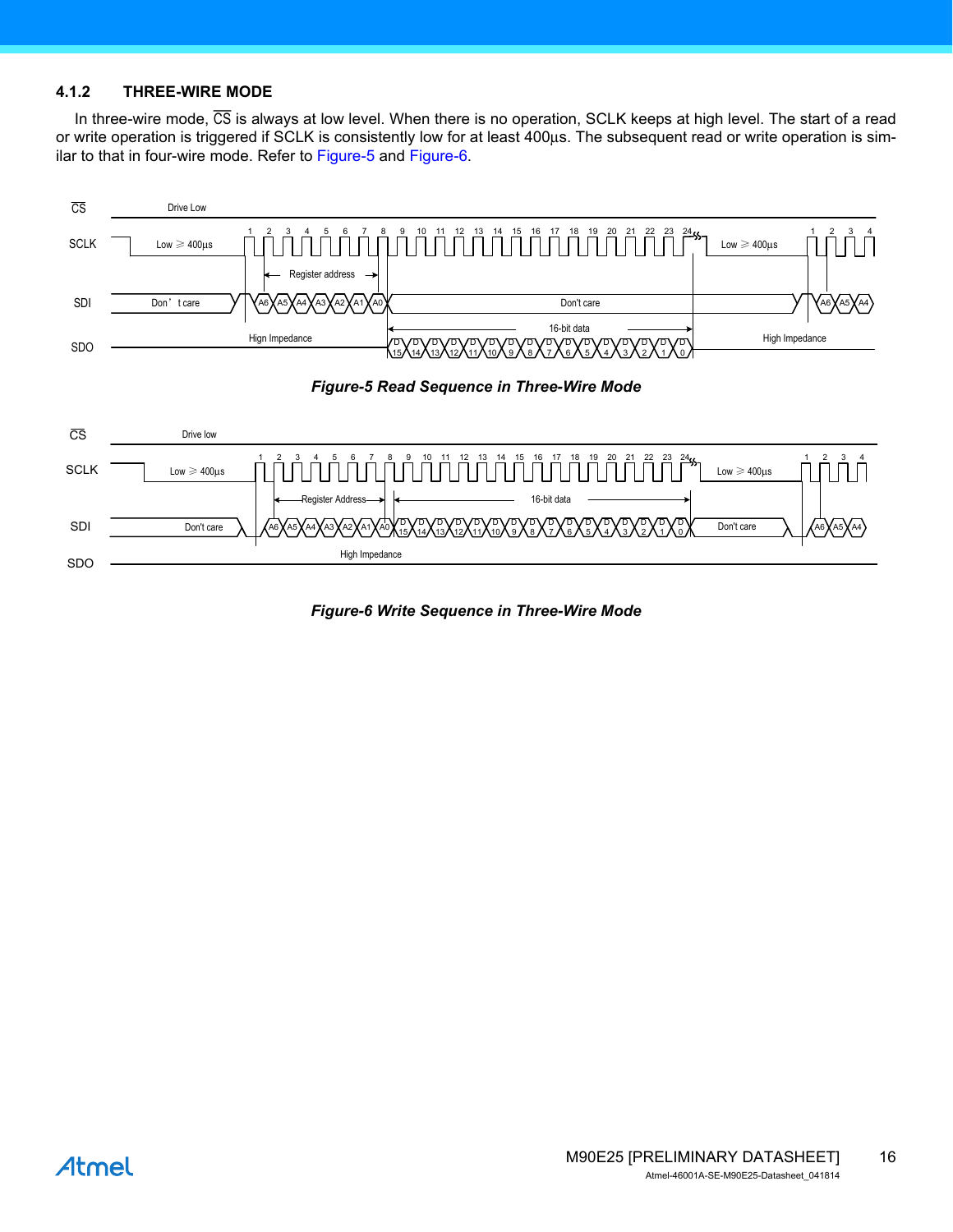#### <span id="page-16-0"></span>**4.1.3 TIMEOUT AND PROTECTION**

Timeout occurs if SCLK does not toggle for 6ms in both four-wire and three-wire modes. When timeout, the read or write operation is aborted.

If there are more than 24 SCLK cycles when  $\overline{CS}$  is driven low in four-wire mode or between two starts in three-wire mode, writing operation is prohibited while normal reading operation can be completed by taking the first 24 SCLK cycles as the valid ones. However, the reading result might not be the intended one.

A read access to an invalid address returns all zero. A write access to an invalid address is discarded.

<span id="page-16-3"></span>[Table-7](#page-16-1) and [Table-8](#page-16-2) list the read or write result in different conditions.

#### <span id="page-16-1"></span>**Table-7 Read / Write Result in Four-Wire Mode**

|           | <b>Condition</b> | <b>Result</b>                 |                             |                                |
|-----------|------------------|-------------------------------|-----------------------------|--------------------------------|
| Operation | Timeout          | SCLK Cycles <sup>note 1</sup> | Read/Write<br><b>Status</b> | LastSPIData<br>Register Update |
|           | note 2           | $>= 24$                       | Normal Read                 | Yes                            |
| Read      | note 2           | $24$                          | Partial Read                | No.                            |
|           | N <sub>0</sub>   | $= 24$                        | Normal Write                | Yes                            |
|           | No               | $!= 24$                       | No Write                    | No                             |
| Write     | Yes              | $\overline{\phantom{0}}$      | No Write                    | No                             |

**Note 2:** '-' stands for Don't Care.

#### <span id="page-16-4"></span><span id="page-16-2"></span>**Table-8 Read / Write Result in Three-Wire Mode**

|                       | <b>Condition</b>         |                               | <b>Result</b>            |                                       |  |
|-----------------------|--------------------------|-------------------------------|--------------------------|---------------------------------------|--|
| Operation             | Timeout                  | SCLK Cycles <sup>note 1</sup> | <b>Read/Write Status</b> | <b>LastSPIData</b><br>Register Update |  |
|                       | No                       | $>=24^{\text{note }2}$        | Normal Read              | Yes                                   |  |
|                       | Timeout after 24 cycles  | $>24$                         | Normal Read              | Yes                                   |  |
|                       | Timeout before 24 cycles | note 3                        | <b>Partial Read</b>      | No                                    |  |
| Read                  | Timeout at 24 cycles     | $= 24$                        | Normal Read              | Yes                                   |  |
|                       | No                       | $= 24$                        | Normal Write             | Yes                                   |  |
|                       | No                       | $!= 24$                       | No Write                 | No                                    |  |
| Write<br>. <u>.</u> . | Yes                      | -                             | No Write                 | No.                                   |  |

**Note 1:** The number of SCLK cycles between 2 starts or the number of SCLK cycles before timeout if any.

**Note 2:** There is no such case of less than 24 SCLK cycles when there is no timeout in three-wire mode, because the first few SCLK cycles in the next operation is counted into this operation. In this case, data is corrupted.

**Note 3:** '-' stands for Don't Care.

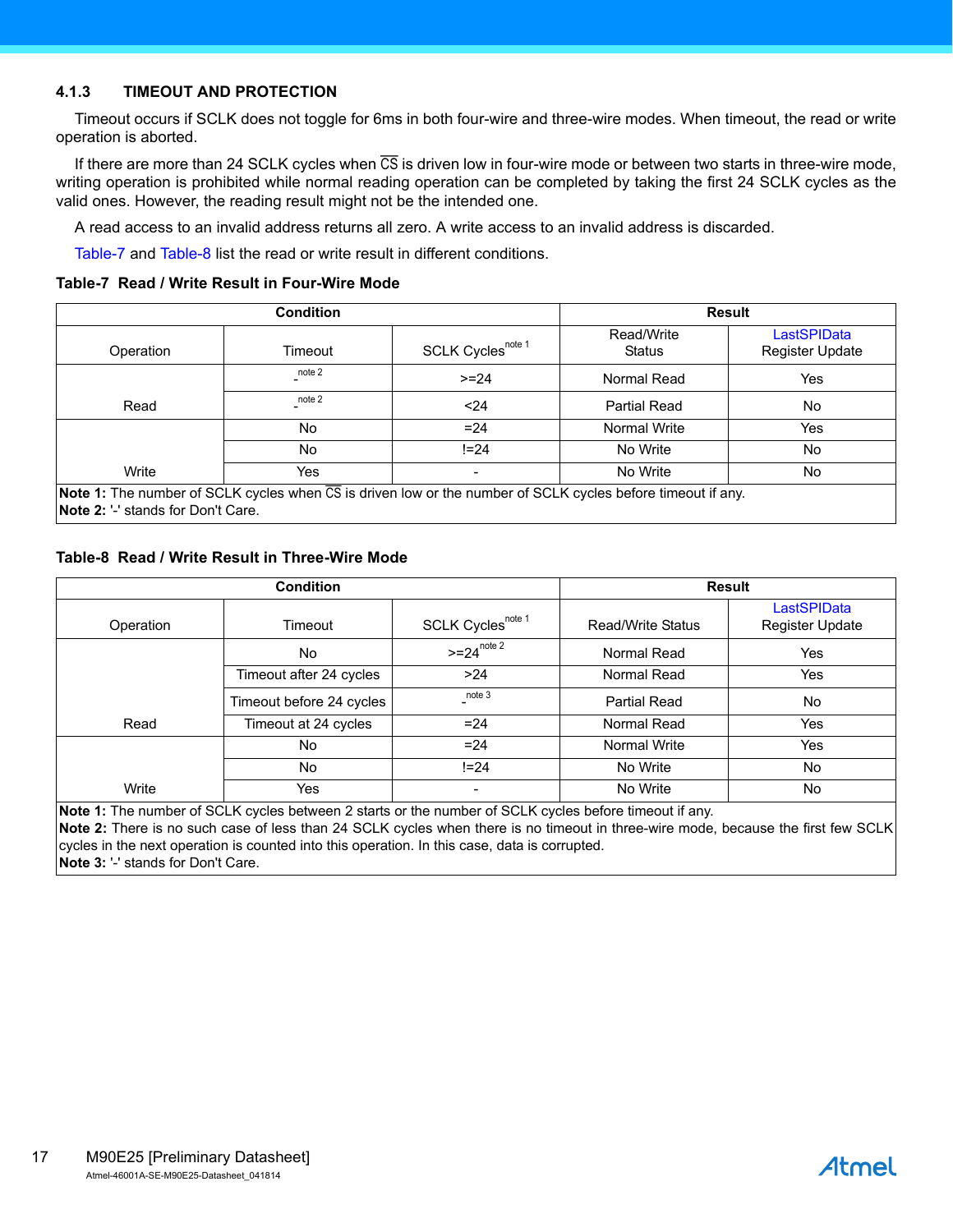# <span id="page-17-0"></span>**4.2 WARNOUT PIN FOR FATAL ERROR WARNING**

<span id="page-17-2"></span>Fatal error warning is raised through the WarnOut pin in two cases: checksum calibration error and voltage sag.

#### *Calibration Error*

The M90E25 performs diagnosis on a regular basis for important parameters such as calibration parameters and meter-ing configuration. When checksum is not correct, the CalErr[1:0] bits ([SysStatus](#page-21-0), 01H) are set, and both the WarnOut pin and the IRQ pin are asserted. When checksum is not correct, the metering part does not work to prevent a large number of pulses during power-on or any abnormal situation upon incorrect parameters.

#### *Voltage Sag*

Voltage sag is detected when voltage is continuously below the voltage sag threshold for one cycle which starts from any zero-crossing point. Voltage threshold is configured by the [SagTh](#page-22-0) register (03H). Refer to section [6.5.](#page-51-3)

When voltage sag occurs, the SagWarn bit [\(SysStatus](#page-21-0), 01H) is set and the WarnOut pin is asserted if the [FuncEn](#page-22-1) register (02H) enables voltage sag warning through the WarnOut pin. This function helps reduce power-down detection circuit in system design. In addition, the method of judging voltage sag by detecting AC side voltage eliminates the influence of large capacitor in traditional rectifier circuit, and can detect voltage sag earlier.

## <span id="page-17-1"></span>**4.3 LOW COST IMPLEMENTATION IN ISOLATION WITH MCU**

The following functions can be achieved at low cost when the M90E25 is isolated from the MCU:

SPI: MCU can perform read and write operations through low speed optocoupler (e.g. PS2501) when the M90E25 is isolated from the MCU. The SPI interface can be of 3-wire or 4-wire.

Energy Pulses CF1: Energy can be accumulated by reading values in corresponding energy registers. CF1 can also connect to the optocoupler and the energy pulse light can be turned on by CF1.

Fatal Error WarnOut: Fatal error can be acquired by reading the CalErr[1:0] bits ([SysStatus](#page-21-0), 01H).

IRQ: IRQ interrupt can be acquired by reading the [SysStatus](#page-21-0) register (01H).

Reset: The M90E25 is reset when '789AH' is written to the software reset register [\(SoftReset,](#page-20-1) 00H).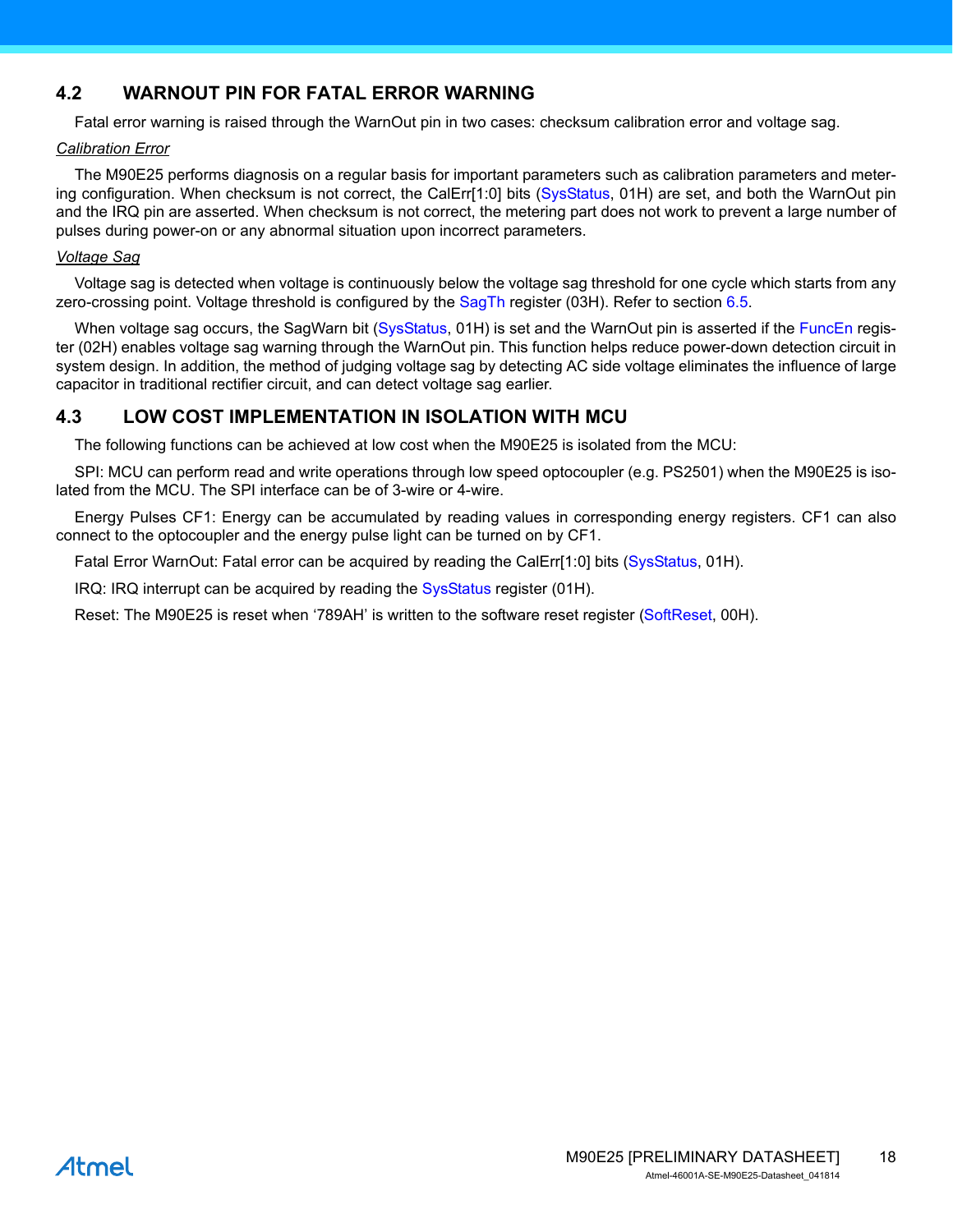# <span id="page-18-0"></span>5 REGISTER

# <span id="page-18-1"></span>**5.1 REGISTER LIST**

## <span id="page-18-2"></span>**Table-9 Register List**

| Register<br><b>Address</b> | <b>Register Name</b>    | <b>Read/Write Type</b> | <b>Functional Description</b>                          | Page |
|----------------------------|-------------------------|------------------------|--------------------------------------------------------|------|
|                            |                         |                        | <b>Status and Special Register</b>                     |      |
| 00H                        | <b>SoftReset</b>        | W                      | Software Reset                                         | P 21 |
| 01H                        | <b>SysStatus</b>        | R/C                    | <b>System Status</b>                                   | P 22 |
| 02H                        | FuncEn                  | R/W                    | <b>Function Enable</b>                                 | P 23 |
| 03H                        | <b>SagTh</b>            | R/W                    | Voltage Sag Threshold                                  | P 23 |
| 04H                        | <b>SmallPMod</b>        | R/W                    | Small-Power Mode                                       | P 24 |
| 06H                        | LastSPIData             | R                      | Last Read/Write SPI Value                              | P 24 |
|                            |                         |                        | <b>Metering Calibration and Configuration Register</b> |      |
| 20H                        | <b>CalStart</b>         | R/W                    | <b>Calibration Start Command</b>                       | P 25 |
| 21H                        | PLconstH                | R/W                    | High Word of PL_Constant                               | P 25 |
| 22H                        | PLconstL                | R/W                    | Low Word of PL_Constant                                | P 26 |
| 23H                        | Lgain                   | R/W                    | L Line Calibration Gain                                | P 26 |
| 24H                        | Lphi                    | R/W                    | L Line Calibration Angle                               | P 26 |
| 25H                        | <b>Ngain</b>            | R/W                    | N Line Calibration Gain                                | P 27 |
| 26H                        | <b>Nphi</b>             | R/W                    | N Line Calibration Angle                               | P 27 |
| 27H                        | <b>PStartTh</b>         | R/W                    | Active Startup Power Threshold                         | P 27 |
| 28H                        | <b>PNoITh</b>           | R/W                    | Active No-Load Power Threshold                         | P 28 |
| 2BH                        | <b>MMode</b>            | R/W                    | Metering Mode Configuration                            | P 29 |
| 2CH                        | CS <sub>1</sub>         | R/W                    | Checksum 1                                             | P 31 |
|                            |                         |                        | <b>Measurement Calibration Register</b>                |      |
| 30H                        | <b>AdjStart</b>         | R/W                    | Measurement Calibration Start Command                  | P 32 |
| 31H                        | Ugain                   | R/W                    | Voltage rms Gain                                       | P 32 |
| 32H                        | IgainL                  | R/W                    | L Line Current rms Gain                                | P 33 |
| 33H                        | <b>IgainN</b>           | R/W                    | N Line Current rms Gain                                | P 33 |
| 34H                        | <b>Uoffset</b>          | R/W                    | Voltage Offset                                         | P 33 |
| 35H                        | <b>loffsetL</b>         | R/W                    | L Line Current Offset                                  | P 34 |
| 36H                        | <b>loffsetN</b>         | R/W                    | N Line Current Offset                                  | P 34 |
| 37H                        | PoffsetL                | R/W                    | L Line Active Power Offset                             | P 34 |
| 39H                        | <b>PoffsetN</b>         | R/W                    | N Line Active Power Offset                             | P 35 |
| 3BH                        | $\overline{\text{CS2}}$ | R/W                    | Checksum 2                                             | P 36 |
|                            |                         |                        | <b>Energy Register</b>                                 |      |
| 40H                        | <b>APenergy</b>         | R/C                    | <b>Forward Active Energy</b>                           | P 37 |
| 41H                        | <b>ANenergy</b>         | R/C                    | Reverse Active Energy                                  | P 38 |
| 42H                        | <b>ATenergy</b>         | R/C                    | <b>Absolute Active Energy</b>                          | P 38 |
| 46H                        | <b>EnStatus</b>         | R                      | <b>Metering Status</b>                                 | P 39 |
|                            |                         |                        | <b>Measurement Register</b>                            |      |
| 48H                        | <b>Irms</b>             | $\mathsf{R}$           | L Line Current rms                                     | P 40 |
| 49H                        | <b>Urms</b>             | $\mathsf{R}$           | Voltage rms                                            | P 40 |
| 4AH                        | Pmean                   | $\mathsf{R}$           | L Line Mean Active Power                               | P 41 |
| 4CH                        | Freq                    | $\mathsf{R}$           | <b>Voltage Frequency</b>                               | P 41 |
|                            |                         |                        |                                                        |      |

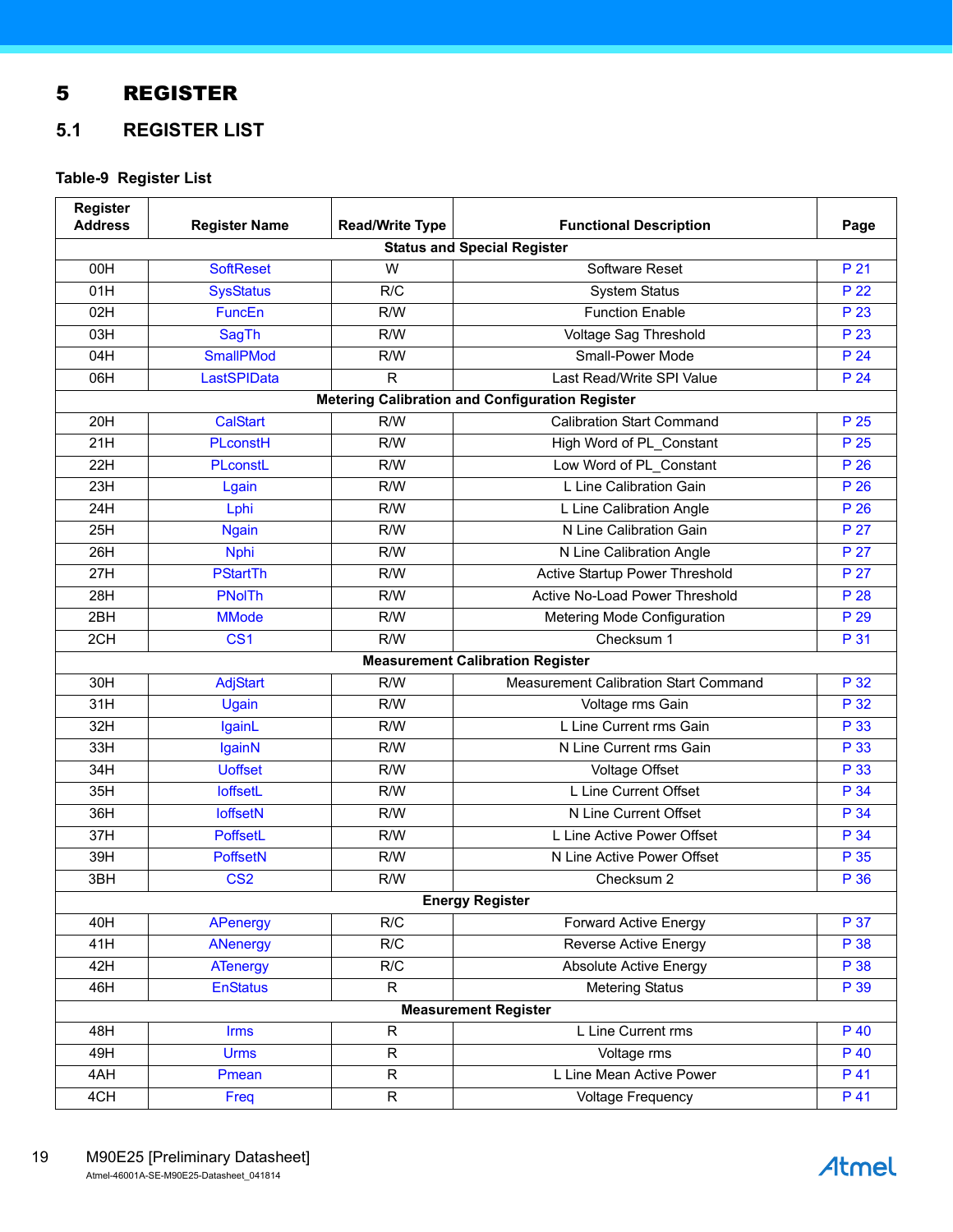## **Table-9 Register List (Continued)**

| <b>Register</b><br><b>Address</b> | <b>Register Name</b> | <b>Read/Write Type</b> | <b>Functional Description</b>                  | Page |
|-----------------------------------|----------------------|------------------------|------------------------------------------------|------|
| 4DH                               | <b>PowerF</b>        | R                      | L Line Power Factor                            | P 42 |
| 4EH                               | Pangle               | R                      | Phase Angle between Voltage and L Line Current | P 42 |
| 4FH                               | <b>Smean</b>         | R                      | L Line Mean Apparent Power                     | P 43 |
| 68H                               | $\mathsf{lrms2}$     | R                      | N Line Current rms                             | P 43 |
| 6AH                               | Pmean <sub>2</sub>   | R                      | N Line Mean Active Power                       | P 44 |
| 6DH                               | Power <sub>F2</sub>  | R                      | N Line Power Factor                            | P 44 |
| 6EH                               | Pangle <sub>2</sub>  | R                      | Phase Angle between Voltage and N Line Current | P 45 |
| 6FH                               | Smean <sub>2</sub>   | R                      | N Line Mean Apparent Power                     | P 45 |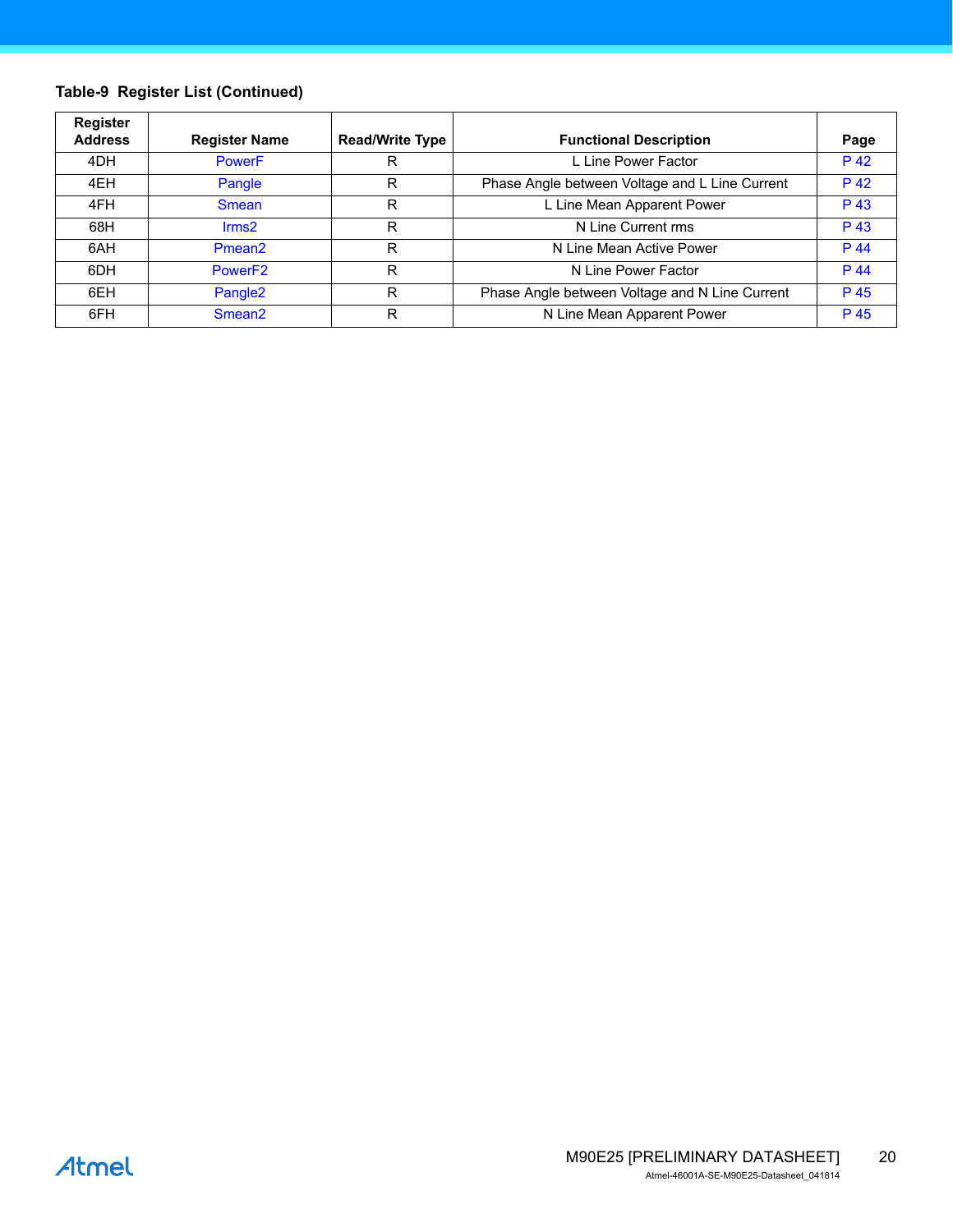# <span id="page-20-0"></span>**5.2 STATUS AND SPECIAL REGISTER**

#### <span id="page-20-2"></span><span id="page-20-1"></span>**SoftReset Software Reset**

| Address: 00H<br>Type: Write<br>Default Value: 0000H |                      |                                                                                       |             |                    |                |            |            |  |  |
|-----------------------------------------------------|----------------------|---------------------------------------------------------------------------------------|-------------|--------------------|----------------|------------|------------|--|--|
| 15                                                  | 14                   | 13                                                                                    | 12          | 11                 | 10             | 9          | 8          |  |  |
| SoftReset15                                         | SoftReset14          | SoftReset13                                                                           | SoftReset12 | SoftReset11        | SoftReset10    | SoftReset9 | SoftReset8 |  |  |
|                                                     | 6                    | 5                                                                                     | 4           | 3                  | $\overline{2}$ |            | 0          |  |  |
| SoftReset7                                          | SoftReset6           | SoftReset5                                                                            | SoftReset4  | SoftReset3         | SoftReset2     | SoftReset1 | SoftReset0 |  |  |
|                                                     |                      |                                                                                       |             |                    |                |            |            |  |  |
| <b>Bit</b>                                          | <b>Name</b>          |                                                                                       |             | <b>Description</b> |                |            |            |  |  |
| $15 - 0$                                            | SoftRe-<br>set[15:0] | Software reset register. The XXXXXX resets if only 789AH is written to this register. |             |                    |                |            |            |  |  |

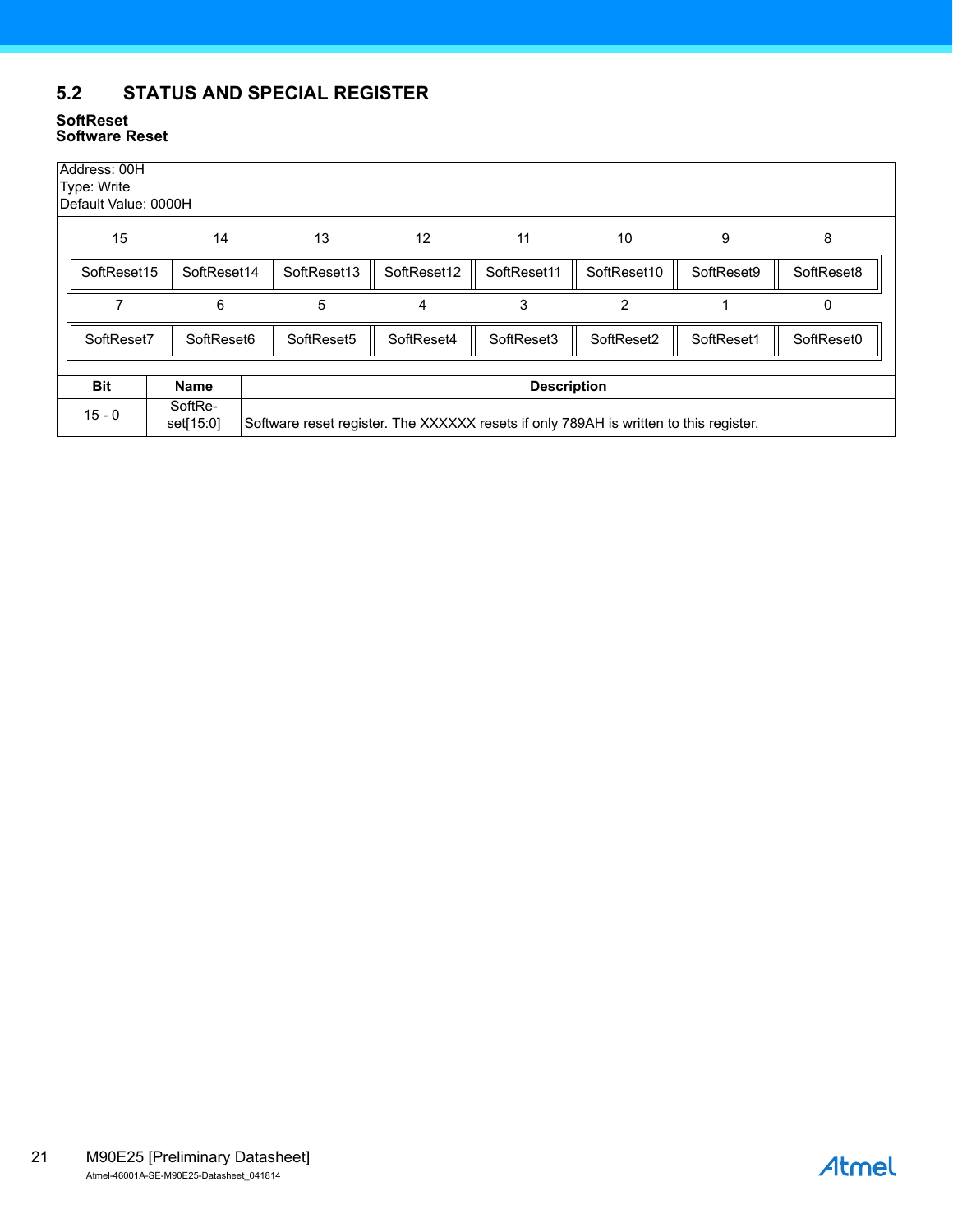#### <span id="page-21-1"></span><span id="page-21-0"></span>**SysStatus System Status**

| Address: 01H         | Type: Read/Clear         |                                                                                                                                                                                                                                                                      |         |                    |    |         |          |  |  |  |  |
|----------------------|--------------------------|----------------------------------------------------------------------------------------------------------------------------------------------------------------------------------------------------------------------------------------------------------------------|---------|--------------------|----|---------|----------|--|--|--|--|
| Default Value: 0000H |                          |                                                                                                                                                                                                                                                                      |         |                    |    |         |          |  |  |  |  |
| 15                   | 14                       | 13                                                                                                                                                                                                                                                                   | 12      | 11                 | 10 | 9       | 8        |  |  |  |  |
| CalErr1              | CalErr <sub>0</sub>      | AdjErr1                                                                                                                                                                                                                                                              | AdjErr0 |                    |    |         |          |  |  |  |  |
| $\overline{7}$       | 6                        | 5                                                                                                                                                                                                                                                                    | 4       | 3                  | 2  | 1       | $\Omega$ |  |  |  |  |
| LNchange             |                          | RevPchg                                                                                                                                                                                                                                                              |         |                    |    | SagWarn |          |  |  |  |  |
| <b>Bit</b>           | <b>Name</b>              |                                                                                                                                                                                                                                                                      |         | <b>Description</b> |    |         |          |  |  |  |  |
| 15 - 14              | CalErr[1:0]              | These bits indicate CS1 checksum status.<br>00: CS1 checksum correct (default)<br>11: CS1 checksum error. At the same time, the WarnOut pin is asserted.                                                                                                             |         |                    |    |         |          |  |  |  |  |
| $13 - 12$            | AdjErr[1:0]              | These bits indicate CS2 checksum status.<br>00: CS2 checksum correct (default)<br>11: CS2 checksum error.                                                                                                                                                            |         |                    |    |         |          |  |  |  |  |
| $11 - 8$             | $\blacksquare$           | Reserved.                                                                                                                                                                                                                                                            |         |                    |    |         |          |  |  |  |  |
| 7                    | LNchange                 | This bit indicates whether there is any change of the metering line (L line and N line).<br>0: metering line no change (default)<br>1: metering line changed                                                                                                         |         |                    |    |         |          |  |  |  |  |
| 6                    | $\overline{\phantom{a}}$ | Reserved.                                                                                                                                                                                                                                                            |         |                    |    |         |          |  |  |  |  |
| 5                    | RevPchg                  | This bit indicates whether there is any change with the direction of active energy.<br>0: direction of active energy no change (default)<br>1: direction of active energy changed<br>This status is enabled by the RevPEn bit (FuncEn, 02H).                         |         |                    |    |         |          |  |  |  |  |
| $4 - 2$              | $\blacksquare$           | Reserved.                                                                                                                                                                                                                                                            |         |                    |    |         |          |  |  |  |  |
| 1                    | SagWarn                  | This bit indicates the voltage sag status.<br>0: no voltage sag (default)<br>1: voltage sag<br>Voltage sag is enabled by the SagEn bit (FuncEn, 02H).<br>Voltage sag status can also be reported by the WarnOut pin. It is enabled by the SagWo bit(FuncEn,<br>02H). |         |                    |    |         |          |  |  |  |  |
| 0                    |                          | Reserved.                                                                                                                                                                                                                                                            |         |                    |    |         |          |  |  |  |  |
|                      |                          | Note: Any of the above events will prompt the IRQ pin to be asserted, which can be supplied to external MCU as an interrupt.                                                                                                                                         |         |                    |    |         |          |  |  |  |  |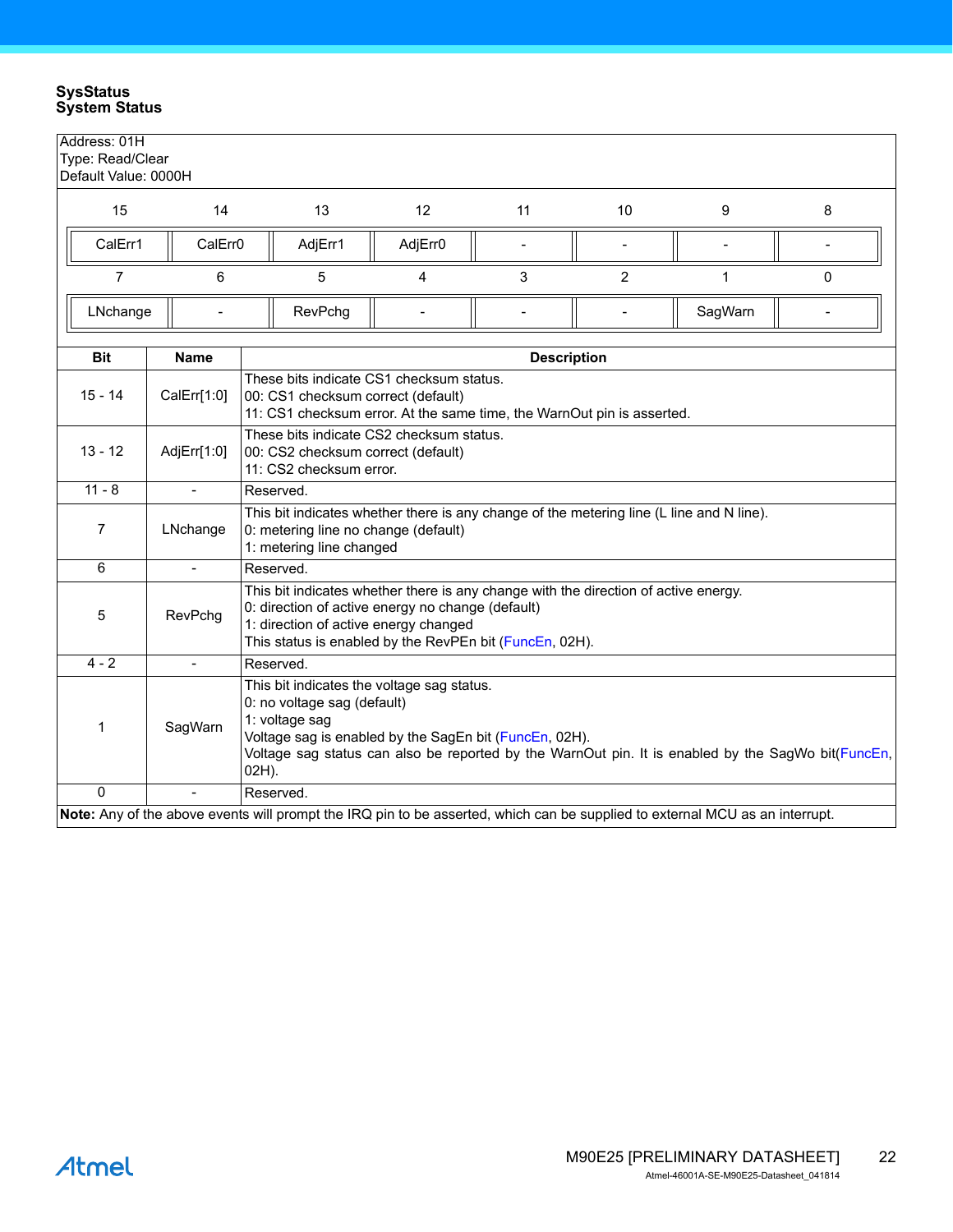#### <span id="page-22-2"></span><span id="page-22-1"></span>**FuncEn Function Enable**

| Address: 02H<br>Type: Read/Write<br>Default Value: 000CH |                              |                                                                                                                               |                                                                                      |                    |                |   |   |  |  |
|----------------------------------------------------------|------------------------------|-------------------------------------------------------------------------------------------------------------------------------|--------------------------------------------------------------------------------------|--------------------|----------------|---|---|--|--|
| 15                                                       | 14                           | 13                                                                                                                            | 12                                                                                   | 11                 | 10             | 9 | 8 |  |  |
|                                                          |                              |                                                                                                                               |                                                                                      |                    |                |   |   |  |  |
| $\overline{7}$                                           | 6                            | 5                                                                                                                             | 4                                                                                    | 3                  | $\overline{2}$ | 1 | 0 |  |  |
|                                                          |                              | SagEn                                                                                                                         | SagWo                                                                                |                    | RevPEn         |   |   |  |  |
|                                                          |                              |                                                                                                                               |                                                                                      |                    |                |   |   |  |  |
| <b>Bit</b>                                               | <b>Name</b>                  |                                                                                                                               |                                                                                      | <b>Description</b> |                |   |   |  |  |
| $15 - 6$                                                 | $\qquad \qquad \blacksquare$ | Reserved.                                                                                                                     |                                                                                      |                    |                |   |   |  |  |
| 5                                                        | SagEn                        | This bit determines whether to enable the voltage sag interrupt.<br>0: disable (default)<br>1: enable                         |                                                                                      |                    |                |   |   |  |  |
| 4                                                        | SagWo                        | 0: disable (default)<br>1: enable                                                                                             | This bit determines whether to enable voltage sag to be reported by the WarnOut pin. |                    |                |   |   |  |  |
| 3                                                        | $\overline{\phantom{a}}$     | Reserved.                                                                                                                     |                                                                                      |                    |                |   |   |  |  |
| $\overline{2}$                                           | RevPEn                       | This bit determines whether to enable the direction change interrupt of active energy.<br>$0:$ disable<br>1: enable (default) |                                                                                      |                    |                |   |   |  |  |
| $1 - 0$                                                  | $\overline{\phantom{0}}$     | Reserved.                                                                                                                     |                                                                                      |                    |                |   |   |  |  |

#### <span id="page-22-3"></span><span id="page-22-0"></span>**SagTh Voltage Sag Threshold**

| Address: 03H<br>Type: Read/Write<br>Default Value: 1D6AH |             |                                                                                                                                                                                                                                   |                    |                    |                    |        |                    |  |  |  |  |  |
|----------------------------------------------------------|-------------|-----------------------------------------------------------------------------------------------------------------------------------------------------------------------------------------------------------------------------------|--------------------|--------------------|--------------------|--------|--------------------|--|--|--|--|--|
| 15                                                       | 14          | 13                                                                                                                                                                                                                                | 12                 | 11                 | 10                 | 9      | 8                  |  |  |  |  |  |
| SagTh15                                                  | SagTh14     | SagTh <sub>13</sub>                                                                                                                                                                                                               | SagTh12            | SagTh11            | SagTh10            | SagTh9 | SagTh <sub>8</sub> |  |  |  |  |  |
|                                                          | 6           | 5                                                                                                                                                                                                                                 | 4                  | 3                  | $\overline{2}$     |        | 0                  |  |  |  |  |  |
| SagTh7                                                   | SagTh6      | SagTh <sub>5</sub>                                                                                                                                                                                                                | SagTh4             | SagTh <sub>3</sub> | SagTh <sub>2</sub> | SagTh1 | SagTh0             |  |  |  |  |  |
|                                                          |             |                                                                                                                                                                                                                                   |                    |                    |                    |        |                    |  |  |  |  |  |
| <b>Bit</b>                                               | <b>Name</b> |                                                                                                                                                                                                                                   | <b>Description</b> |                    |                    |        |                    |  |  |  |  |  |
| $15 - 0$                                                 | SagTh[15:0] | Voltage sag threshold configuration. Data format is XXX.XX. Unit is V.<br>The power-on value of SagTh is 1D6AH, which is calculated by 22000*sqrt(2)*0.78/(4*Ugain/32768)<br>For details, please refer to application note 46101. |                    |                    |                    |        |                    |  |  |  |  |  |

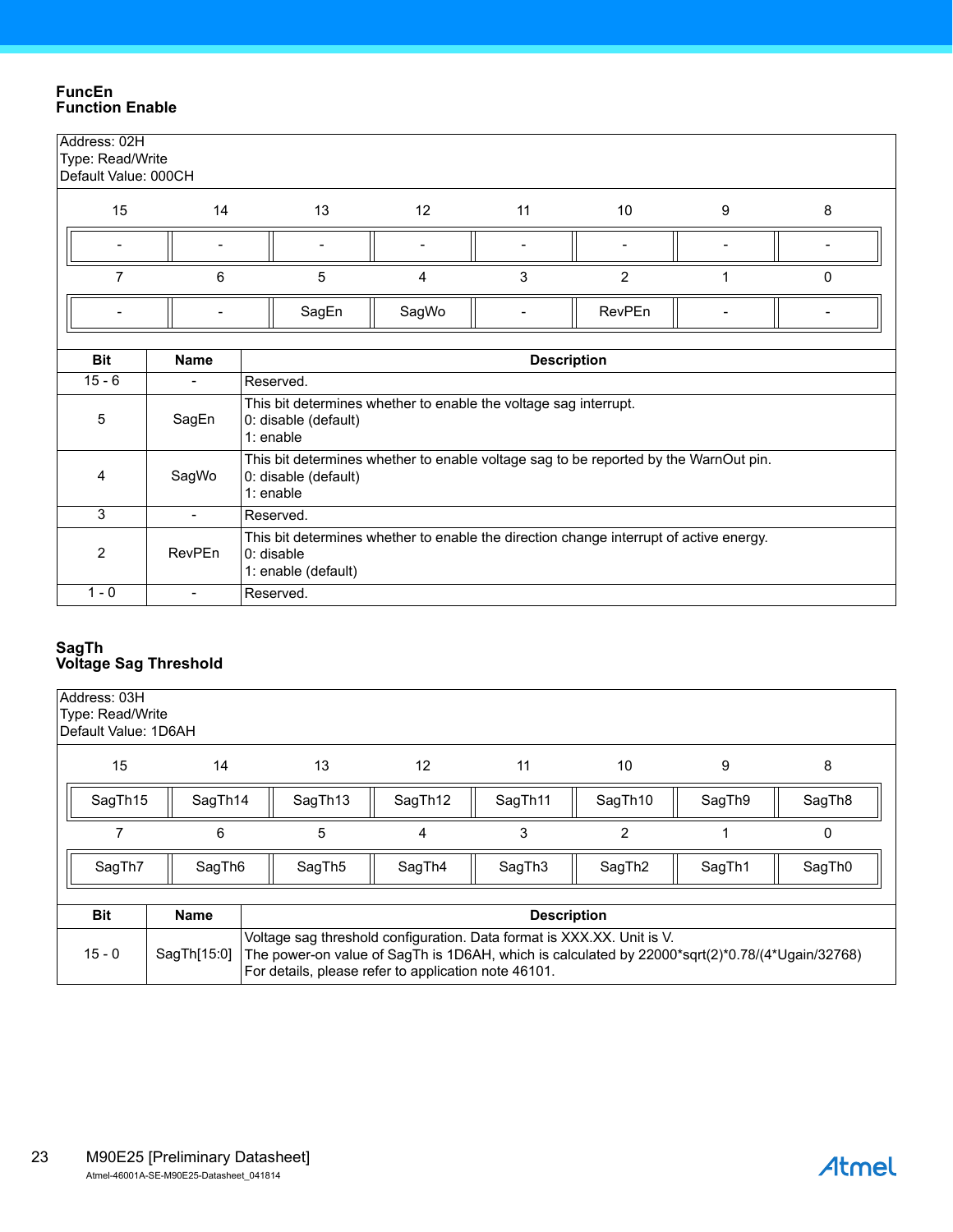#### <span id="page-23-1"></span>**SmallPMod Small-Power Mode**

| Address: 04H<br>Type: Read/Write<br>Default Value: 0000H |                          |                      |                                                                                                                                                                                                                                                                                                                                                      |                   |                 |            |                    |            |            |  |
|----------------------------------------------------------|--------------------------|----------------------|------------------------------------------------------------------------------------------------------------------------------------------------------------------------------------------------------------------------------------------------------------------------------------------------------------------------------------------------------|-------------------|-----------------|------------|--------------------|------------|------------|--|
| 15<br>14                                                 |                          |                      | 13                                                                                                                                                                                                                                                                                                                                                   | $12 \overline{ }$ | 11              | 10         | 9                  | 8          |            |  |
|                                                          | SmallPMod1<br>SmallPMod1 |                      |                                                                                                                                                                                                                                                                                                                                                      | SmallPMod1        | SmallPMod1<br>2 | SmallPMod1 | SmallPMod1<br>0    | SmallPMod9 | SmallPMod8 |  |
|                                                          | 6                        |                      |                                                                                                                                                                                                                                                                                                                                                      | 5                 | 4               | 3          | $\overline{2}$     |            | 0          |  |
|                                                          | SmallPMod7<br>SmallPMod6 |                      |                                                                                                                                                                                                                                                                                                                                                      | SmallPMod5        | SmallPMod4      | SmallPMod3 | SmallPMod2         | SmallPMod1 | SmallPMod0 |  |
| <b>Bit</b>                                               |                          | <b>Name</b>          |                                                                                                                                                                                                                                                                                                                                                      |                   |                 |            | <b>Description</b> |            |            |  |
| $15 - 0$                                                 |                          | SmallP-<br>Mod[15:0] | Small-power mode command.<br>A987H: small-power mode. The relationship between the register value of L line and N line active power<br>in small-power mode and normal mode is:<br>power in normal mode = power in small-power mode *10*lgain*Ugain /2^42<br>Others: Normal mode.<br>Small-power mode is mainly used in the power offset calibration. |                   |                 |            |                    |            |            |  |

#### <span id="page-23-2"></span><span id="page-23-0"></span>**LastSPIData Last Read/Write SPI Value**

| Address: 06H                                    |                        |                                                                                                                        |              |              |              |                |              |              |  |  |
|-------------------------------------------------|------------------------|------------------------------------------------------------------------------------------------------------------------|--------------|--------------|--------------|----------------|--------------|--------------|--|--|
| Type: Read                                      |                        |                                                                                                                        |              |              |              |                |              |              |  |  |
| Default Value: 0000H                            |                        |                                                                                                                        |              |              |              |                |              |              |  |  |
| 15                                              | 14                     |                                                                                                                        | 13           | 12           | 11           | 10             | 9            | 8            |  |  |
| LastSPIData1                                    | LastSPIData1           |                                                                                                                        | LastSPIData1 | LastSPIData1 | LastSPIData1 | LastSPIData1   |              |              |  |  |
|                                                 |                        |                                                                                                                        |              | 2            |              | 0              | LastSPIData9 | LastSPIData8 |  |  |
| 6                                               |                        |                                                                                                                        | 5            | 4            | 3            | $\overline{2}$ |              | 0            |  |  |
| LastSPIData7                                    | LastSPIData6           |                                                                                                                        | LastSPIData5 | LastSPIData4 | LastSPIData3 | LastSPIData2   | LastSPIData1 | LastSPIData0 |  |  |
|                                                 |                        |                                                                                                                        |              |              |              |                |              |              |  |  |
| <b>Bit</b><br><b>Name</b><br><b>Description</b> |                        |                                                                                                                        |              |              |              |                |              |              |  |  |
| $15 - 0$                                        | LastSPI-<br>Data[15:0] | This register stores the data that is just read or written through the SPI interface. Refer to Table-7 and<br>Table-8. |              |              |              |                |              |              |  |  |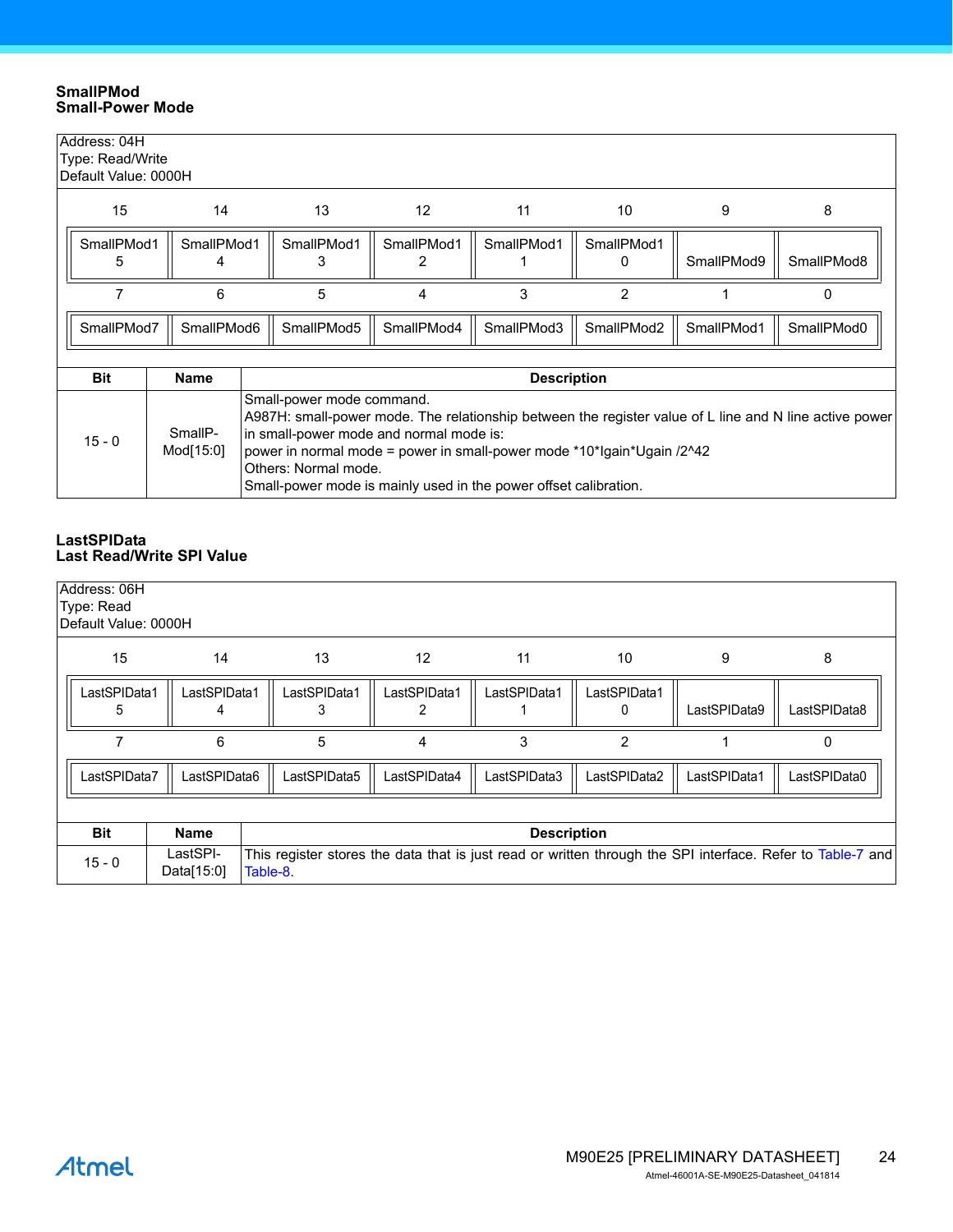# <span id="page-24-0"></span>**5.3 METERING/ MEASUREMENT CALIBRATION AND CONFIGURATION**

## <span id="page-24-1"></span>**5.3.1 METERING CALIBRATION AND CONFIGURATION REGISTER**

<span id="page-24-2"></span>**CalStart**

## **Calibration Start Command**

| Address: 20H | Type: Read/Write<br>Default Value: 6886H |                                                                                                                                                                                                                                                                                                                                                                                                                                                                |                                                                                 |            |                       |           |                                                                                                                                                                                                                                                                                                            |  |  |  |  |
|--------------|------------------------------------------|----------------------------------------------------------------------------------------------------------------------------------------------------------------------------------------------------------------------------------------------------------------------------------------------------------------------------------------------------------------------------------------------------------------------------------------------------------------|---------------------------------------------------------------------------------|------------|-----------------------|-----------|------------------------------------------------------------------------------------------------------------------------------------------------------------------------------------------------------------------------------------------------------------------------------------------------------------|--|--|--|--|
| 15           | 14                                       | 13                                                                                                                                                                                                                                                                                                                                                                                                                                                             | 12                                                                              | 11         | 10                    | 9         | 8                                                                                                                                                                                                                                                                                                          |  |  |  |  |
| CalStart15   | CalStart14                               | CalStart13                                                                                                                                                                                                                                                                                                                                                                                                                                                     | CalStart12                                                                      | CalStart11 | CalStart10            | CalStart9 | CalStart8                                                                                                                                                                                                                                                                                                  |  |  |  |  |
| 7            | 6                                        | 5                                                                                                                                                                                                                                                                                                                                                                                                                                                              | 4                                                                               | 3          | $\overline{2}$        |           | 0                                                                                                                                                                                                                                                                                                          |  |  |  |  |
| CalStart7    | CalStart6                                | CalStart5                                                                                                                                                                                                                                                                                                                                                                                                                                                      | CalStart4                                                                       | CalStart3  | CalStart <sub>2</sub> | CalStart1 | CalStart <sub>0</sub>                                                                                                                                                                                                                                                                                      |  |  |  |  |
|              |                                          |                                                                                                                                                                                                                                                                                                                                                                                                                                                                |                                                                                 |            |                       |           |                                                                                                                                                                                                                                                                                                            |  |  |  |  |
| <b>Bit</b>   | <b>Name</b>                              | <b>Description</b>                                                                                                                                                                                                                                                                                                                                                                                                                                             |                                                                                 |            |                       |           |                                                                                                                                                                                                                                                                                                            |  |  |  |  |
| $15 - 0$     | CalStart[15:0]                           | Metering calibration start command:<br>6886H: Power-on value. Metering function is disabled.<br>5678H: Metering calibration startup command. After 5678H is written to this register, registers 21H-2BH<br>8765H: Check the correctness of the 21H-2BH registers. If correct, normal metering. If not correct, meter-<br>report warning/interrupt.<br>Others: Metering function is disabled. The CalErr[1:0] bits (SysStatus, 01H) are set and the WarnOut/IRQ | IRQ pins do not report any warning/interrupt.<br>pins report warning/interrupt. |            |                       |           | resume to their power-on values. The M90E25 starts to meter and output energy pulses regardless<br>of the correctness of diagnosis. The CalErr[1:0] bits (SysStatus, 01H) are not set and the WarnOut/<br>ing function is disabled, the CalErr[1:0] bits (SysStatus, 01H) are set and the WarnOut/IRQ pins |  |  |  |  |

#### <span id="page-24-3"></span>**PLconstH High Word of PL\_Constant**

| Address: 21H           | Type: Read/Write<br>Default Value: 0015H |                       |                                                                                                                                                                                                                                                                                                                                                                                                                                                                                                                                                                                                                                                                                                                                                             |                        |                       |                        |           |           |  |  |  |
|------------------------|------------------------------------------|-----------------------|-------------------------------------------------------------------------------------------------------------------------------------------------------------------------------------------------------------------------------------------------------------------------------------------------------------------------------------------------------------------------------------------------------------------------------------------------------------------------------------------------------------------------------------------------------------------------------------------------------------------------------------------------------------------------------------------------------------------------------------------------------------|------------------------|-----------------------|------------------------|-----------|-----------|--|--|--|
| 15<br>14               |                                          |                       | 13                                                                                                                                                                                                                                                                                                                                                                                                                                                                                                                                                                                                                                                                                                                                                          | $12 \overline{ }$      | 11                    | 10                     | 9         | 8         |  |  |  |
| PLconstH <sub>15</sub> |                                          | PLconstH14            | PLconstH <sub>13</sub>                                                                                                                                                                                                                                                                                                                                                                                                                                                                                                                                                                                                                                                                                                                                      | PLconstH <sub>12</sub> | PLconstH11            | PLconstH <sub>10</sub> | PLconstH9 | PLconstH8 |  |  |  |
| 7                      |                                          | 6                     | 5                                                                                                                                                                                                                                                                                                                                                                                                                                                                                                                                                                                                                                                                                                                                                           | 4                      | 3                     | 2                      |           | 0         |  |  |  |
| PLconstH7              |                                          | PLconstH <sub>6</sub> | PLconstH <sub>5</sub>                                                                                                                                                                                                                                                                                                                                                                                                                                                                                                                                                                                                                                                                                                                                       | PLconstH4              | PLconstH <sub>3</sub> | PLconstH <sub>2</sub>  | PLconstH1 | PLconstH0 |  |  |  |
|                        |                                          |                       |                                                                                                                                                                                                                                                                                                                                                                                                                                                                                                                                                                                                                                                                                                                                                             |                        |                       |                        |           |           |  |  |  |
| <b>Bit</b>             | <b>Name</b>                              |                       |                                                                                                                                                                                                                                                                                                                                                                                                                                                                                                                                                                                                                                                                                                                                                             |                        |                       |                        |           |           |  |  |  |
| $15 - 0$               | PLcon-<br>stH[15:0]                      |                       | <b>Description</b><br>The PLconstH[15:0] and PLconstL[15:0] bits are high word and low word of PL Constant respectively.<br>PL Constant is a constant which is proportional to the sampling ratios of voltage and current, and<br>inversely proportional to the Meter Constant. PL Constant is a threshold for energy calculated inside the<br>chip, i.e., energy larger than PL Constant will be accumulated in the corresponding energy registers and<br>then output on CF1.<br>It is suggested to set PL constant as a multiple of 4 so as to double or redouble Meter Constant in low<br>current state to save verification time.<br>Note: PLconstH takes effect after PLconstL are configured.<br>For details, please refer to application note 46101. |                        |                       |                        |           |           |  |  |  |

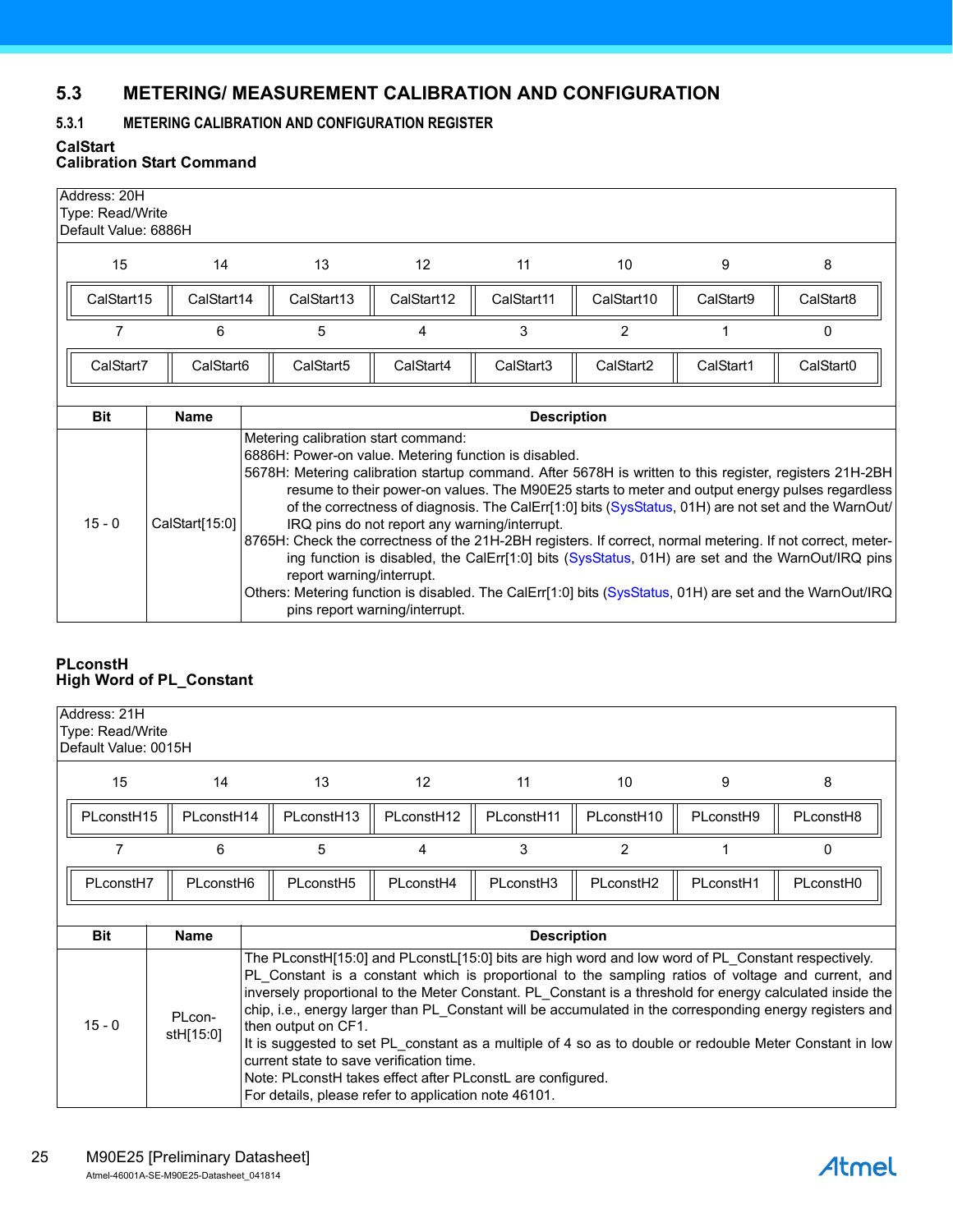#### <span id="page-25-0"></span>**PLconstL Low Word of PL\_Constant**

| Address: 22H<br>Type: Read/Write<br>Default Value: D174H |                                   |                                                                                                                                                                                                                   |                        |            |                        |           |           |  |  |  |  |  |
|----------------------------------------------------------|-----------------------------------|-------------------------------------------------------------------------------------------------------------------------------------------------------------------------------------------------------------------|------------------------|------------|------------------------|-----------|-----------|--|--|--|--|--|
| 15                                                       | 14                                | 13                                                                                                                                                                                                                | $12 \overline{ }$      | 11         | 10                     | 9         | 8         |  |  |  |  |  |
| PLconstL15                                               | PLconstL <sub>14</sub>            | PLconstL <sub>13</sub>                                                                                                                                                                                            | PLconstL <sub>12</sub> | PLconstL11 | PLconstL <sub>10</sub> | PLconstL9 | PLconstL8 |  |  |  |  |  |
|                                                          | 6                                 | 5                                                                                                                                                                                                                 | 4                      | 3          | $\overline{2}$         |           | 0         |  |  |  |  |  |
| PLconstL7                                                | PLconstL6                         | PLconstL5                                                                                                                                                                                                         | PLconstL4              | PLconstL3  | PLconstL2              | PLconstL1 | PLconstL0 |  |  |  |  |  |
|                                                          |                                   |                                                                                                                                                                                                                   |                        |            |                        |           |           |  |  |  |  |  |
| <b>Bit</b>                                               | <b>Name</b><br><b>Description</b> |                                                                                                                                                                                                                   |                        |            |                        |           |           |  |  |  |  |  |
| $15 - 0$                                                 | PLcon-<br>stL[15:0]               | The PLconstH[15:0] and PLconstL[15:0] bits are high word and low word of PL Constant respectively.<br>It is suggested to set PL constant as a multiple of 4. For details, please refer to application note 46101. |                        |            |                        |           |           |  |  |  |  |  |

#### <span id="page-25-1"></span>**Lgain L Line Calibration Gain**

| Address: 23H<br>Type: Read/Write<br>Default Value: 0000H |             |                    |                                                                               |                    |         |        |        |  |  |  |  |
|----------------------------------------------------------|-------------|--------------------|-------------------------------------------------------------------------------|--------------------|---------|--------|--------|--|--|--|--|
| 15                                                       | 14          | 13                 | 12                                                                            | 11                 | 10      | 9      | 8      |  |  |  |  |
| Lgain15                                                  | Lgain14     | Lgain13            | Lgain12                                                                       | Lgain11            | Lgain10 | Lgain9 | Lgain8 |  |  |  |  |
|                                                          | 6           | 5                  | 4                                                                             | 3                  | 2       |        | 0      |  |  |  |  |
| Lgain7                                                   | Lgain6      | Lgain <sub>5</sub> | Lgain4                                                                        | Lgain3             | Lgain2  | Lgain1 | Lgain0 |  |  |  |  |
|                                                          |             |                    |                                                                               |                    |         |        |        |  |  |  |  |
| <b>Bit</b>                                               | <b>Name</b> |                    |                                                                               | <b>Description</b> |         |        |        |  |  |  |  |
| $15 - 0$                                                 | Lgain[15:0] |                    | L line calibration gain. For details, please refer to application note 46101. |                    |         |        |        |  |  |  |  |

#### <span id="page-25-2"></span>**Lphi L Line Calibration Angle**

| Address: 24H<br>Type: Read/Write<br>Default Value: 0000H |                   |                                                                                      |       |                    |                   |       |                   |  |  |  |
|----------------------------------------------------------|-------------------|--------------------------------------------------------------------------------------|-------|--------------------|-------------------|-------|-------------------|--|--|--|
| 15                                                       | 14                | 13                                                                                   | 12    | 11                 | 10                | 9     | 8                 |  |  |  |
| Lphi15                                                   |                   |                                                                                      |       |                    |                   | Lphi9 | Lphi <sub>8</sub> |  |  |  |
|                                                          | 6                 | 5                                                                                    | 4     | 3                  | $\overline{2}$    |       | 0                 |  |  |  |
| Lphi7                                                    | Lphi <sub>6</sub> | Lphi <sub>5</sub>                                                                    | Lphi4 | Lphi <sub>3</sub>  | Lphi <sub>2</sub> | Lphi1 | Lphi <sub>0</sub> |  |  |  |
|                                                          |                   |                                                                                      |       |                    |                   |       |                   |  |  |  |
| <b>Bit</b>                                               | <b>Name</b>       |                                                                                      |       | <b>Description</b> |                   |       |                   |  |  |  |
| $15 - 0$                                                 | Lphi[15:0]        | L line calibration phase angle. For details, please refer to application note 46101. |       |                    |                   |       |                   |  |  |  |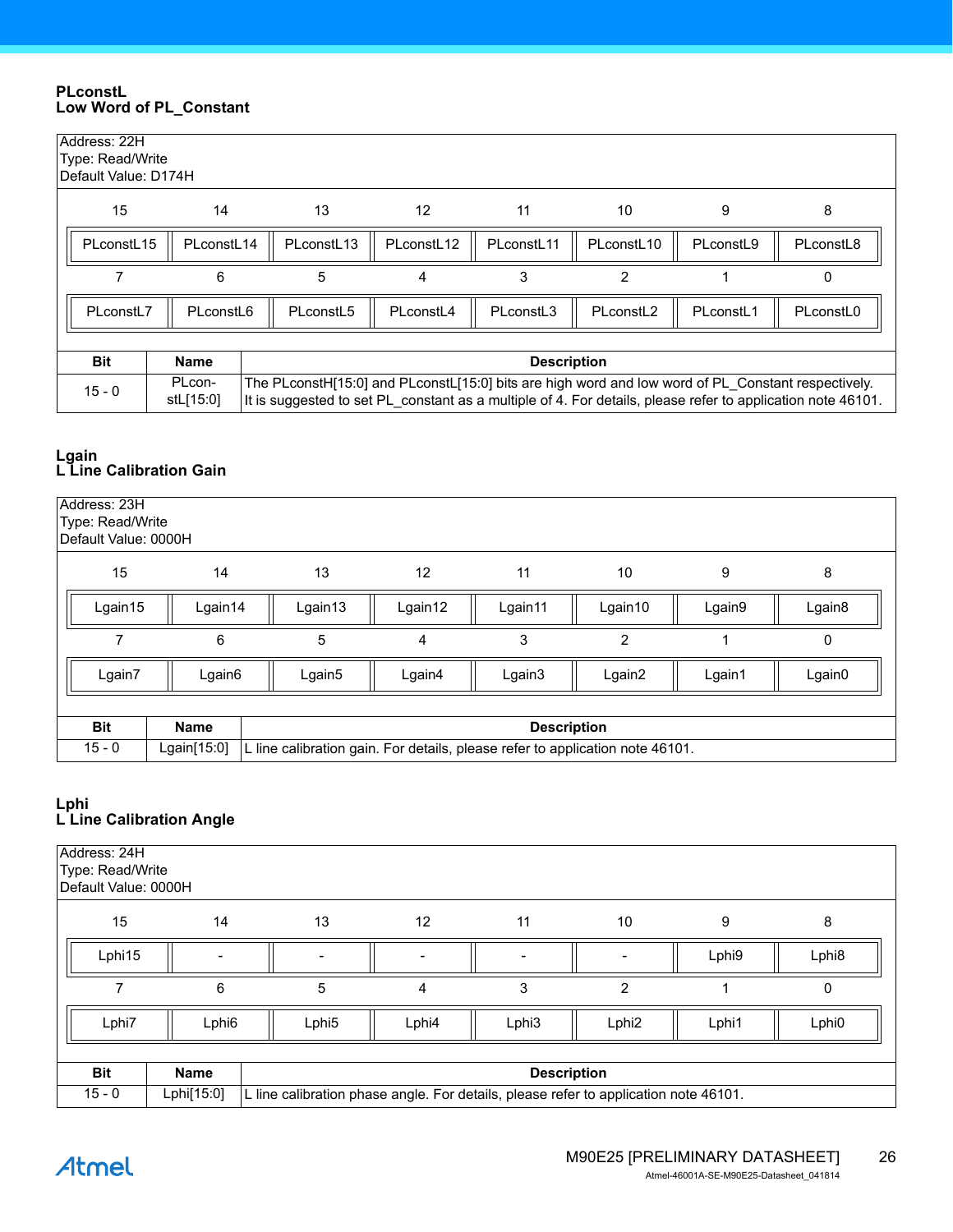#### <span id="page-26-1"></span>**Ngain N Line Calibration Gain**

| Address: 25H<br>Type: Read/Write<br>Default Value: 0000H |                    |                    |                                                                               |                    |                |        |        |  |  |  |
|----------------------------------------------------------|--------------------|--------------------|-------------------------------------------------------------------------------|--------------------|----------------|--------|--------|--|--|--|
| 15                                                       | 14                 | 13                 | 12 <sup>2</sup>                                                               | 11                 | 10             | 9      | 8      |  |  |  |
| Ngain15                                                  | Ngain14            | Ngain13            | Ngain12                                                                       | Ngain11            | Ngain10        | Ngain9 | Ngain8 |  |  |  |
|                                                          | 6                  | 5                  | 4                                                                             | 3                  | $\overline{2}$ |        | 0      |  |  |  |
| Ngain7                                                   | Ngain <sub>6</sub> | Ngain <sub>5</sub> | Ngain4                                                                        | Ngain3             | Ngain2         | Ngain1 | Ngain0 |  |  |  |
|                                                          |                    |                    |                                                                               |                    |                |        |        |  |  |  |
| <b>Bit</b>                                               | <b>Name</b>        |                    |                                                                               | <b>Description</b> |                |        |        |  |  |  |
| $15 - 0$                                                 | Ngain[15:0]        |                    | N line calibration gain. For details, please refer to application note 46101. |                    |                |        |        |  |  |  |

## <span id="page-26-2"></span>**Nphi N Line Calibration Angle**

| Address: 26H<br>Type: Read/Write<br>Default Value: 0000H |                   |                   |                                                                                      |                    |                   |       |                   |  |  |  |  |
|----------------------------------------------------------|-------------------|-------------------|--------------------------------------------------------------------------------------|--------------------|-------------------|-------|-------------------|--|--|--|--|
| 15                                                       | 14                | 13                | 12                                                                                   | 11                 | 10                | 9     | 8                 |  |  |  |  |
| Nphi15                                                   |                   |                   |                                                                                      |                    |                   | Nphi9 | Nphi <sub>8</sub> |  |  |  |  |
|                                                          | 6                 | 5                 | 4                                                                                    | 3                  | $\overline{2}$    |       | 0                 |  |  |  |  |
| Nphi7                                                    | Nphi <sub>6</sub> | Nphi <sub>5</sub> | Nphi4                                                                                | Nphi <sub>3</sub>  | Nphi <sub>2</sub> | Nphi1 | Nphi0             |  |  |  |  |
|                                                          |                   |                   |                                                                                      |                    |                   |       |                   |  |  |  |  |
| <b>Bit</b>                                               | <b>Name</b>       |                   |                                                                                      | <b>Description</b> |                   |       |                   |  |  |  |  |
| $15 - 0$                                                 | Nphi[15:0]        |                   | N line calibration phase angle. For details, please refer to application note 46101. |                    |                   |       |                   |  |  |  |  |

#### <span id="page-26-3"></span><span id="page-26-0"></span>**PStartTh Active Startup Power Threshold**

| Address: 27H<br>Type: Read/Write<br>Default Value: 08BDH |                                                                                                       |            |                 |                    |                       |           |           |  |  |  |
|----------------------------------------------------------|-------------------------------------------------------------------------------------------------------|------------|-----------------|--------------------|-----------------------|-----------|-----------|--|--|--|
| 15                                                       | 14                                                                                                    | 13         | 12 <sup>°</sup> | 11                 | 10                    | 9         | 8         |  |  |  |
| PStartTh15                                               | PStartTh14                                                                                            | PStartTh13 | PStartTh12      | PStartTh11         | PStartTh10            | PStartTh9 | PStartTh8 |  |  |  |
|                                                          | 5<br>6<br>3<br>$\overline{2}$<br>4<br>0                                                               |            |                 |                    |                       |           |           |  |  |  |
| PStartTh7                                                | PStartTh6                                                                                             | PStartTh5  | PStartTh4       | PStartTh3          | PStartTh <sub>2</sub> | PStartTh1 | PStartTh0 |  |  |  |
|                                                          |                                                                                                       |            |                 |                    |                       |           |           |  |  |  |
| <b>Bit</b>                                               | <b>Name</b>                                                                                           |            |                 | <b>Description</b> |                       |           |           |  |  |  |
| $15 - 0$                                                 | PStartTh[15:0<br>Active startup power threshold. For details, please refer to application note 46101. |            |                 |                    |                       |           |           |  |  |  |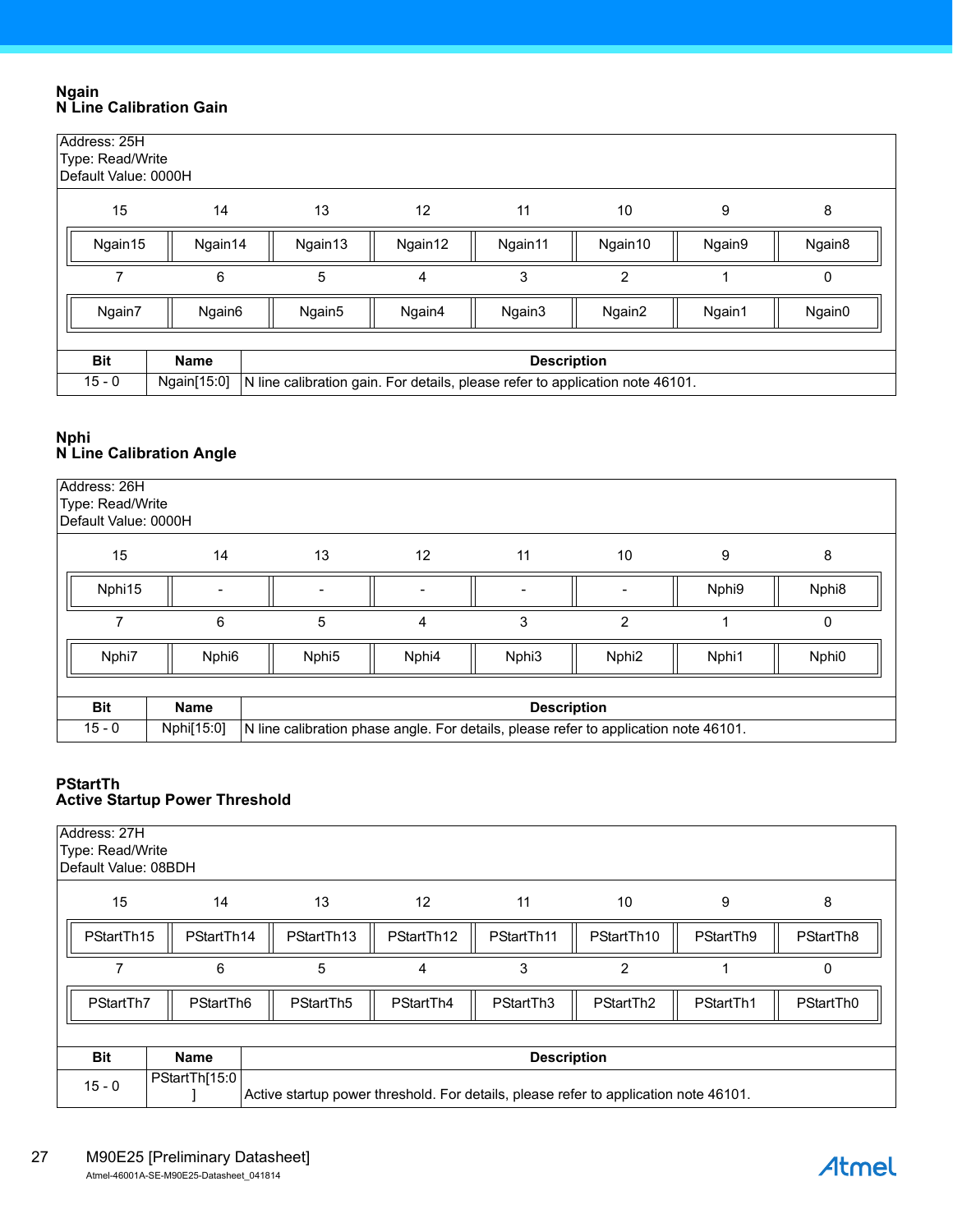#### <span id="page-27-1"></span><span id="page-27-0"></span>**PNolTh Active No-Load Power Threshold**

| Address: 28H<br>Type: Read/Write<br>Default Value: 0000H |                     |                      |                                                                                      |                      |                     |         |                     |  |  |  |  |
|----------------------------------------------------------|---------------------|----------------------|--------------------------------------------------------------------------------------|----------------------|---------------------|---------|---------------------|--|--|--|--|
| 15                                                       | 14                  | 13                   | 12                                                                                   | 11                   | 10                  | 9       | 8                   |  |  |  |  |
| PNoITh <sub>15</sub>                                     | PNoITh14            | PNoITh <sub>13</sub> | PNoITh <sub>12</sub>                                                                 | PNoITh <sub>11</sub> | PNoITh10            | PNoITh9 | PNoITh <sub>8</sub> |  |  |  |  |
|                                                          | 6                   | 5                    | 4                                                                                    | 3                    | 2                   |         | 0                   |  |  |  |  |
| PNoITh7                                                  | PNoITh <sub>6</sub> | PNoITh <sub>5</sub>  | PNoITh4                                                                              | PNoITh <sub>3</sub>  | PNoITh <sub>2</sub> | PNoITh1 | PNoITh <sub>0</sub> |  |  |  |  |
|                                                          |                     |                      |                                                                                      |                      |                     |         |                     |  |  |  |  |
| <b>Bit</b>                                               | <b>Name</b>         |                      |                                                                                      | <b>Description</b>   |                     |         |                     |  |  |  |  |
| $15 - 0$                                                 | PNoITH[15:0]        |                      | Active no-load power threshold. For details, please refer to application note 46101. |                      |                     |         |                     |  |  |  |  |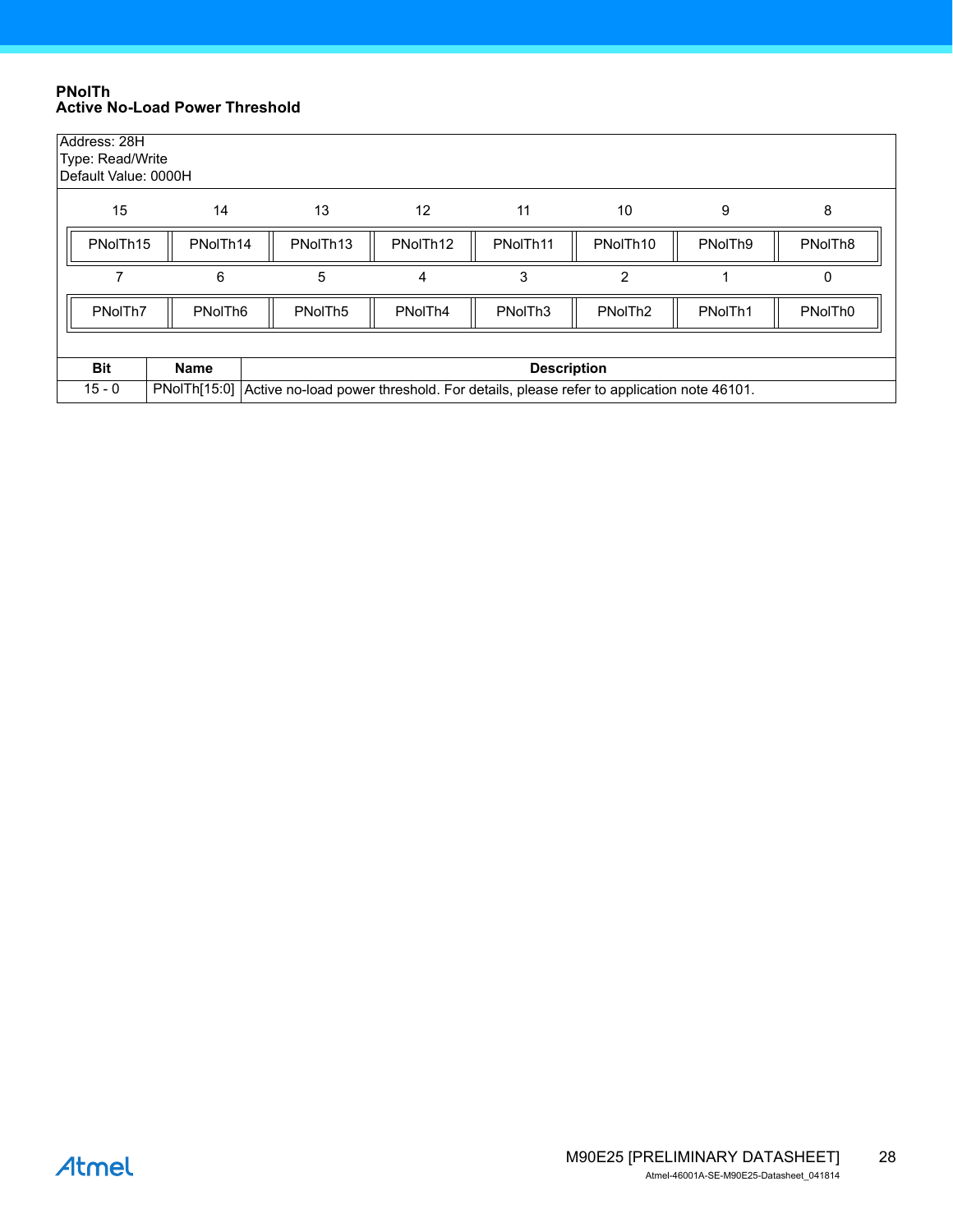#### <span id="page-28-1"></span><span id="page-28-0"></span>**MMode Metering Mode Configuration**

| Address: 2BH<br>Type: Read/Write<br>Default Value: 9422H |                |                                                                |                                                        |                                   |                                   |                                                                                                          |          |
|----------------------------------------------------------|----------------|----------------------------------------------------------------|--------------------------------------------------------|-----------------------------------|-----------------------------------|----------------------------------------------------------------------------------------------------------|----------|
| 15                                                       | 14             | 13                                                             | 12                                                     | 11                                | 10                                | 9                                                                                                        | 8        |
| Lgain2                                                   | Lgain1         | Lgain0                                                         | Ngain1                                                 | Ngain0                            | <b>LNSel</b>                      | DisHPF1                                                                                                  | DisHPF0  |
| $\overline{7}$                                           | 6              | 5                                                              | 4                                                      | 3                                 | $\overline{2}$                    | 1                                                                                                        | 0        |
| Amod                                                     |                | ZXCon1                                                         | ZXCon0<br>Pthresh3<br>Pthresh <sub>2</sub><br>Pthresh1 |                                   |                                   |                                                                                                          | Pthresh0 |
| <b>Bit</b>                                               | Name           |                                                                |                                                        |                                   | <b>Description</b>                |                                                                                                          |          |
|                                                          |                | L line current gain, default value is '100'.                   | Lgain2                                                 |                                   |                                   | <b>Current Channel Gain</b>                                                                              |          |
|                                                          |                |                                                                |                                                        | Lgain1<br>$\overline{\mathsf{x}}$ | Lgain0<br>$\overline{\mathsf{x}}$ |                                                                                                          |          |
| $15 - 13$                                                | Lgain[2:0]     |                                                                | 0                                                      | 0                                 | 0                                 | 4                                                                                                        |          |
|                                                          |                |                                                                | 0                                                      | 0                                 | 1                                 | 8                                                                                                        |          |
|                                                          |                |                                                                | 0                                                      | 1                                 | 0                                 | 16                                                                                                       |          |
|                                                          |                |                                                                | $\overline{0}$                                         | $\overline{1}$                    | $\mathbf{1}$                      | $\overline{24}$                                                                                          |          |
| $12 - 11$                                                | Ngain[1:0]     | N line current gain<br>00:2<br>01:4<br>10: 1 (default)<br>11:1 |                                                        |                                   |                                   |                                                                                                          |          |
| 10                                                       | <b>LNSel</b>   | MMD0 pins.<br>0: N line<br>1: L line (default)                 |                                                        |                                   |                                   | This bit specifies metering as L line or N line when metering mode is set to flexible mode by MMD1 and   |          |
|                                                          |                | and HPF0. The configuration are applicable to all channels:    |                                                        |                                   |                                   | These bits configure the High Filter Pass (HPF) after ADC. There are two first-order HPF in serial: HPF1 |          |
|                                                          |                |                                                                | DisHPF1                                                | DisHPF <sub>0</sub>               |                                   | <b>HPF Configuration</b>                                                                                 |          |
| $9 - 8$                                                  | DisHPF[1:0]    |                                                                |                                                        |                                   |                                   | enable HPF1 and HPF0                                                                                     |          |
|                                                          |                |                                                                | 0                                                      | 0                                 |                                   | (default)                                                                                                |          |
|                                                          |                |                                                                | 0<br>1                                                 | 1<br>0                            |                                   | enable HPF1, disable HPF0;<br>disable HPF1, enable HPF0;                                                 |          |
|                                                          |                |                                                                | $\mathbf{1}$                                           | 1                                 |                                   | disable HPF1 and HPF0                                                                                    |          |
|                                                          |                |                                                                |                                                        |                                   |                                   |                                                                                                          |          |
|                                                          |                | CF1 output for active power:                                   |                                                        |                                   |                                   |                                                                                                          |          |
| $\overline{7}$                                           | Amod           | 0: forward or reverse energy pulse output (default)            |                                                        |                                   |                                   |                                                                                                          |          |
|                                                          |                | 1: absolute energy pulse output                                |                                                        |                                   |                                   |                                                                                                          |          |
| $\overline{6}$                                           | $\blacksquare$ | Reserved.                                                      |                                                        |                                   |                                   |                                                                                                          |          |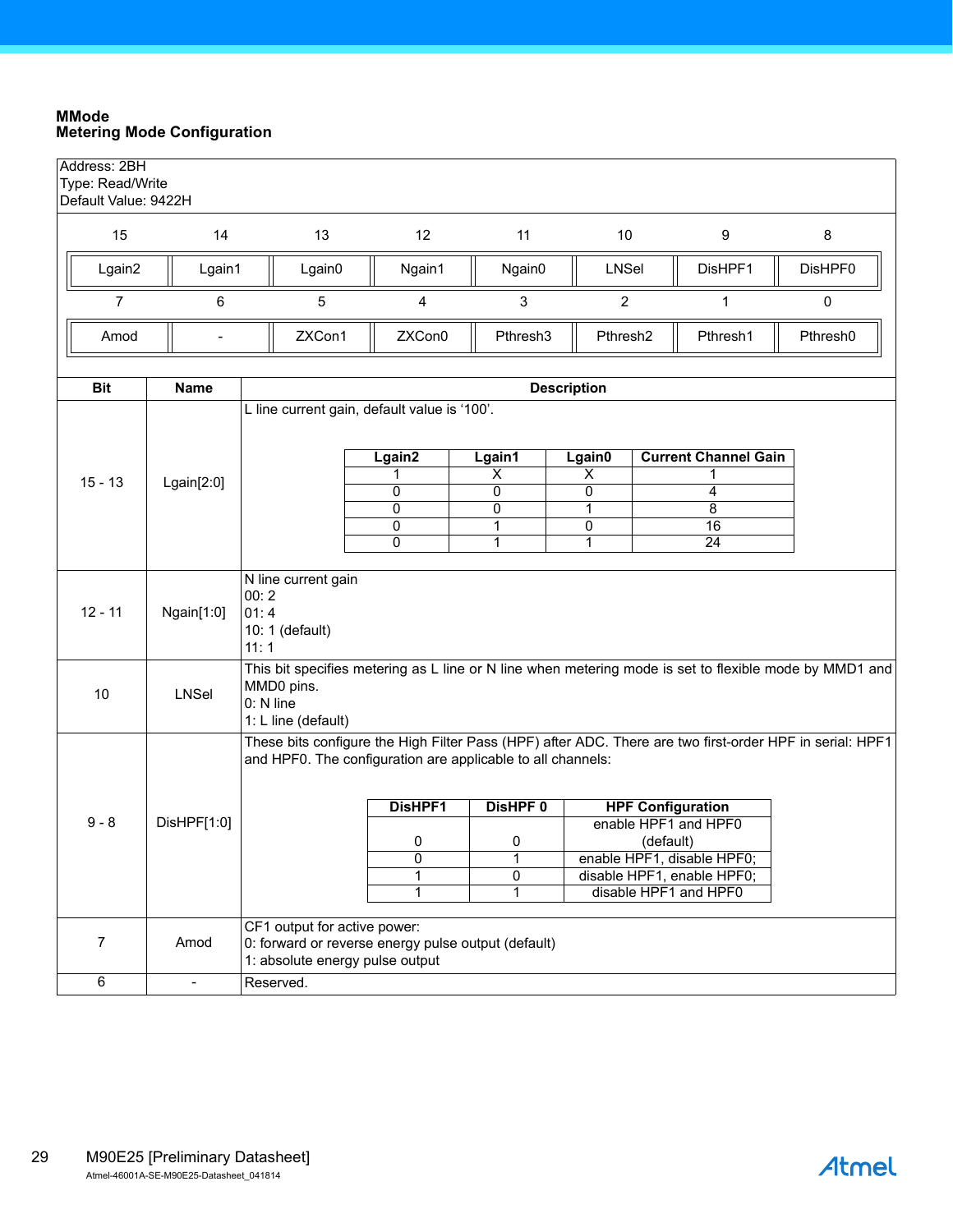| $5 - 4$ | Zxcon[1:0]   | zero.<br>00: positive zero-crossing<br>01: negative zero-crossing<br>10: all zero-crossing: both positive and negative zero-crossing (default)<br>11: no zero-crossing output |                |                |                |                 | These bits configure zero-crossing mode. The ZX pin outputs 5ms-width high level when voltage crosses |  |
|---------|--------------|-------------------------------------------------------------------------------------------------------------------------------------------------------------------------------|----------------|----------------|----------------|-----------------|-------------------------------------------------------------------------------------------------------|--|
|         |              |                                                                                                                                                                               |                |                |                |                 | These bits configure the L line and N line power difference threshold in anti-tampering mode.         |  |
|         |              |                                                                                                                                                                               |                |                |                |                 |                                                                                                       |  |
|         |              |                                                                                                                                                                               | <b>Pthresh</b> | <b>Pthresh</b> | <b>Pthresh</b> |                 |                                                                                                       |  |
|         |              |                                                                                                                                                                               | 3              | 2              | 1              | <b>Pthresh0</b> | <b>Threshold</b>                                                                                      |  |
|         |              |                                                                                                                                                                               | 0              | 0              | 0              | 0               | 12.5%                                                                                                 |  |
|         |              |                                                                                                                                                                               | $\mathbf{0}$   | 0              | 0              | 1               | 6.25%                                                                                                 |  |
|         |              |                                                                                                                                                                               | 0              | 0              |                | 0               | 3.125% (default)                                                                                      |  |
|         |              |                                                                                                                                                                               | $\mathbf{0}$   | 0              | 1              |                 | 1.5625%                                                                                               |  |
|         |              |                                                                                                                                                                               | $\mathbf{0}$   | 1              | 0              | 0               | $1\%$                                                                                                 |  |
| $3 - 0$ | Pthresh[3:0] |                                                                                                                                                                               | 0              | 1              | 0              | 1               | 2%                                                                                                    |  |
|         |              |                                                                                                                                                                               | $\mathbf{0}$   | 1              |                | 0               | 3%                                                                                                    |  |
|         |              |                                                                                                                                                                               | 0              | 1              | 1              | 1               | $4\%$                                                                                                 |  |
|         |              |                                                                                                                                                                               | 1              | 0              | 0              | 0               | 5%                                                                                                    |  |
|         |              |                                                                                                                                                                               |                | 0              | 0              |                 | 6%                                                                                                    |  |
|         |              |                                                                                                                                                                               | 1              | 0              | 1              | 0               | 7%                                                                                                    |  |
|         |              |                                                                                                                                                                               | 1              | 0              | 1              | 1               | 8%                                                                                                    |  |
|         |              |                                                                                                                                                                               |                | 1              | 0              | 0               | 9%                                                                                                    |  |
|         |              |                                                                                                                                                                               |                | 1              | 0              |                 | 10%                                                                                                   |  |
|         |              |                                                                                                                                                                               |                | 1              |                | 0               | 11%                                                                                                   |  |
|         |              |                                                                                                                                                                               |                | 1              |                |                 | 12%                                                                                                   |  |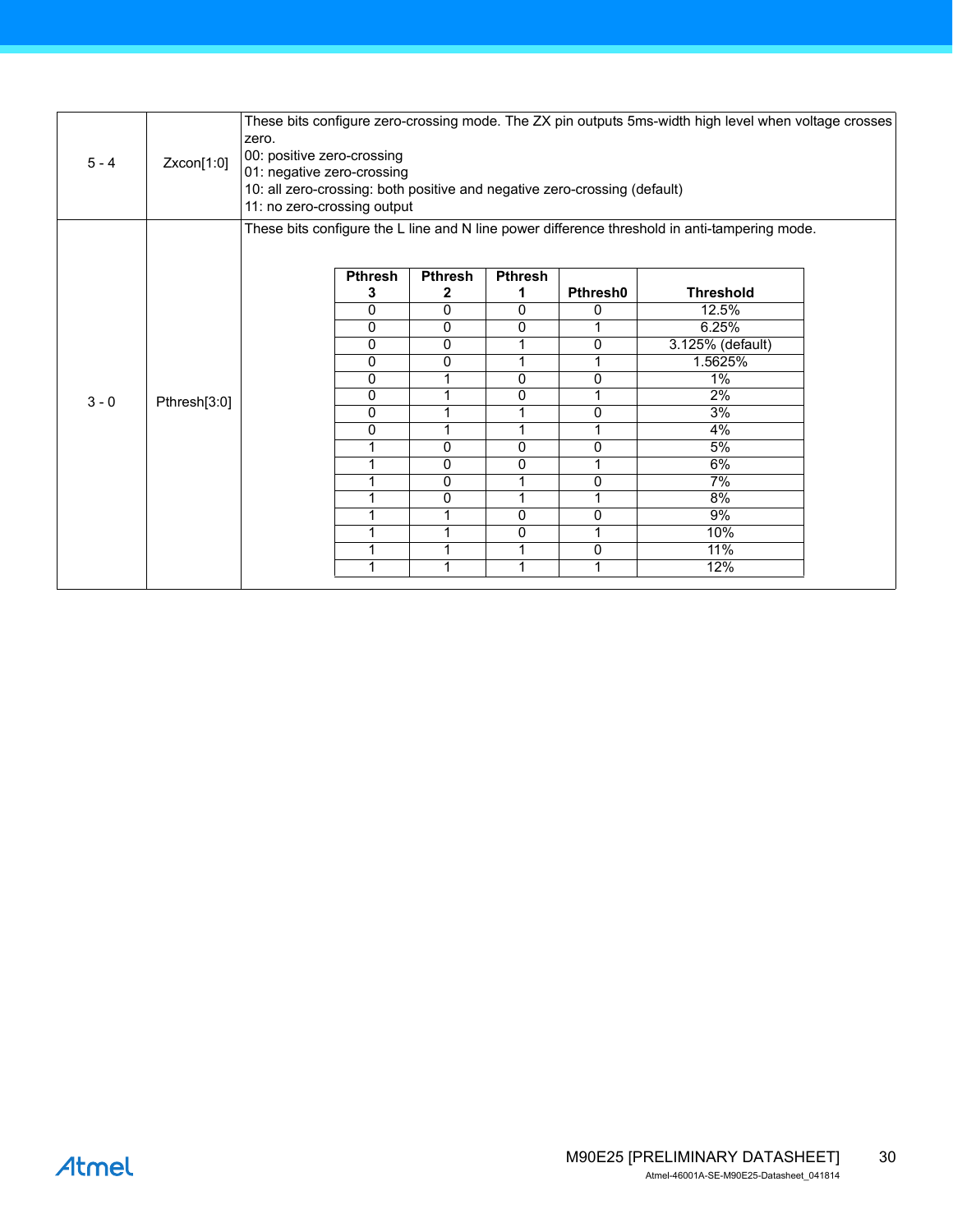#### <span id="page-30-0"></span>**CS1 Checksum 1**

| Address: 2CH<br>Type: Read/Write<br>Default Value: 0000H |          |                     |                                        |  |                                                                           |                                                                                                                                                         |  |                                                                                      |                                                                                                                                                        |                                                                                                                                                                     |                                                                                                                                                                                                                                                                                                                                                                                                                                                                                                                                                                                                                                                              |
|----------------------------------------------------------|----------|---------------------|----------------------------------------|--|---------------------------------------------------------------------------|---------------------------------------------------------------------------------------------------------------------------------------------------------|--|--------------------------------------------------------------------------------------|--------------------------------------------------------------------------------------------------------------------------------------------------------|---------------------------------------------------------------------------------------------------------------------------------------------------------------------|--------------------------------------------------------------------------------------------------------------------------------------------------------------------------------------------------------------------------------------------------------------------------------------------------------------------------------------------------------------------------------------------------------------------------------------------------------------------------------------------------------------------------------------------------------------------------------------------------------------------------------------------------------------|
| 14                                                       |          | 13                  |                                        |  | 11                                                                        | 10                                                                                                                                                      |  |                                                                                      |                                                                                                                                                        | 8                                                                                                                                                                   |                                                                                                                                                                                                                                                                                                                                                                                                                                                                                                                                                                                                                                                              |
| $CS1_15$                                                 |          | $CS1_13$            |                                        |  | $CS1_11$                                                                  |                                                                                                                                                         |  |                                                                                      |                                                                                                                                                        | $CS1_8$                                                                                                                                                             |                                                                                                                                                                                                                                                                                                                                                                                                                                                                                                                                                                                                                                                              |
| 6                                                        |          | 5                   |                                        |  | 3                                                                         | $\overline{2}$                                                                                                                                          |  |                                                                                      |                                                                                                                                                        | $\pmb{0}$                                                                                                                                                           |                                                                                                                                                                                                                                                                                                                                                                                                                                                                                                                                                                                                                                                              |
|                                                          |          | $CS1_5$             |                                        |  | CS1 3                                                                     |                                                                                                                                                         |  |                                                                                      |                                                                                                                                                        | $CS1_0$                                                                                                                                                             |                                                                                                                                                                                                                                                                                                                                                                                                                                                                                                                                                                                                                                                              |
| <b>Name</b>                                              |          | <b>Description</b>  |                                        |  |                                                                           |                                                                                                                                                         |  |                                                                                      |                                                                                                                                                        |                                                                                                                                                                     |                                                                                                                                                                                                                                                                                                                                                                                                                                                                                                                                                                                                                                                              |
| CS1[15:0]                                                | $L_{2B}$ |                     |                                        |  | 21H<br>22H<br>23H<br>24H<br>25H<br>26H<br>27H<br>28H<br>29H<br>2AH<br>2BH | High<br><b>Byte</b><br>$H_{21}$<br>$H_{22}$<br>$H_{23}$<br>$H_{24}$<br>$H_{25}$<br>$H_{26}$<br>$H_{27}$<br>$H_{28}$<br>$H_{29}$<br>$H_{2A}$<br>$H_{2B}$ |  |                                                                                      |                                                                                                                                                        |                                                                                                                                                                     |                                                                                                                                                                                                                                                                                                                                                                                                                                                                                                                                                                                                                                                              |
|                                                          |          | $CS1_14$<br>$CS1_6$ | pins are asserted.<br>what is written. |  | 12<br>$CS1_12$<br>4<br>CS1 4                                              | <b>Register Address</b><br>The calculation of the CS1 register is as follows:                                                                           |  | $CS1_10$<br>CS1 2<br>the low byte of the 21H-2BH registers are shown in below table. | Low<br><b>Byte</b><br>$L_{21}$<br>$L_{22}$<br>$L_{23}$<br>$L_{24}$<br>$L_{25}$<br>$L_{26}$<br>$L_{27}$<br>$L_{28}$<br>$L_{29}$<br>$L_{2A}$<br>$L_{2B}$ | 9<br>$CS1_9$<br>$\mathbf{1}$<br>$CS1_1$<br>The low byte of 2CH register is: $L_{2C}$ =MOD( $H_{21}$ + $H_{22}$ ++ $H_{2B}$ + $L_{21}$ + $L_{22}$ ++ $L_{2B}$ , 2^8) | The CS1 register should be written after the 21H-2BH registers are written. Suppose the high byte and<br>The high byte of 2CH register is: $H_{2C} = H_{21}$ XOR $H_{22}$ XOR  XOR $H_{2B}$ XOR $L_{21}$ XOR $L_{22}$ XOR  XOR<br>A part of registers are not used. These registers can be dealed as 0000H in CS calculation.<br>The M90E25 calculates CS1 regularly. If the value of the CS1 register and the calculation by the M90E25<br>is different when CalStart=8765H, the CalErr[1:0] bits (SysStatus, 01H) are set and the WarnOut and IRQ<br>Note: The readout value of the CS1 register is the calculation by the M90E25, which is different from |

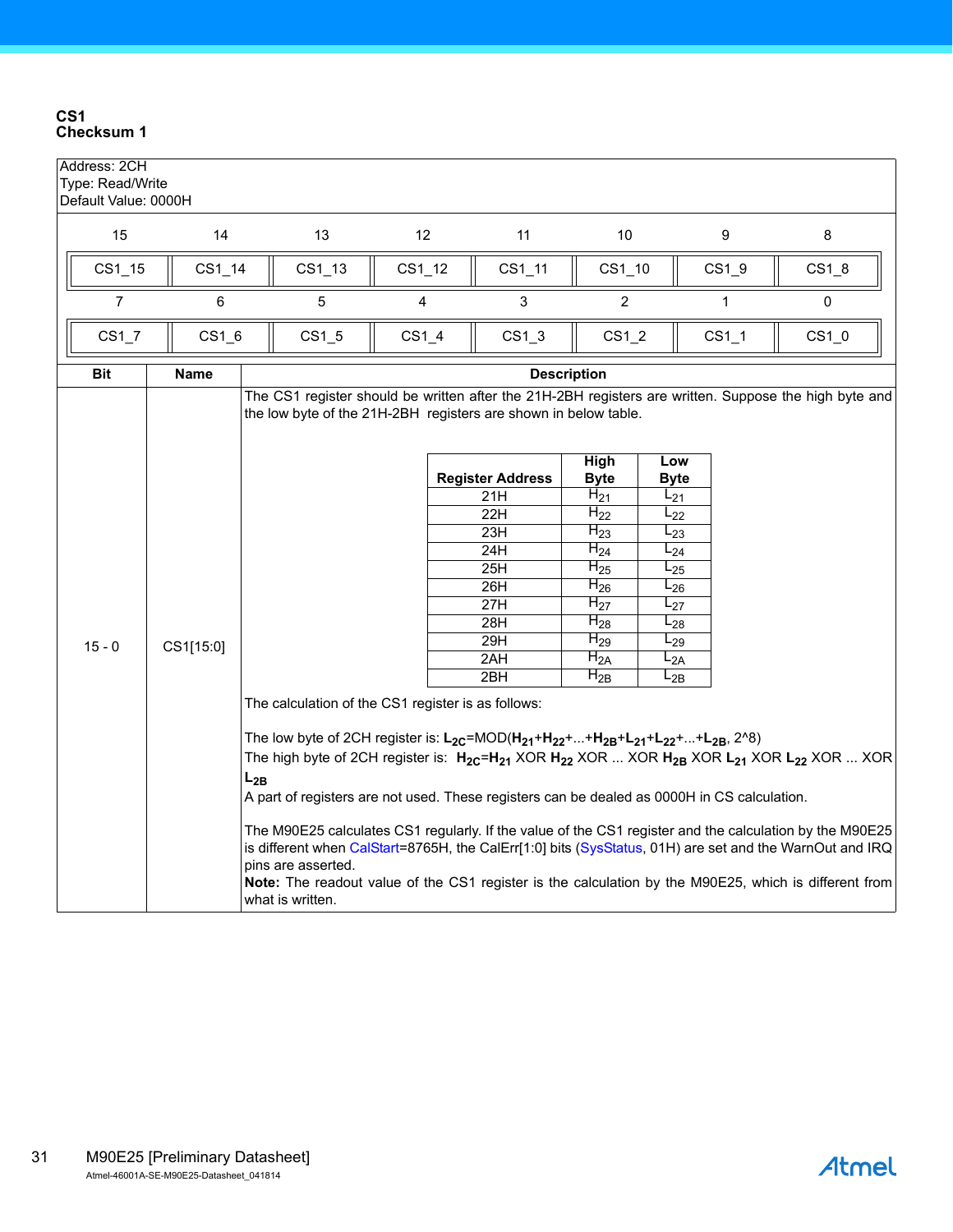## <span id="page-31-0"></span>**5.3.2 MEASUREMENT CALIBRATION REGISTER**

#### <span id="page-31-1"></span>**AdjStart Measurement Calibration Start Command**

|                                                                                         | Address: 30H<br>Type: Read/Write<br>Default Value: 6886H |                |                       |                                                                                                                                                                                                                                                                                                                                                                                                                                                                                                                                                                                                                                                                                                                                                                            |                    |            |           |           |  |  |  |
|-----------------------------------------------------------------------------------------|----------------------------------------------------------|----------------|-----------------------|----------------------------------------------------------------------------------------------------------------------------------------------------------------------------------------------------------------------------------------------------------------------------------------------------------------------------------------------------------------------------------------------------------------------------------------------------------------------------------------------------------------------------------------------------------------------------------------------------------------------------------------------------------------------------------------------------------------------------------------------------------------------------|--------------------|------------|-----------|-----------|--|--|--|
|                                                                                         | 15                                                       | 14             | 13                    | 12                                                                                                                                                                                                                                                                                                                                                                                                                                                                                                                                                                                                                                                                                                                                                                         | 11                 | 10         | 9         | 8         |  |  |  |
|                                                                                         | AdjStart15                                               | AdjStart14     | AdjStart13            | AdjStart12                                                                                                                                                                                                                                                                                                                                                                                                                                                                                                                                                                                                                                                                                                                                                                 | AdjStart11         | AdjStart10 | AdjStart9 | AdjStart8 |  |  |  |
|                                                                                         | 7                                                        | 6              | 3<br>2<br>5<br>4<br>0 |                                                                                                                                                                                                                                                                                                                                                                                                                                                                                                                                                                                                                                                                                                                                                                            |                    |            |           |           |  |  |  |
| AdjStart7<br>AdjStart6<br>AdjStart5<br>AdjStart4<br>AdjStart3<br>AdjStart2<br>AdjStart1 |                                                          |                |                       |                                                                                                                                                                                                                                                                                                                                                                                                                                                                                                                                                                                                                                                                                                                                                                            |                    |            |           | AdjStart0 |  |  |  |
|                                                                                         | <b>Bit</b>                                               | <b>Name</b>    |                       |                                                                                                                                                                                                                                                                                                                                                                                                                                                                                                                                                                                                                                                                                                                                                                            |                    |            |           |           |  |  |  |
|                                                                                         |                                                          |                |                       |                                                                                                                                                                                                                                                                                                                                                                                                                                                                                                                                                                                                                                                                                                                                                                            | <b>Description</b> |            |           |           |  |  |  |
|                                                                                         | $15 - 0$                                                 | AdjStart[15:0] |                       | <b>Measurement Calibration Start Command</b><br>6886H: Power-on value. No measurement.<br>5678H: Measurement calibration startup command. After 5678H is written to this register, registers 31H-<br>3AH resume to their power-on values. The M90E25 starts to measure regardless of the correct-<br>ness of diagnosis. The AdjErr[1:0] bits (SysStatus, 01H) are not set and the IRQ pin does not<br>report any interrupt.<br>8765H: Check the correctness of the 31H-3AH registers. If correct, normal measurement. If not correct,<br>measurement function is disabled, the AdjErr[1:0] bits (SysStatus, 01H) are set and the IRQ pin<br>reports interrupt.<br>Others: No measurement. The AdjErr[1:0] bits (SysStatus, 01H) are set and the IRQ pin reports interrupt. |                    |            |           |           |  |  |  |

#### <span id="page-31-2"></span>**Ugain Voltage rms Gain**

| Address: 31H<br>Type: Read/Write<br>Default Value: 6720H |                    |                                                                                                                    |         |                    |                |        |        |  |
|----------------------------------------------------------|--------------------|--------------------------------------------------------------------------------------------------------------------|---------|--------------------|----------------|--------|--------|--|
| 15                                                       | 14                 | 13                                                                                                                 | 12      | 11                 | 10             | 9      | 8      |  |
| Ugain15                                                  | Ugain14            | Ugain13                                                                                                            | Ugain12 | Ugain11            | Ugain10        | Ugain9 | Ugain8 |  |
|                                                          | 6                  | 5                                                                                                                  | 4       | 3                  | $\overline{2}$ |        | 0      |  |
| Ugain7                                                   | Ugain <sub>6</sub> | Ugain <sub>5</sub>                                                                                                 | Ugain4  | Ugain3             | Ugain2         | Ugain1 | Ugain0 |  |
|                                                          |                    |                                                                                                                    |         |                    |                |        |        |  |
| <b>Bit</b>                                               | <b>Name</b>        |                                                                                                                    |         | <b>Description</b> |                |        |        |  |
| $15 - 0$                                                 | Ugain[15:0]        | Voltage rms Gain. For details, please refer to application note 46101.<br>Note: the Ugain15 bit should only be '0' |         |                    |                |        |        |  |

# **Atmel**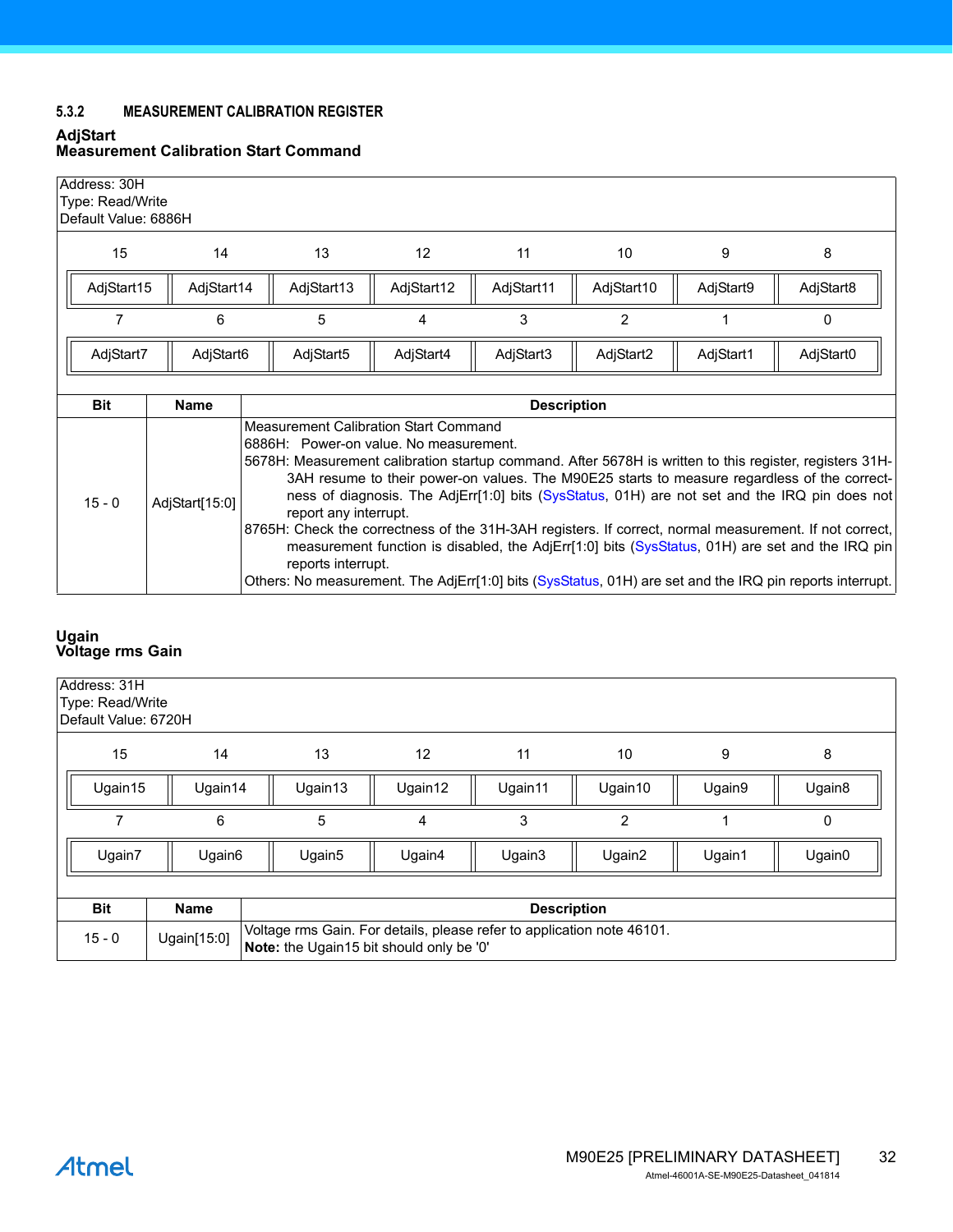#### <span id="page-32-0"></span>**IgainL L Line Current rms Gain**

| Address: 32H<br>Type: Read/Write<br>Default Value: 7A13H |              |          |                                                                               |                    |                |         |         |  |  |  |  |
|----------------------------------------------------------|--------------|----------|-------------------------------------------------------------------------------|--------------------|----------------|---------|---------|--|--|--|--|
| 15                                                       | 14           | 13       | 12                                                                            | 11                 | 10             | 9       | 8       |  |  |  |  |
| IgainL15                                                 | IgainL14     | IgainL13 | IgainL12                                                                      | IgainL11           | IgainL10       | IgainL9 | IgainL8 |  |  |  |  |
|                                                          | 6            | 5        | 4                                                                             | 3                  | $\overline{2}$ |         | 0       |  |  |  |  |
| IgainL7                                                  | IgainL6      | IgainL5  | IgainL4                                                                       | IgainL3            | IgainL2        | IgainL1 | IgainL0 |  |  |  |  |
|                                                          |              |          |                                                                               |                    |                |         |         |  |  |  |  |
| <b>Bit</b>                                               | <b>Name</b>  |          |                                                                               | <b>Description</b> |                |         |         |  |  |  |  |
| $15 - 0$                                                 | lgainL[15:0] |          | L Line Current rms Gain, For details, please refer to application note 46101. |                    |                |         |         |  |  |  |  |

#### <span id="page-32-1"></span>**IgainN N Line Current rms Gain**

| Address: 33H<br>Type: Read/Write<br>Default Value: 7530H |                                   |                     |                                                                               |          |                |         |         |  |  |  |  |
|----------------------------------------------------------|-----------------------------------|---------------------|-------------------------------------------------------------------------------|----------|----------------|---------|---------|--|--|--|--|
| 15                                                       | 14                                | 13                  | 12                                                                            | 11       | 10             | 9       | 8       |  |  |  |  |
| IgainN15                                                 | IgainN14                          | IgainN13            | IgainN12                                                                      | IgainN11 | IgainN10       | IgainN9 | IgainN8 |  |  |  |  |
|                                                          | 6                                 | 5                   | 4                                                                             | 3        | $\overline{2}$ |         | 0       |  |  |  |  |
| IgainN7                                                  | IgainN6                           | IgainN <sub>5</sub> | IgainN4                                                                       | IgainN3  | IgainN2        | IgainN1 | IgainN0 |  |  |  |  |
|                                                          |                                   |                     |                                                                               |          |                |         |         |  |  |  |  |
| <b>Bit</b>                                               | <b>Name</b><br><b>Description</b> |                     |                                                                               |          |                |         |         |  |  |  |  |
| $15 - 0$                                                 | lgainN[15:0]                      |                     | N Line Current rms Gain. For details, please refer to application note 46101. |          |                |         |         |  |  |  |  |

#### <span id="page-32-2"></span>**Uoffset Voltage Offset**

| Address: 34H<br>Type: Read/Write<br>Default Value: 0000H                                                     |           |                      |                   |           |                |          |          |  |  |  |
|--------------------------------------------------------------------------------------------------------------|-----------|----------------------|-------------------|-----------|----------------|----------|----------|--|--|--|
| 15                                                                                                           | 14        | 13                   | $12 \overline{ }$ | 11        | 10             | 9        | 8        |  |  |  |
| Uoffset15                                                                                                    | Uoffset14 | Uoffset13            | Uoffset12         | Uoffset11 | Uoffset10      | Uoffset9 | Uoffset8 |  |  |  |
|                                                                                                              | 6         | 5                    | 4                 | 3         | $\overline{2}$ |          | $\Omega$ |  |  |  |
| Uoffset7                                                                                                     | Uoffset6  | Uoffset <sub>5</sub> | Uoffset4          | Uoffset3  | Uoffset2       | Uoffset1 | Uoffset0 |  |  |  |
|                                                                                                              |           |                      |                   |           |                |          |          |  |  |  |
| <b>Bit</b><br><b>Name</b><br><b>Description</b>                                                              |           |                      |                   |           |                |          |          |  |  |  |
| $15 - 0$<br>Uoffset[15:0]<br>Voltage offset. For calculation method, please refer to application note 46101. |           |                      |                   |           |                |          |          |  |  |  |

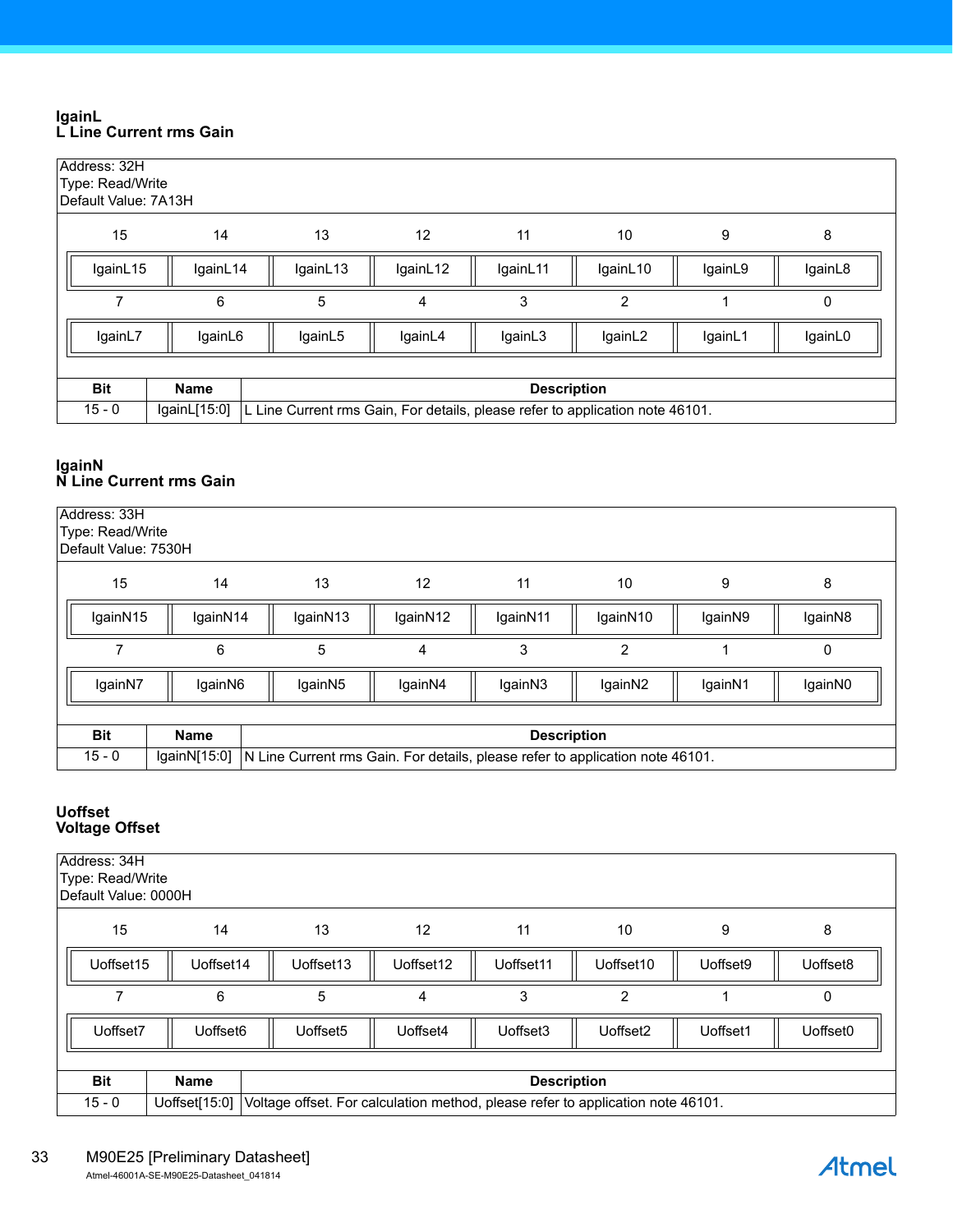#### <span id="page-33-0"></span>**IoffsetL L Line Current Offset**

| Address: 35H | Type: Read/Write<br>Default Value: 0000H |                                                                                        |            |                    |                |           |           |  |  |  |  |
|--------------|------------------------------------------|----------------------------------------------------------------------------------------|------------|--------------------|----------------|-----------|-----------|--|--|--|--|
| 15           | 14                                       | 13                                                                                     | 12         | 11                 | 10             | 9         | 8         |  |  |  |  |
| loffsetL15   | loffsetL14                               | loffsetL13                                                                             | loffsetL12 | loffsetL11         | loffsetL10     | loffsetL9 | loffsetL8 |  |  |  |  |
|              | 6                                        | 5                                                                                      | 4          | 3                  | $\overline{2}$ |           | 0         |  |  |  |  |
| loffsetL7    | loffsetL6                                | loffsetL5                                                                              | loffsetL4  | loffsetL3          | loffsetL2      | loffsetL1 | loffsetL0 |  |  |  |  |
|              |                                          |                                                                                        |            |                    |                |           |           |  |  |  |  |
| <b>Bit</b>   | <b>Name</b>                              |                                                                                        |            | <b>Description</b> |                |           |           |  |  |  |  |
| $15 - 0$     | IoffsetL[15:0]                           | L line current offset. For calculation method, please refer to application note 46101. |            |                    |                |           |           |  |  |  |  |

#### <span id="page-33-1"></span>**IoffsetN N Line Current Offset**

| Address: 36H<br>Type: Read/Write<br>Default Value: 0000H |                                                                                                                        |                                                                                                       |           |           |                |           |           |  |  |  |  |
|----------------------------------------------------------|------------------------------------------------------------------------------------------------------------------------|-------------------------------------------------------------------------------------------------------|-----------|-----------|----------------|-----------|-----------|--|--|--|--|
| 15<br>13<br>12<br>14<br>11<br>10<br>8<br>9               |                                                                                                                        |                                                                                                       |           |           |                |           |           |  |  |  |  |
|                                                          | loffsetN10<br>loffsetN14<br>loffsetN <sub>13</sub><br>loffsetN12<br>loffsetN15<br>loffsetN11<br>loffsetN9<br>loffsetN8 |                                                                                                       |           |           |                |           |           |  |  |  |  |
|                                                          | 6                                                                                                                      | 5                                                                                                     | 4         | 3         | $\overline{2}$ |           | 0         |  |  |  |  |
| loffsetN7                                                | loffsetN6                                                                                                              | loffsetN <sub>5</sub>                                                                                 | loffsetN4 | loffsetN3 | loffsetN2      | loffsetN1 | loffsetN0 |  |  |  |  |
|                                                          |                                                                                                                        |                                                                                                       |           |           |                |           |           |  |  |  |  |
| <b>Bit</b><br><b>Name</b><br><b>Description</b>          |                                                                                                                        |                                                                                                       |           |           |                |           |           |  |  |  |  |
| $15 - 0$                                                 |                                                                                                                        | loffsetN[15:0] N line current offset. For calculation method, please refer to application note 46101. |           |           |                |           |           |  |  |  |  |

#### <span id="page-33-2"></span>**PoffsetL L Line Active Power Offset**

| Address: 37H<br>Type: Read/Write<br>Default Value: 0000H                                                                                                      |            |            |                        |                    |                |           |           |  |  |  |
|---------------------------------------------------------------------------------------------------------------------------------------------------------------|------------|------------|------------------------|--------------------|----------------|-----------|-----------|--|--|--|
| 15<br>13<br>12<br>11<br>10<br>9<br>14<br>8                                                                                                                    |            |            |                        |                    |                |           |           |  |  |  |
| PoffsetL15                                                                                                                                                    | PoffsetL14 | PoffsetL13 | PoffsetL <sub>12</sub> | PoffsetL11         | PoffsetL10     | PoffsetL9 | PoffsetL8 |  |  |  |
|                                                                                                                                                               | 6          | 5          | 4                      | 3                  | $\overline{2}$ |           | 0         |  |  |  |
| PoffsetL7                                                                                                                                                     | PoffsetL6  | PoffsetL5  | PoffsetL4              | PoffsetL3          | PoffsetL2      | PoffsetL1 | PoffsetL0 |  |  |  |
|                                                                                                                                                               |            |            |                        |                    |                |           |           |  |  |  |
| <b>Bit</b>                                                                                                                                                    | Name       |            |                        | <b>Description</b> |                |           |           |  |  |  |
| L line active power offset.<br>PoffsetL[15:0]<br>$15 - 0$<br>Complement, MSB is the sign bit. For calculation method, please refer to application note 46101. |            |            |                        |                    |                |           |           |  |  |  |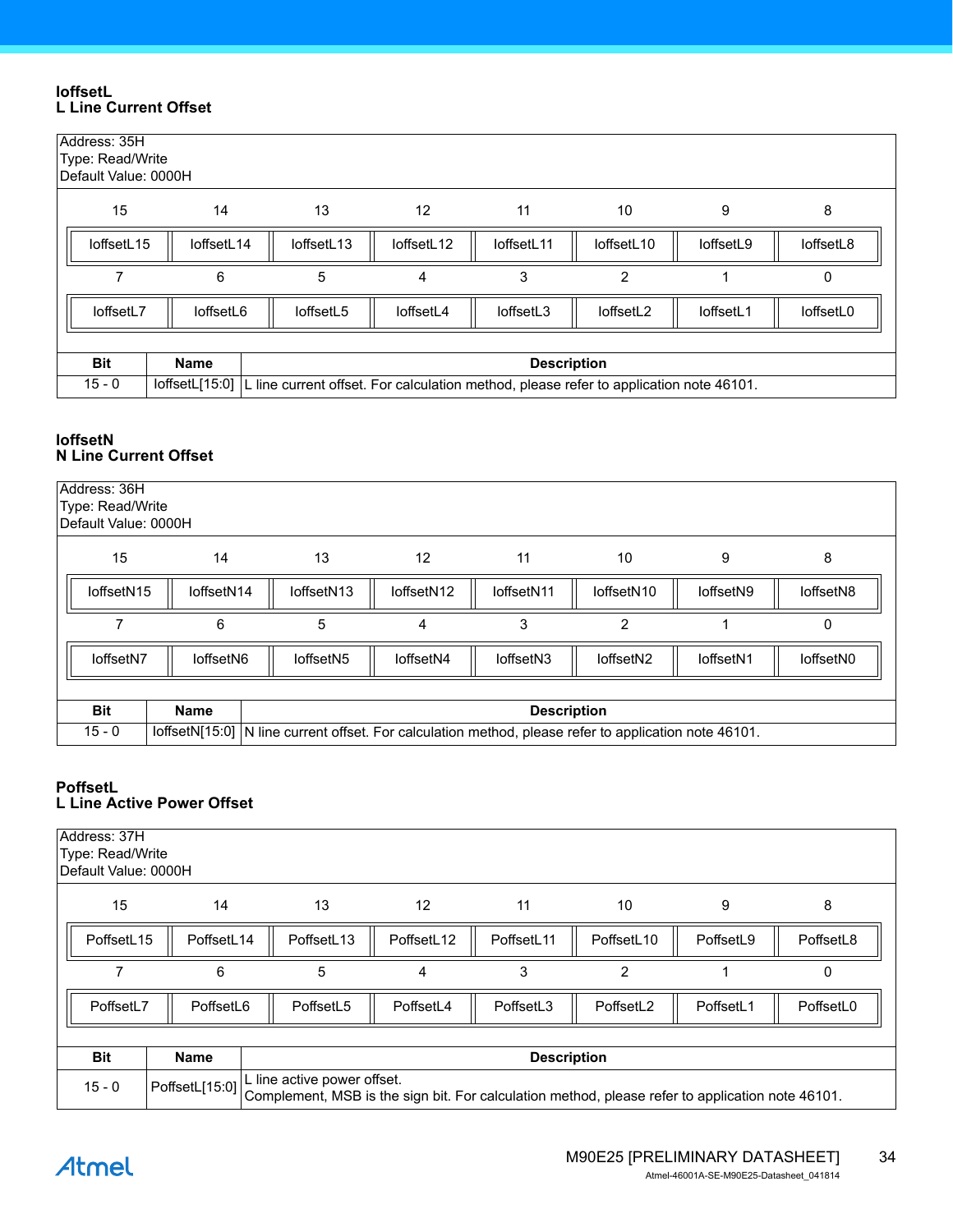#### <span id="page-34-0"></span>**PoffsetN N Line Active Power Offset**

| Address: 39H                                                                                                                                   | Type: Read/Write<br>Default Value: 0000H                                                                                                                                       |                       |           |                    |           |           |           |  |  |  |  |
|------------------------------------------------------------------------------------------------------------------------------------------------|--------------------------------------------------------------------------------------------------------------------------------------------------------------------------------|-----------------------|-----------|--------------------|-----------|-----------|-----------|--|--|--|--|
| 15<br>13<br>12<br>11<br>10<br>9<br>14<br>8                                                                                                     |                                                                                                                                                                                |                       |           |                    |           |           |           |  |  |  |  |
| PoffsetN15<br>PoffsetN14<br>PoffsetN <sub>13</sub><br>PoffsetN <sub>12</sub><br>PoffsetN11<br>PoffsetN <sub>10</sub><br>PoffsetN9<br>PoffsetN8 |                                                                                                                                                                                |                       |           |                    |           |           |           |  |  |  |  |
|                                                                                                                                                | 6                                                                                                                                                                              | 5                     | 4         | 3                  | 2         |           | 0         |  |  |  |  |
| PoffsetN7                                                                                                                                      | PoffsetN <sub>6</sub>                                                                                                                                                          | PoffsetN <sub>5</sub> | PoffsetN4 | PoffsetN3          | PoffsetN2 | PoffsetN1 | PoffsetN0 |  |  |  |  |
|                                                                                                                                                |                                                                                                                                                                                |                       |           |                    |           |           |           |  |  |  |  |
| <b>Bit</b>                                                                                                                                     | <b>Name</b>                                                                                                                                                                    |                       |           | <b>Description</b> |           |           |           |  |  |  |  |
| $15 - 0$                                                                                                                                       | N line active power offset.<br>PoffsetN[15:0] The mile active power chose.<br>Complement, MSB is the sign bit. For calculation method, please refer to application note 46101. |                       |           |                    |           |           |           |  |  |  |  |

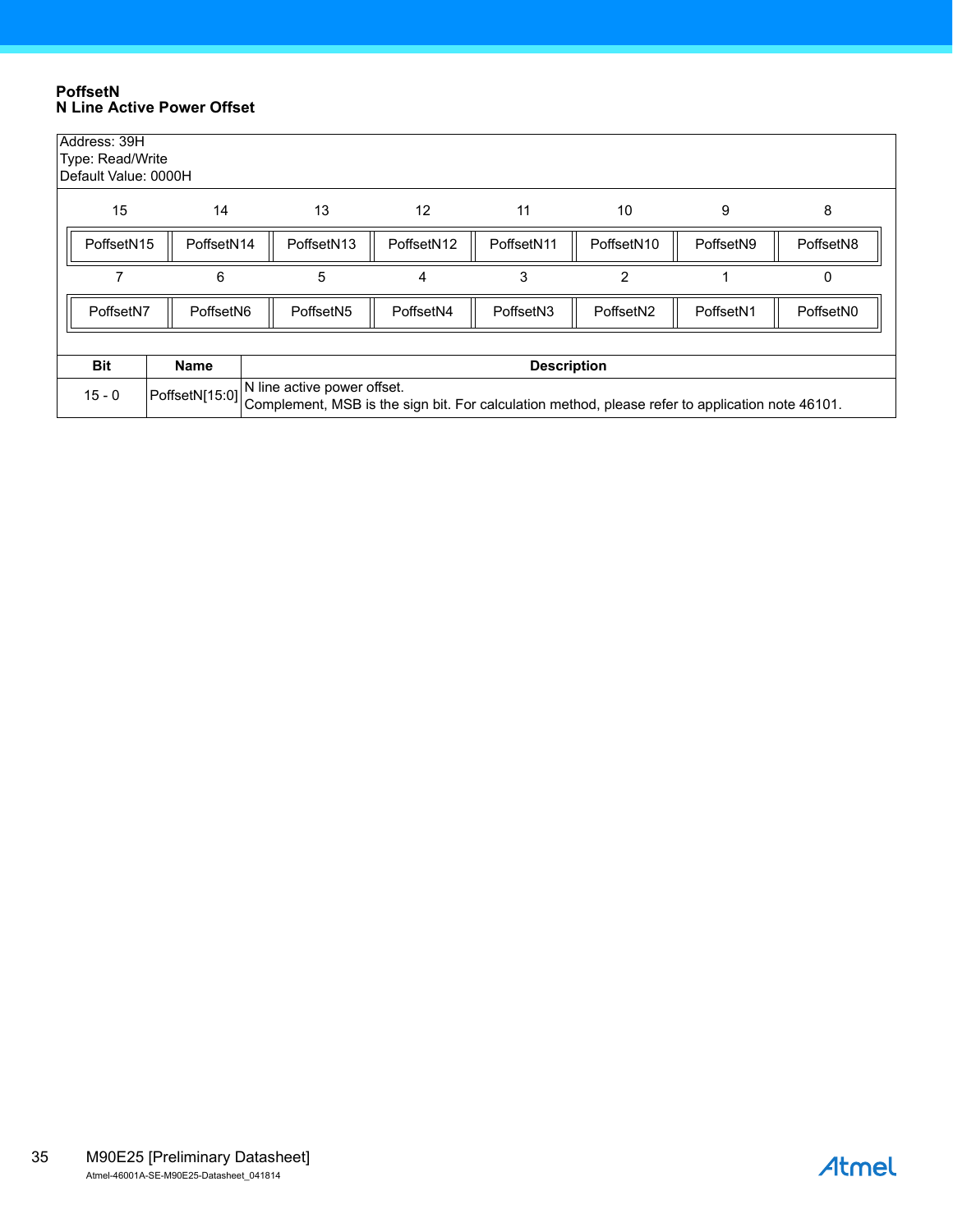#### <span id="page-35-0"></span>**CS2 Checksum 2**

| Address: 3BH<br>Type: Read/Write<br>Default Value: 0000H |             |          |                                                                                                                                                                                                                                                                                                                          |         |                                                                                                                                                                                                                                                                                                                                                                                                           |                                                                                                                                                    |                                                                                                                                            |         |         |  |  |  |
|----------------------------------------------------------|-------------|----------|--------------------------------------------------------------------------------------------------------------------------------------------------------------------------------------------------------------------------------------------------------------------------------------------------------------------------|---------|-----------------------------------------------------------------------------------------------------------------------------------------------------------------------------------------------------------------------------------------------------------------------------------------------------------------------------------------------------------------------------------------------------------|----------------------------------------------------------------------------------------------------------------------------------------------------|--------------------------------------------------------------------------------------------------------------------------------------------|---------|---------|--|--|--|
| 15                                                       | 14          |          | 13                                                                                                                                                                                                                                                                                                                       | 12      | 11                                                                                                                                                                                                                                                                                                                                                                                                        | 10                                                                                                                                                 |                                                                                                                                            | 9       | 8       |  |  |  |
| CS2_15                                                   | CS2_14      |          | CS2_13                                                                                                                                                                                                                                                                                                                   | CS2_12  | CS2_11                                                                                                                                                                                                                                                                                                                                                                                                    | CS2_10                                                                                                                                             |                                                                                                                                            | CS2_9   | $CS2_8$ |  |  |  |
| $\overline{7}$                                           | 6           |          | 5                                                                                                                                                                                                                                                                                                                        | 4       | 3                                                                                                                                                                                                                                                                                                                                                                                                         | $\overline{2}$                                                                                                                                     |                                                                                                                                            | 1       | 0       |  |  |  |
| $CS2-7$                                                  | $CS2_6$     |          | $CS2_5$                                                                                                                                                                                                                                                                                                                  | $CS2_4$ | $CS2_3$                                                                                                                                                                                                                                                                                                                                                                                                   | $CS2_2$                                                                                                                                            |                                                                                                                                            | $CS2_1$ | $CS2_0$ |  |  |  |
| <b>Bit</b>                                               | <b>Name</b> |          | <b>Description</b>                                                                                                                                                                                                                                                                                                       |         |                                                                                                                                                                                                                                                                                                                                                                                                           |                                                                                                                                                    |                                                                                                                                            |         |         |  |  |  |
|                                                          |             |          | The CS2 register should be written after the 31H-3AH registers are written. Suppose the high byte and<br>the low byte of the 31H-3AH registers are shown in below table.                                                                                                                                                 |         |                                                                                                                                                                                                                                                                                                                                                                                                           |                                                                                                                                                    |                                                                                                                                            |         |         |  |  |  |
| $15 - 0$                                                 | CS2[15:0]   | $L_{3A}$ |                                                                                                                                                                                                                                                                                                                          |         | <b>Register Address</b><br>31H<br>32H<br>33H<br>34H<br>35H<br>36H<br>37H<br>38H<br>39H<br>3AH<br>The calculatiion of the CS2 register is as follows:<br>The low byte of 3BH register is: $L_{3B}$ =MOD( $H_{31}$ + $H_{32}$ ++ $H_{3A}$ + $L_{31}$ + $L_{32}$ ++ $L_{3A}$ , 2^8)<br>The high byte of 3BH register is: $H_{3B} = H_{31}$ XOR $H_{32}$ XOR  XOR $H_{3A}$ XOR $L_{31}$ XOR $L_{32}$ XOR  XOR | <b>High</b><br><b>Byte</b><br>$H_{31}$<br>$H_{32}$<br>$H_{33}$<br>$H_{34}$<br>$H_{35}$<br>$H_{36}$<br>$H_{37}$<br>$H_{38}$<br>$H_{39}$<br>$H_{3A}$ | Low<br><b>Byte</b><br>$L_{31}$<br>$L_{32}$<br>$L_{33}$<br>$L_{34}$<br>$L_{35}$<br>$L_{36}$<br>$L_{37}$<br>$L_{38}$<br>$L_{39}$<br>$L_{3A}$ |         |         |  |  |  |
|                                                          |             |          | The M90E25 calculates CS2 regularly. If the value of the CS2 register and the calculation by the M90E25<br>is different when AdjStart=8765H, the AdjErr[1:0] bits (SysStatus, 01H) are set.<br>Note: The readout value of the CS2 register is the calculation by the XXXXXX, which is different from<br>what is written. |         |                                                                                                                                                                                                                                                                                                                                                                                                           |                                                                                                                                                    |                                                                                                                                            |         |         |  |  |  |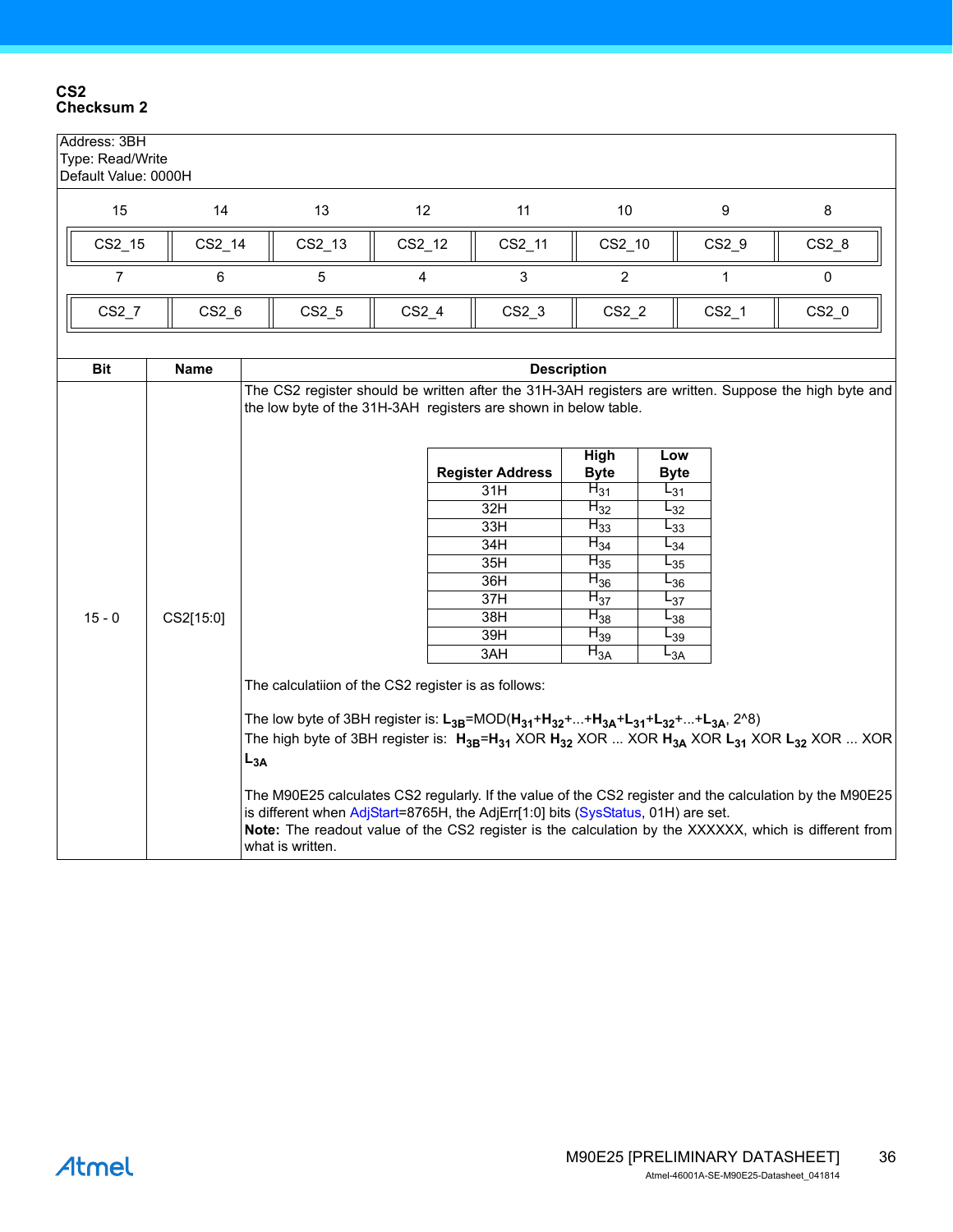# <span id="page-36-0"></span>**5.4 ENERGY REGISTER**

#### *Theory of Energy Registers*

The internal energy resolution is 0.01 pulse. Within 0.01 pulse, forward and reverse energy are counteracted. When energy exceeds 0.01 pulse, the respective forward/reserve energy is increased. The forward and reverse energy are not counteracted in absolute energy registers. Take the example of active energy, suppose:

T0: Forward energy is 12.34 pulses and reverse energy is 1.23 pulses;

From T0 to T1: 0.005 forward pulse appeared

From T1 to T2: 0.004 reverse pulse appeared

From T2 to T3: 0.003 reverse pulse appeared

|                             | T0    | Τ1     | T2     | Τ3     |
|-----------------------------|-------|--------|--------|--------|
| <b>Forward Active Pulse</b> | 12.34 | 12.345 | 12.341 | 12.34  |
| Reserve Active Pulse        | 1.23  | 1.23   | 1.23   | 1.232  |
| Absolute Active Pulse       | 13.57 | 13.575 | 13.579 | 13.582 |

When forward/reverse energy or absolute energy reaches 0.1 pulse, the respective register is updated. When forward/reverse energy or absolute energy reaches 1 pulse, the CF1 pins outputs pulse and the REVP/REVQ bits ([EnStatus,](#page-38-1) 46H) are updated.

Absolute energy might be more than the sum of forward and reverse energies. If "consistency" is required between absolute energy and forward/reverse energy in system application, absolute energy can be obtained by calculating the readout of the forward and reverse energy registers.

#### <span id="page-36-2"></span><span id="page-36-1"></span>**APenergy Forward Active Energy**

|                                                 | Address: 40H<br>Type: Read/Clear<br>Default Value: 0000H                                                                                                                                                                                                                               |            |            |            |            |                |           |           |  |  |  |
|-------------------------------------------------|----------------------------------------------------------------------------------------------------------------------------------------------------------------------------------------------------------------------------------------------------------------------------------------|------------|------------|------------|------------|----------------|-----------|-----------|--|--|--|
| 15<br>14<br>13<br>12<br>11<br>10<br>9<br>8      |                                                                                                                                                                                                                                                                                        |            |            |            |            |                |           |           |  |  |  |
|                                                 | APenergy15                                                                                                                                                                                                                                                                             | APenergy14 | APenergy13 | APenergy12 | APenergy11 | APenergy10     | APenergy9 | APenergy8 |  |  |  |
|                                                 |                                                                                                                                                                                                                                                                                        | 6          | 5          | 4          | 3          | $\overline{2}$ |           | 0         |  |  |  |
|                                                 | APenergy7                                                                                                                                                                                                                                                                              | APenergy6  | APenergy5  | APenergy4  | APenergy3  | APenergy2      | APenergy1 | APenergy0 |  |  |  |
|                                                 |                                                                                                                                                                                                                                                                                        |            |            |            |            |                |           |           |  |  |  |
| <b>Bit</b><br><b>Name</b><br><b>Description</b> |                                                                                                                                                                                                                                                                                        |            |            |            |            |                |           |           |  |  |  |
|                                                 | Forward active energy; cleared after read.<br>APen-<br>Data format is XXXX.X pulses. Resolution is 0.1 pulse. Maximum is 6553.5 pulses.<br>$15 - 0$<br>ergy[15:0]<br>When the accumulation of this register has achieved FFFFH, the continuation accumulation will return to<br>0000H. |            |            |            |            |                |           |           |  |  |  |

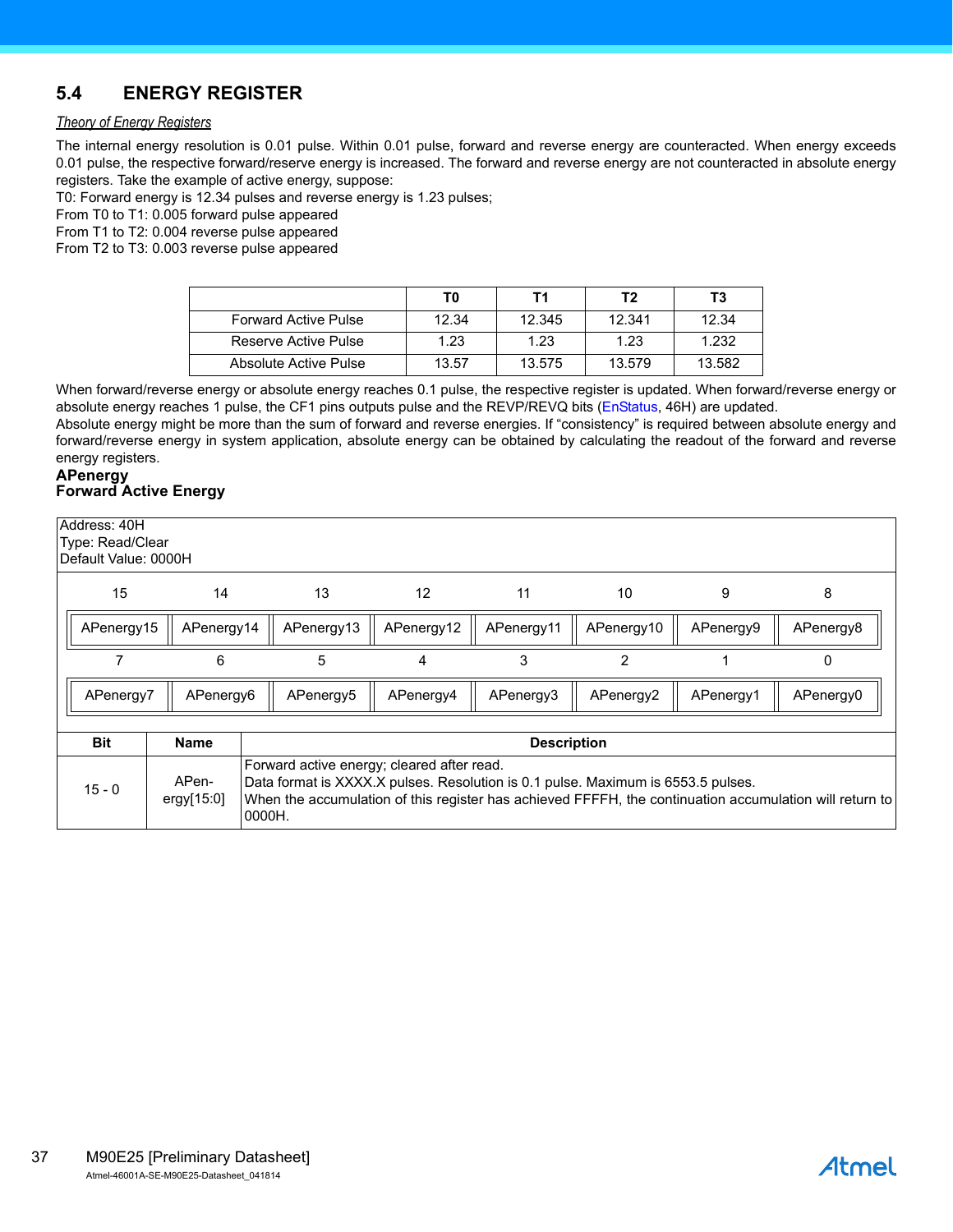#### <span id="page-37-2"></span><span id="page-37-0"></span>**ANenergy Reverse Active Energy**

| Address: 41H<br>Type: Read/Clear<br>Default Value: 0000H                                                                                                                                                                                                                                  |             |           |                   |                    |                |           |           |  |
|-------------------------------------------------------------------------------------------------------------------------------------------------------------------------------------------------------------------------------------------------------------------------------------------|-------------|-----------|-------------------|--------------------|----------------|-----------|-----------|--|
| 15                                                                                                                                                                                                                                                                                        | 14          | 13        | $12 \overline{ }$ | 11                 | 10             | 9         | 8         |  |
| ANenergy15                                                                                                                                                                                                                                                                                | ANenergy9   | ANenergy8 |                   |                    |                |           |           |  |
|                                                                                                                                                                                                                                                                                           | 6           | 5         | 4                 | 3                  | $\overline{2}$ |           | 0         |  |
| ANenergy7                                                                                                                                                                                                                                                                                 | ANenergy6   | ANenergy5 | ANenergy4         | ANenergy3          | ANenergy2      | ANenergy1 | ANenergy0 |  |
| <b>Bit</b>                                                                                                                                                                                                                                                                                | <b>Name</b> |           |                   | <b>Description</b> |                |           |           |  |
| Reverse active energy, cleared after read.<br>ANen-<br>Data format is XXXX.X pulses. Resolution is 0.1 pulse. Maximum is 6553.5 pulses.<br>$15 - 0$<br>When the accumulation of this register has achieved FFFFH, the continuation accumulation will return to<br>ergy $[15:0]$<br>0000H. |             |           |                   |                    |                |           |           |  |

#### <span id="page-37-3"></span><span id="page-37-1"></span>**ATenergy Absolute Active Energy**

| Address: 42H<br>Type: Read/Clear<br>Default Value: 0000H                                                                                                                                                                                                                                |            |            |                   |            |            |           |           |  |
|-----------------------------------------------------------------------------------------------------------------------------------------------------------------------------------------------------------------------------------------------------------------------------------------|------------|------------|-------------------|------------|------------|-----------|-----------|--|
| 15                                                                                                                                                                                                                                                                                      | 14         | 13         | $12 \overline{ }$ | 11         | 10         | 9         | 8         |  |
| ATenergy15                                                                                                                                                                                                                                                                              | ATenergy14 | ATenergy13 | ATenergy12        | ATenergy11 | ATenergy10 | ATenergy9 | ATenergy8 |  |
|                                                                                                                                                                                                                                                                                         | 6          | 5          | 4                 | 3          | 2          |           | 0         |  |
| ATenergy7                                                                                                                                                                                                                                                                               | ATenergy6  | ATenergy5  | ATenergy4         | ATenergy3  | ATenergy2  | ATenergy1 | ATenergy0 |  |
|                                                                                                                                                                                                                                                                                         |            |            |                   |            |            |           |           |  |
| <b>Bit</b><br><b>Name</b><br><b>Description</b>                                                                                                                                                                                                                                         |            |            |                   |            |            |           |           |  |
| Absolute active energy, cleared after read.<br>ATen-<br>Data format is XXXX.X pulses. Resolution is 0.1 pulse. Maximum is 6553.5 pulses.<br>$15 - 0$<br>When the accumulation of this register has achieved FFFFH, the continuation accumulation will return to<br>ergy[15:0]<br>0000H. |            |            |                   |            |            |           |           |  |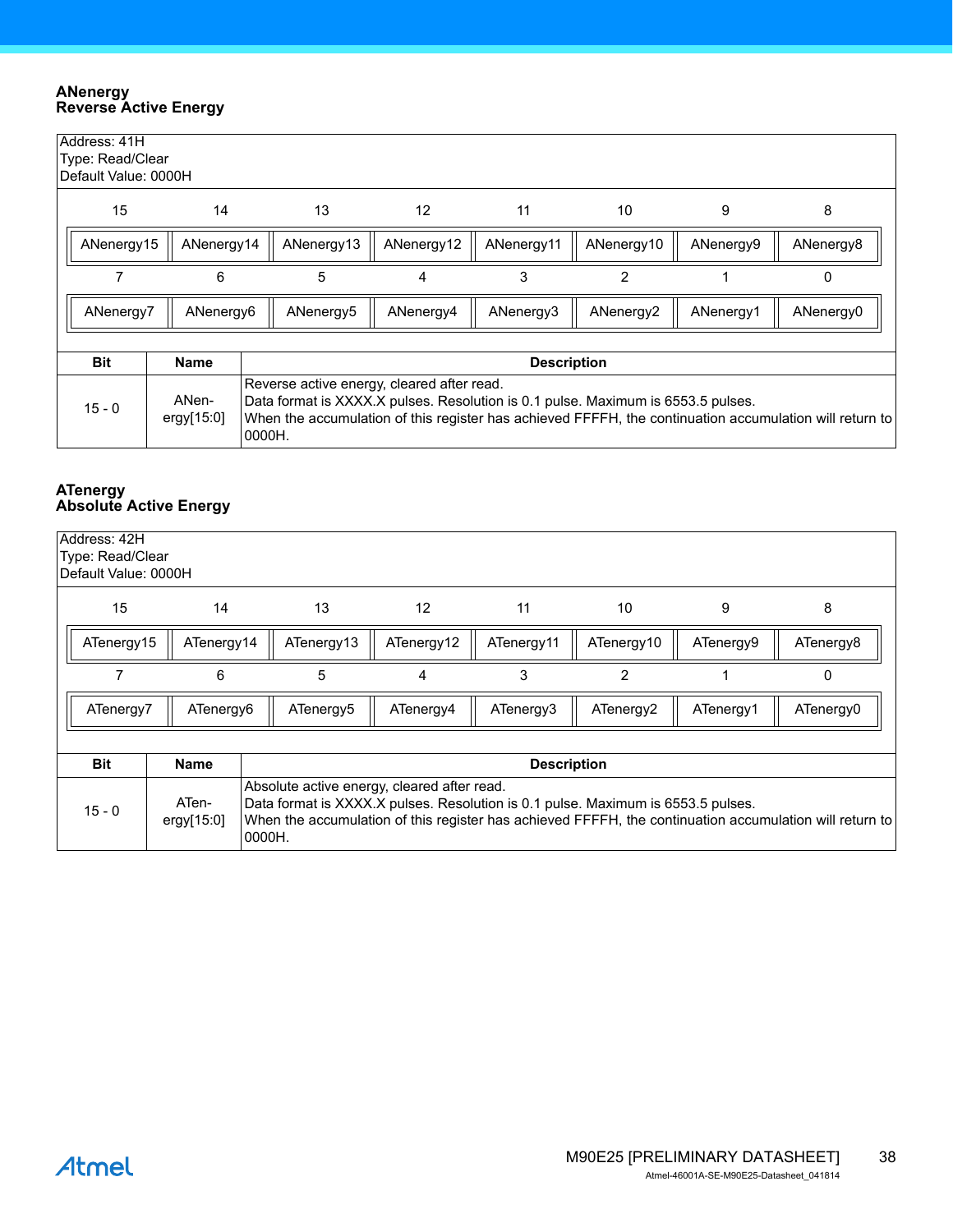#### <span id="page-38-1"></span><span id="page-38-0"></span>**EnStatus Metering Status**

| Address: 46H<br>Type: Read | Default Value After Power On: C800H |                          |                                                                                                                                                                                       |   |                                                                   |   |                          |                                                                                                |                            |                          |
|----------------------------|-------------------------------------|--------------------------|---------------------------------------------------------------------------------------------------------------------------------------------------------------------------------------|---|-------------------------------------------------------------------|---|--------------------------|------------------------------------------------------------------------------------------------|----------------------------|--------------------------|
| 15                         | 14                                  |                          | 13                                                                                                                                                                                    |   | 12                                                                |   | 11                       | 10                                                                                             | 9                          | 8                        |
|                            | Pnoload                             |                          |                                                                                                                                                                                       |   | <b>RevP</b>                                                       |   | Lline                    |                                                                                                |                            | $\overline{\phantom{0}}$ |
| $\overline{7}$             | 6                                   |                          | 5                                                                                                                                                                                     |   | 4                                                                 |   | 3                        | 2                                                                                              | 1                          | $\mathbf{0}$             |
|                            |                                     |                          |                                                                                                                                                                                       |   | $\overline{a}$                                                    |   | $\overline{\phantom{a}}$ | $\overline{\phantom{0}}$                                                                       | LNMode1                    | LNMode0                  |
| <b>Bit</b>                 | <b>Name</b>                         |                          |                                                                                                                                                                                       |   |                                                                   |   | <b>Description</b>       |                                                                                                |                            |                          |
| 15                         | $\overline{a}$                      | Reserved.                |                                                                                                                                                                                       |   |                                                                   |   |                          |                                                                                                |                            |                          |
| 14                         | Pnoload                             |                          | This bit indicates whether the M90E25 is in active no-load status.<br>0: not active no-load state<br>1: active no-load state                                                          |   |                                                                   |   |                          |                                                                                                |                            |                          |
| 13                         | $\mathbf{r}$                        | Reserved.                |                                                                                                                                                                                       |   |                                                                   |   |                          |                                                                                                |                            |                          |
| 12                         | <b>RevP</b>                         |                          | 0: active forward<br>1: active reverse                                                                                                                                                |   | This bit indicates the direction of the last CF1 (active output). |   |                          | Note: This bit is always '0' when the CF1 output is configured to be absolute energy.          |                            |                          |
| 11                         | Lline                               | 0: N line<br>$1: L$ line |                                                                                                                                                                                       |   |                                                                   |   |                          | This bit indicates the current metering line in anti-tampering mode.                           |                            |                          |
| $10 - 2$                   | $\mathbf{r}$                        | Reserved.                |                                                                                                                                                                                       |   |                                                                   |   |                          |                                                                                                |                            |                          |
|                            |                                     |                          |                                                                                                                                                                                       |   |                                                                   |   |                          | These bits indicate the configuration of MMD1 and MMD0 pins. Their relationship is as follows: |                            |                          |
|                            |                                     |                          | <b>MMD</b><br><b>MMD</b><br><b>LNmo</b><br><b>LNmo</b><br>1<br>0<br><b>L/N Metering Mode</b><br>d1<br>d <sub>0</sub><br>0<br>$\Omega$<br>anti-tampering mode (larger power)<br>0<br>0 |   |                                                                   |   |                          |                                                                                                |                            |                          |
| $1 - 0$                    | LMMode[1:0]                         |                          | 0                                                                                                                                                                                     | 1 | $\mathbf{0}$                                                      | 1 |                          |                                                                                                | L line mode (fixed L line) |                          |
|                            |                                     |                          | 1                                                                                                                                                                                     | 0 | 1                                                                 | 0 |                          | L+N mode (applicable for single-phase three-wire                                               | system)                    |                          |
|                            |                                     |                          | 1                                                                                                                                                                                     | 1 | 1                                                                 | 1 |                          | Flexible mode (Line specified by the LNSel bit                                                 | (MMode, 2BH))              |                          |

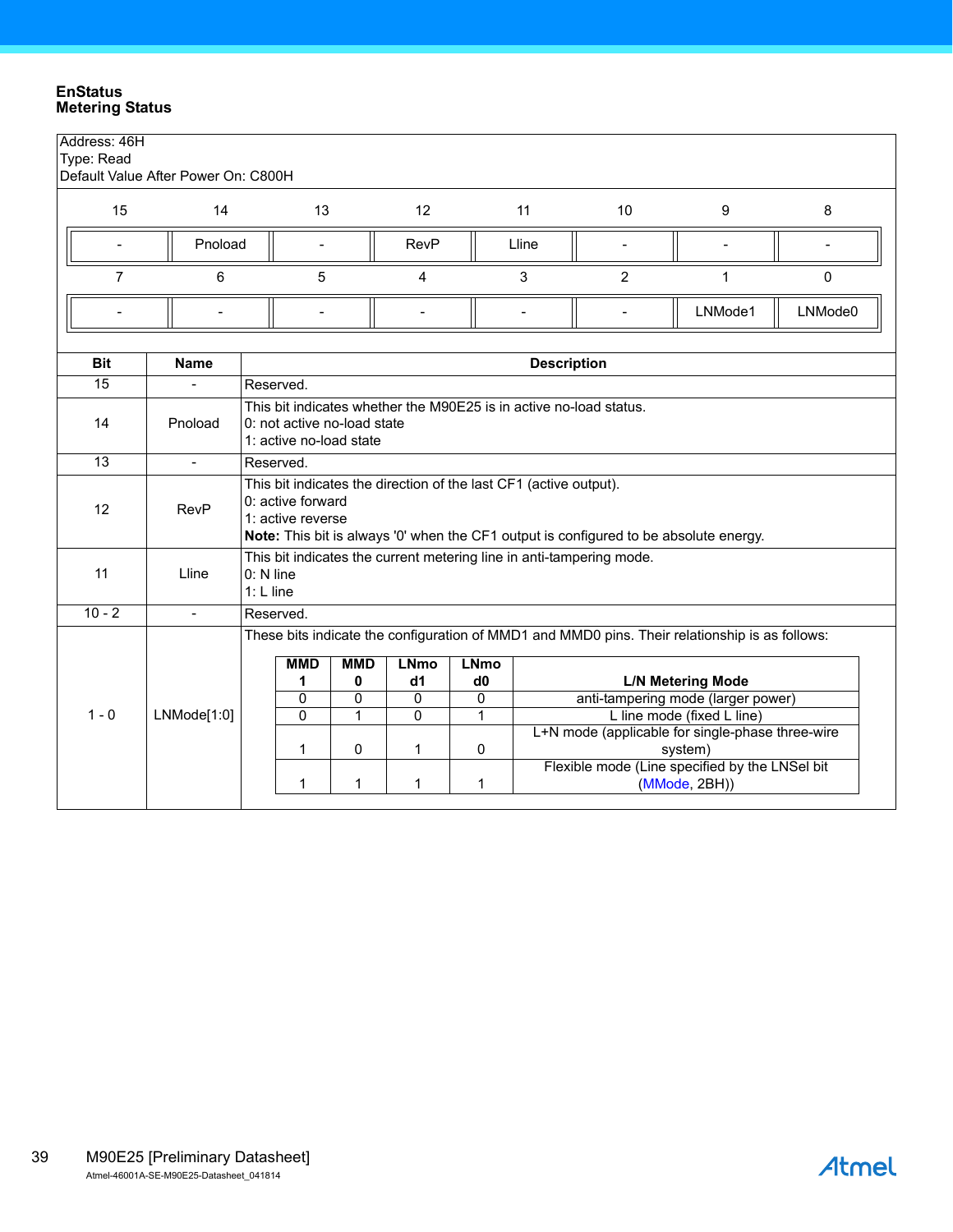# <span id="page-39-0"></span>**5.5 MEASUREMENT REGISTER**

#### <span id="page-39-1"></span>**Irms L Line Current rms**

| Address: 48H<br>Type: Read<br>Default Value: 0000H |                                                                                                                                                                                                                                                                                                                                                              |                   |                 |                    |                |          |       |  |
|----------------------------------------------------|--------------------------------------------------------------------------------------------------------------------------------------------------------------------------------------------------------------------------------------------------------------------------------------------------------------------------------------------------------------|-------------------|-----------------|--------------------|----------------|----------|-------|--|
| 15                                                 | 14                                                                                                                                                                                                                                                                                                                                                           | 13                | 12              | 11                 | 10             | 9        | 8     |  |
| Irms15                                             | Irms14                                                                                                                                                                                                                                                                                                                                                       | $\text{lrms}13$   | $\text{lrms}12$ | Irms <sub>11</sub> | Irms10         | Irms9    | Irms8 |  |
|                                                    | 6                                                                                                                                                                                                                                                                                                                                                            | 5                 | 4               | 3                  | $\overline{2}$ |          | 0     |  |
| Irms7                                              | Irms <sub>6</sub>                                                                                                                                                                                                                                                                                                                                            | Irms <sub>5</sub> | Irms4           | $\text{lrms3}$     | $\text{lrms2}$ | $I$ rms1 | lrms0 |  |
| <b>Bit</b>                                         | <b>Name</b>                                                                                                                                                                                                                                                                                                                                                  |                   |                 | <b>Description</b> |                |          |       |  |
| $15 - 0$                                           | L line current rms.<br>Data format is XX.XXX, which corresponds to $0 \sim 65.535$ A.<br>$\text{lrms}[15:0]$<br>For cases when the current exceeds 65.535A, it is suggested to be handled by MCU in application. For<br>example, the register value can be calibrated to 1/2 of the actual value during calibration, then multiplied<br>by 2 in application. |                   |                 |                    |                |          |       |  |

#### <span id="page-39-2"></span>**Urms Voltage rms**

| Address: 49H<br>Type: Read | Default Value: 0000H |                                                                                |        |                    |                   |       |       |  |  |  |  |
|----------------------------|----------------------|--------------------------------------------------------------------------------|--------|--------------------|-------------------|-------|-------|--|--|--|--|
| 15                         | 14                   | 13                                                                             | 12     | 11                 | 10                | 9     | 8     |  |  |  |  |
| Urms15                     | Urms14               | Urms13                                                                         | Urms12 | Urms11             | Urms10            | Urms9 | Urms8 |  |  |  |  |
|                            | 6                    | 5<br>3<br>$\overline{2}$<br>0<br>4                                             |        |                    |                   |       |       |  |  |  |  |
| Urms7                      | Urms <sub>6</sub>    | Urms <sub>5</sub>                                                              | Urms4  | Urms3              | Urms <sub>2</sub> | Urms1 | Urms0 |  |  |  |  |
|                            |                      |                                                                                |        |                    |                   |       |       |  |  |  |  |
| <b>Bit</b>                 | Name                 |                                                                                |        | <b>Description</b> |                   |       |       |  |  |  |  |
| $15 - 0$                   | Urms[15:0]           | Voltage rms.<br>Data format is XXX.XX, which corresponds to $0 \sim 655.35V$ . |        |                    |                   |       |       |  |  |  |  |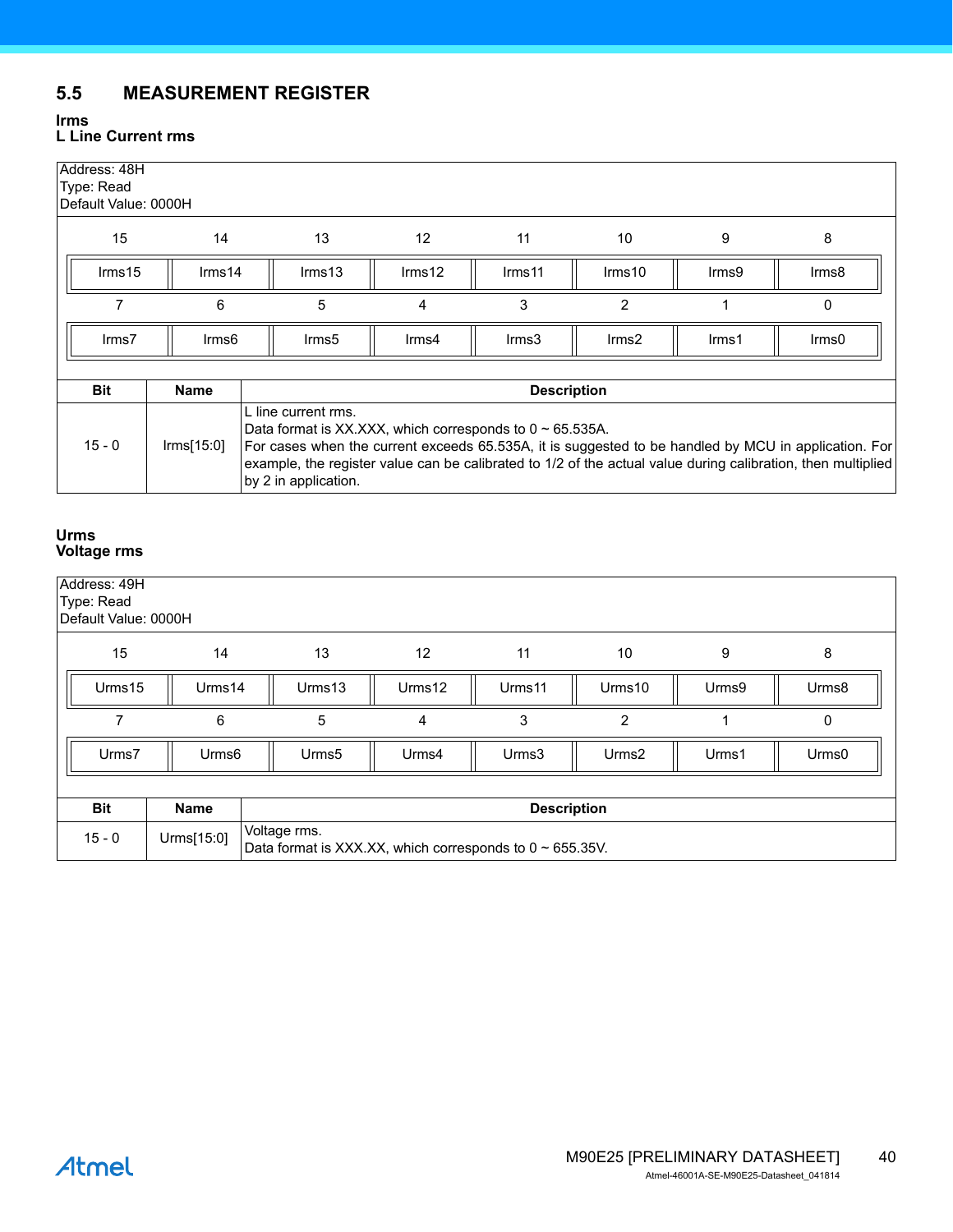#### <span id="page-40-0"></span>**Pmean L Line Mean Active Power**

| Address: 4AH<br>Type: Read<br>Default Value: 0000H |                     |                                                                                                                                                                                                                                                                              |                   |                     |                     |        |                    |  |
|----------------------------------------------------|---------------------|------------------------------------------------------------------------------------------------------------------------------------------------------------------------------------------------------------------------------------------------------------------------------|-------------------|---------------------|---------------------|--------|--------------------|--|
| 15                                                 | 14                  | 13                                                                                                                                                                                                                                                                           | $12 \overline{ }$ | 11                  | 10                  | 9      | 8                  |  |
| Pmean15                                            | Pmean <sub>14</sub> | Pmean <sub>13</sub>                                                                                                                                                                                                                                                          | Pmean12           | Pmean <sub>11</sub> | Pmean <sub>10</sub> | Pmean9 | Pmean <sub>8</sub> |  |
|                                                    | 6                   | 5                                                                                                                                                                                                                                                                            | 4                 | 3                   | 2                   |        | 0                  |  |
| Pmean7                                             | Pmean6              | Pmean <sub>5</sub>                                                                                                                                                                                                                                                           | Pmean4            | Pmean <sub>3</sub>  | Pmean <sub>2</sub>  | Pmean1 | Pmean <sub>0</sub> |  |
|                                                    |                     |                                                                                                                                                                                                                                                                              |                   |                     |                     |        |                    |  |
| <b>Bit</b>                                         | <b>Name</b>         |                                                                                                                                                                                                                                                                              |                   | <b>Description</b>  |                     |        |                    |  |
| $15 - 0$                                           | Pmean[15:0]         | L line mean active power.<br>Complement, MSB is the sign bit. Data format is XX.XXX, which corresponds to -32.768~+32.768kW.<br>If current is specially handle by MCU, the power of the M90E25 and the actual power have the same mul-<br>tiple relationship as the current. |                   |                     |                     |        |                    |  |

#### <span id="page-40-1"></span>**Freq Voltage Frequency**

| Address: 4CH<br>Type: Read<br>Default Value: 0000H |             |                                                                                                                                           |                   |                    |        |       |       |  |  |  |  |
|----------------------------------------------------|-------------|-------------------------------------------------------------------------------------------------------------------------------------------|-------------------|--------------------|--------|-------|-------|--|--|--|--|
| 15                                                 | 14          | 13                                                                                                                                        | $12 \overline{ }$ | 11                 | 10     | 9     | 8     |  |  |  |  |
| Freq15                                             | Freq14      | Freq13                                                                                                                                    | Freq12            | Freq11             | Freq10 | Freq9 | Freq8 |  |  |  |  |
|                                                    | 6           | $\overline{2}$<br>5<br>3<br>4                                                                                                             |                   |                    |        |       | 0     |  |  |  |  |
| Freq7                                              | Freq6       | Freq <sub>5</sub>                                                                                                                         | Freq4             | Freq3              | Freq2  | Freq1 | Freq0 |  |  |  |  |
|                                                    |             |                                                                                                                                           |                   |                    |        |       |       |  |  |  |  |
| <b>Bit</b>                                         | <b>Name</b> |                                                                                                                                           |                   | <b>Description</b> |        |       |       |  |  |  |  |
| $15 - 0$                                           | Freq[15:0]  | Voltage frequency.<br>Data format is XX.XX. Frequency measurement range is 45.00~65.00Hz. For example, 1388H corre-<br>sponds to 50.00Hz. |                   |                    |        |       |       |  |  |  |  |

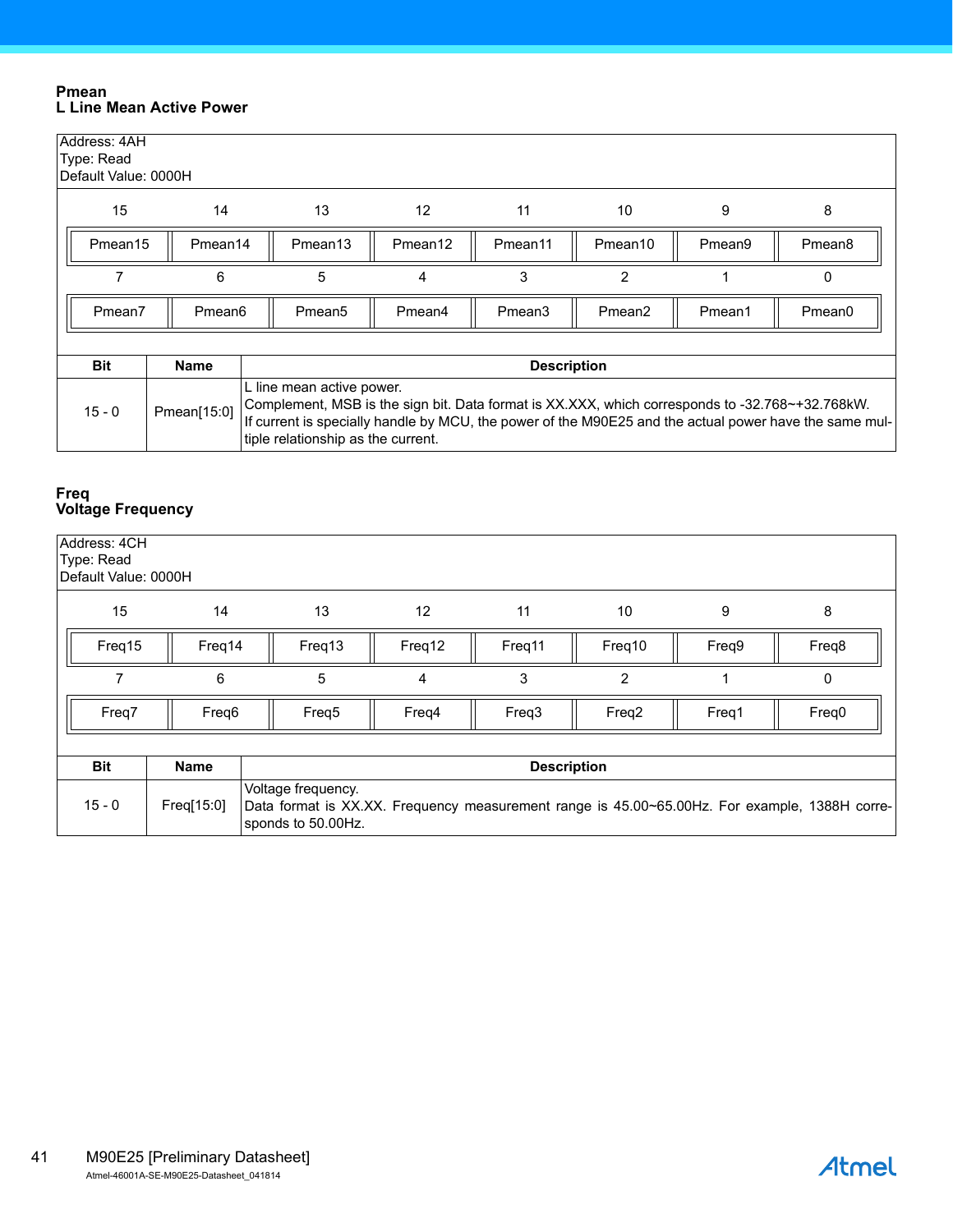#### <span id="page-41-0"></span>**PowerF L Line Power Factor**

| Address: 4DH<br>Type: Read<br>Default Value: 0000H |          |                                                                                                                                                                                                                                                  |                     |                     |                     |                     |         |  |  |  |
|----------------------------------------------------|----------|--------------------------------------------------------------------------------------------------------------------------------------------------------------------------------------------------------------------------------------------------|---------------------|---------------------|---------------------|---------------------|---------|--|--|--|
| 15                                                 | 14       | 13                                                                                                                                                                                                                                               | 12                  | 11                  | 10                  | 9                   | 8       |  |  |  |
| PowerF15                                           | PowerF14 | PowerF13                                                                                                                                                                                                                                         | PowerF12            | PowerF11            | PowerF10            | Power <sub>F9</sub> | PowerF8 |  |  |  |
|                                                    | 6        | 5                                                                                                                                                                                                                                                | 3<br>2<br>0<br>4    |                     |                     |                     |         |  |  |  |
| Power <sub>F7</sub>                                | PowerF6  | PowerF <sub>5</sub>                                                                                                                                                                                                                              | Power <sub>F4</sub> | Power <sub>F3</sub> | Power <sub>F2</sub> | Power <sub>F1</sub> | PowerF0 |  |  |  |
|                                                    |          |                                                                                                                                                                                                                                                  |                     |                     |                     |                     |         |  |  |  |
| <b>Bit</b>                                         | Name     | <b>Description</b>                                                                                                                                                                                                                               |                     |                     |                     |                     |         |  |  |  |
| $15 - 0$                                           |          | L line power factor.<br>PowerF[15:0] Signed, MSB is the sign bit. Data format is X.XXX. Power factor range: -1.000~+1.000. For example, 03E<br>8H corresponds to the power factor of 1.000, and 83E8H corresponds to the power factor of -1.000. |                     |                     |                     |                     |         |  |  |  |

#### <span id="page-41-1"></span>**Pangle Phase Angle between Voltage and L Line Current**

| Address: 4EH<br>Type: Read<br>Default Value: 0000H |                     |                                                                                                                        |          |                    |                     |         |                     |
|----------------------------------------------------|---------------------|------------------------------------------------------------------------------------------------------------------------|----------|--------------------|---------------------|---------|---------------------|
| 15                                                 | 14                  | 13                                                                                                                     | 12       | 11                 | 10                  | 9       | 8                   |
| Pangle15                                           | Pangle14            | Pangle13                                                                                                               | Pangle12 | Pangle11           | Pangle10            | Pangle9 | Pangle <sub>8</sub> |
|                                                    | 6                   | 5                                                                                                                      | 4        | 3                  | 2                   |         | 0                   |
| Pangle7                                            | Pangle <sub>6</sub> | Pangle5                                                                                                                | Pangle4  | Pangle3            | Pangle <sub>2</sub> | Pangle1 | Pangle <sub>0</sub> |
|                                                    |                     |                                                                                                                        |          |                    |                     |         |                     |
| <b>Bit</b>                                         | <b>Name</b>         |                                                                                                                        |          | <b>Description</b> |                     |         |                     |
| $15 - 0$                                           | Pangle[15:0]        | L line voltage current angle.<br>Signed, MSB is the sign bit. Data format is XXX.X. Angle range: -180.0~+180.0 degree. |          |                    |                     |         |                     |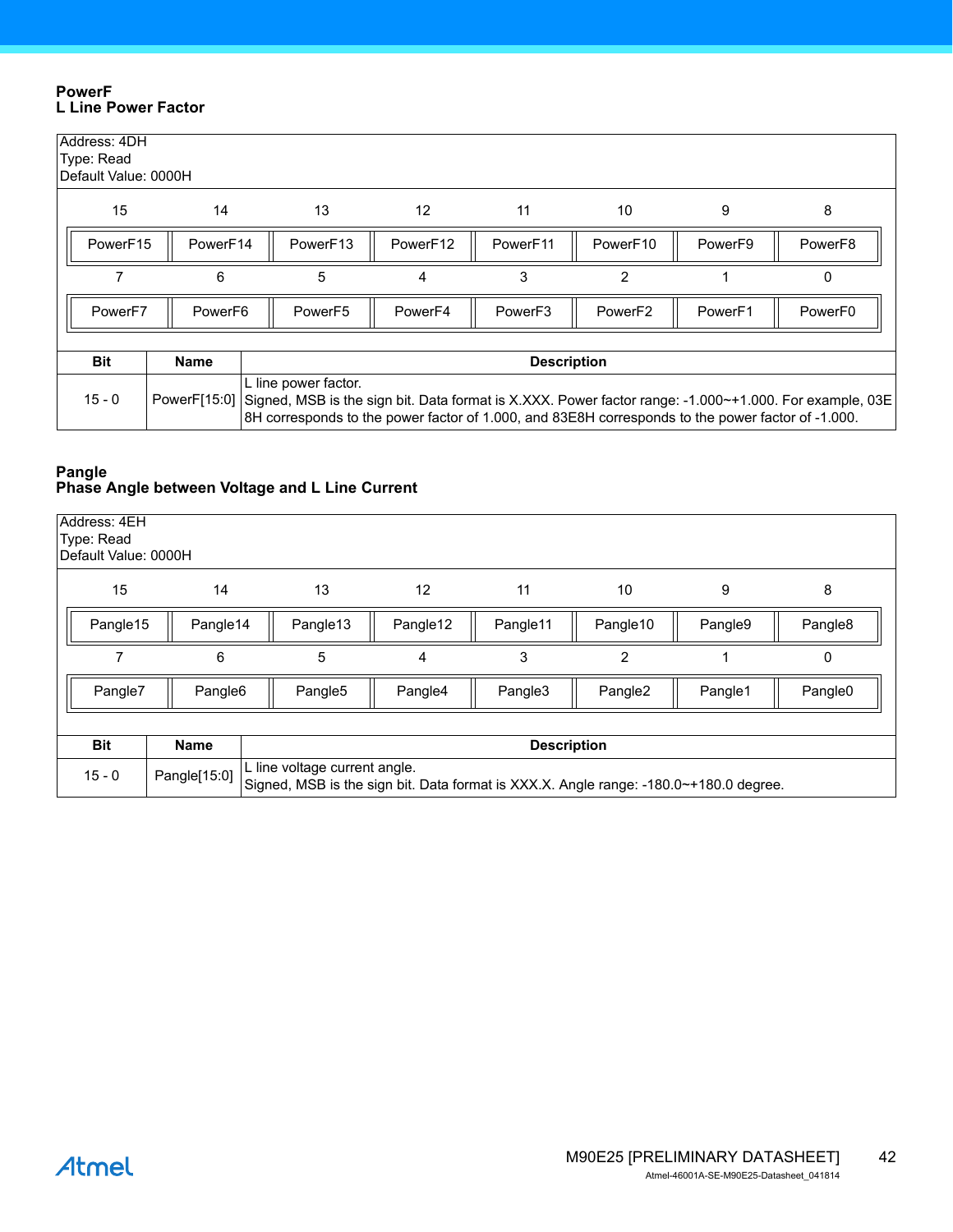#### <span id="page-42-0"></span>**Smean L Line Mean Apparent Power**

| Address: 4FH<br>Type: Read<br>Default Value: 0000H |                     |                     |                                                                                                                                                                                                                                                                        |                     |                     |        |                    |  |  |
|----------------------------------------------------|---------------------|---------------------|------------------------------------------------------------------------------------------------------------------------------------------------------------------------------------------------------------------------------------------------------------------------|---------------------|---------------------|--------|--------------------|--|--|
| 15                                                 | 14                  | 13                  | $12 \overline{ }$                                                                                                                                                                                                                                                      | 11                  | 10                  | 9      | 8                  |  |  |
| Smean <sub>15</sub>                                | Smean <sub>14</sub> | Smean <sub>13</sub> | Smean <sub>12</sub>                                                                                                                                                                                                                                                    | Smean <sub>11</sub> | Smean <sub>10</sub> | Smean9 | Smean <sub>8</sub> |  |  |
| 7                                                  | 6                   | 5                   | 4                                                                                                                                                                                                                                                                      | 3                   | $\overline{2}$      |        | 0                  |  |  |
| Smean7                                             | Smean6              | Smean <sub>5</sub>  | Smean4                                                                                                                                                                                                                                                                 | Smean <sub>3</sub>  | Smean <sub>2</sub>  | Smean1 | Smean <sub>0</sub> |  |  |
|                                                    |                     |                     |                                                                                                                                                                                                                                                                        |                     |                     |        |                    |  |  |
| <b>Bit</b>                                         | Name                |                     |                                                                                                                                                                                                                                                                        | <b>Description</b>  |                     |        |                    |  |  |
| $15 - 0$                                           | Smean[15:0]         |                     | L line mean apparent power.<br>Complement, MSB is always '0'. Data format is XX.XXX, which corresponds to 0~+32.767kVA.<br>If current is specially handled by MCU, the power of the M90E25 and the actual power have the same<br>multiple relationship as the current. |                     |                     |        |                    |  |  |

#### <span id="page-42-1"></span>**Irms2 N Line Current rms**

| Address: 68H<br>Type: Read<br>Default Value: 0000H |                       |                                                                                                                                                                                                                                                                                                                             |                    |                    |                    |                     |                  |  |
|----------------------------------------------------|-----------------------|-----------------------------------------------------------------------------------------------------------------------------------------------------------------------------------------------------------------------------------------------------------------------------------------------------------------------------|--------------------|--------------------|--------------------|---------------------|------------------|--|
| 15                                                 | 14                    | 13                                                                                                                                                                                                                                                                                                                          | $12 \overline{ }$  | 11                 | 10                 | 9                   | 8                |  |
| $Irms2_15$                                         | Irms <sub>2</sub> 14  | $\text{lrms2\_13}$                                                                                                                                                                                                                                                                                                          | $\text{lrms2}_12$  | $\text{lrms2}_11$  | $\text{lrms2\_10}$ | $lrms2_9$           | $\text{lrms2}_8$ |  |
|                                                    | 6                     | 5                                                                                                                                                                                                                                                                                                                           | 4                  | 3                  | $\overline{2}$     |                     | 0                |  |
| $\text{lrms2}$ 7                                   | $\text{lrms2}$ 6      | $\text{lrms2}$ 5                                                                                                                                                                                                                                                                                                            | Irms2 <sub>4</sub> | $\text{lrms2}$ 3   | $\text{lrms2}$ 2   | Irms <sub>2</sub> 1 | $\text{lrms2}$ 0 |  |
| <b>Bit</b>                                         | <b>Name</b>           |                                                                                                                                                                                                                                                                                                                             |                    | <b>Description</b> |                    |                     |                  |  |
| $15 - 0$                                           | $\text{lrms2}$ [15:0] | N line current rms.<br>Data format is XX.XXX, which corresponds to 65.535A.<br>For cases when the current exceeds 65.535A, it is suggested to be handled by MCU in application. For<br>example, the register value can be calibrated to 1/2 of the actual value during calibration, then multiplied<br>by 2 in application. |                    |                    |                    |                     |                  |  |

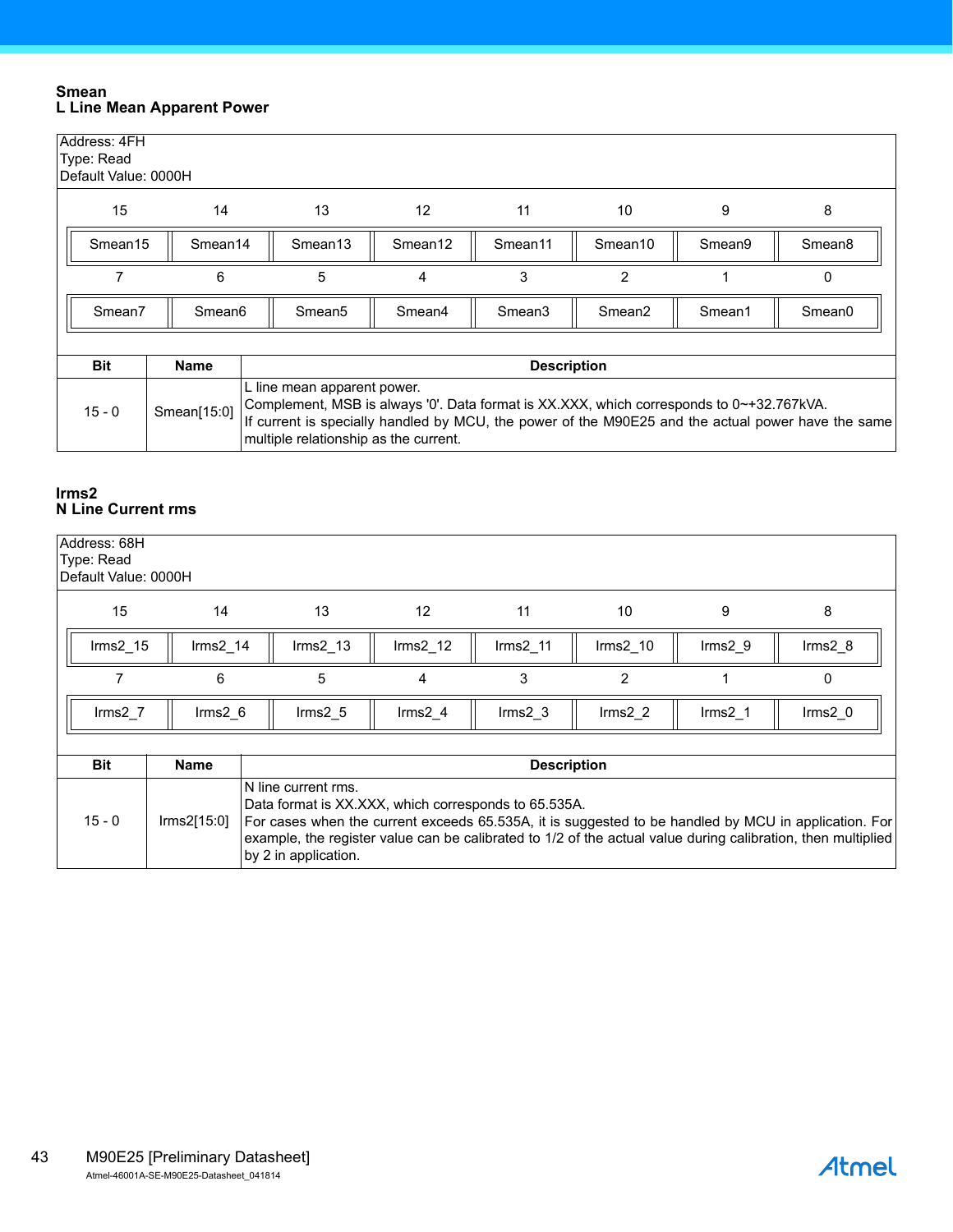#### <span id="page-43-0"></span>**Pmean2 N Line Mean Active Power**

| Address: 6AH<br>Type: Read<br>Default Value: 0000H |                      |                      |                                                                                                                                                                                                                                                                             |                      |                      |                      |                      |  |  |
|----------------------------------------------------|----------------------|----------------------|-----------------------------------------------------------------------------------------------------------------------------------------------------------------------------------------------------------------------------------------------------------------------------|----------------------|----------------------|----------------------|----------------------|--|--|
| 15                                                 | 14                   | 13                   | $12 \overline{ }$                                                                                                                                                                                                                                                           | 11                   | 10                   | 9                    | 8                    |  |  |
| Pmean <sub>2</sub> 15                              | Pmean2 14            | Pmean2_13            | Pmean2 12                                                                                                                                                                                                                                                                   | Pmean2 11            | Pmean2_10            | Pmean2 9             | Pmean <sub>2</sub> 8 |  |  |
|                                                    | 6                    | 5                    | 3<br>$\overline{2}$<br>4<br>0                                                                                                                                                                                                                                               |                      |                      |                      |                      |  |  |
| Pmean <sub>2</sub> 7                               | Pmean <sub>2</sub> 6 | Pmean <sub>2</sub> 5 | Pmean <sub>2</sub> 4                                                                                                                                                                                                                                                        | Pmean <sub>2</sub> 3 | Pmean <sub>2</sub> 2 | Pmean <sub>2</sub> 1 | Pmean <sub>2</sub> 0 |  |  |
|                                                    |                      |                      |                                                                                                                                                                                                                                                                             |                      |                      |                      |                      |  |  |
| <b>Bit</b>                                         | Name                 |                      |                                                                                                                                                                                                                                                                             | <b>Description</b>   |                      |                      |                      |  |  |
| $15 - 0$                                           | Pmean2[15:0]         |                      | N line mean active power.<br>Complement, MSB is the sign bit. Data format is XX.XXX, which corresponds to -32.768~+32.767kW.<br>If current is specially handled by MCU, the power of the M90E25 and the actual power have the same<br>multiple relationship as the current. |                      |                      |                      |                      |  |  |

#### <span id="page-43-1"></span>**PowerF2 N Line Power Factor**

| Address: 6DH<br>Type: Read<br>IDefault Value: 0000H |                            |                                                                                                                                                                                                                                     |            |                       |                       |           |           |  |
|-----------------------------------------------------|----------------------------|-------------------------------------------------------------------------------------------------------------------------------------------------------------------------------------------------------------------------------------|------------|-----------------------|-----------------------|-----------|-----------|--|
| 15                                                  | 14                         | 13                                                                                                                                                                                                                                  | 12         | 11                    | 10                    | 9         | 8         |  |
| PowerF2 15                                          | PowerF2 14                 | PowerF2 13                                                                                                                                                                                                                          | PowerF2 12 | PowerF2 11            | PowerF2 10            | PowerF2 9 | PowerF2 8 |  |
|                                                     | 5<br>3<br>2<br>6<br>0<br>4 |                                                                                                                                                                                                                                     |            |                       |                       |           |           |  |
| PowerF2 7                                           | PowerF2 6                  | PowerF2 5                                                                                                                                                                                                                           | PowerF2 4  | PowerF <sub>2</sub> 3 | PowerF <sub>2</sub> 2 | PowerF2 1 | PowerF2 0 |  |
|                                                     |                            |                                                                                                                                                                                                                                     |            |                       |                       |           |           |  |
| <b>Bit</b>                                          | <b>Name</b>                | <b>Description</b>                                                                                                                                                                                                                  |            |                       |                       |           |           |  |
| $15 - 0$                                            | PowerF2[15:0               | N line power factor.<br>Signed, MSB is the sign bit. Data format is X.XXX. Power factor range: -1.000~+1.000. For example, 03E<br>8H corresponds to the power factor of 1.000, and 83E8H corresponds to the power factor of -1.000. |            |                       |                       |           |           |  |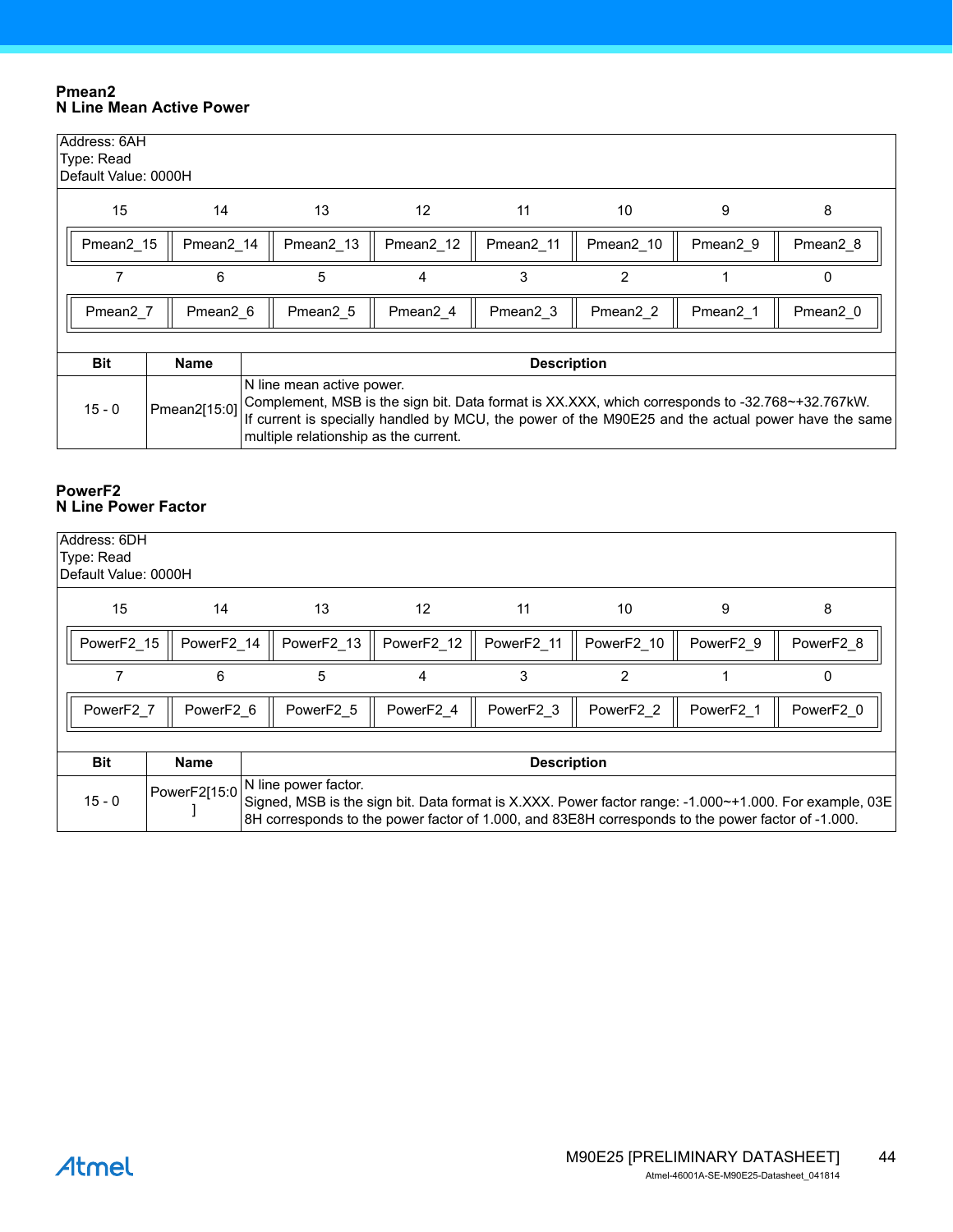#### <span id="page-44-0"></span>**Pangle2 Phase Angle between Voltage and N Line Current**

| Address: 6EH<br>Type: Read<br>Default Value: 0000H |                                                                                              |                                                                                                                       |           |           |                |           |           |  |  |  |
|----------------------------------------------------|----------------------------------------------------------------------------------------------|-----------------------------------------------------------------------------------------------------------------------|-----------|-----------|----------------|-----------|-----------|--|--|--|
| 15                                                 | 14                                                                                           | 13                                                                                                                    | 12        | 11        | 10             | 9         | 8         |  |  |  |
| Pangle2 15                                         | Pangle2 13<br>Pangle2 14<br>Pangle2 12<br>Pangle2 11<br>Pangle2 10<br>Pangle2 9<br>Pangle2 8 |                                                                                                                       |           |           |                |           |           |  |  |  |
|                                                    | 6                                                                                            | 5                                                                                                                     | 4         | 3         | $\overline{2}$ |           | 0         |  |  |  |
| Pangle2 7                                          | Pangle2 6                                                                                    | Pangle2 5                                                                                                             | Pangle2 4 | Pangle2 3 | Pangle2 2      | Pangle2_1 | Pangle2_0 |  |  |  |
|                                                    |                                                                                              |                                                                                                                       |           |           |                |           |           |  |  |  |
| <b>Bit</b>                                         | <b>Name</b><br><b>Description</b>                                                            |                                                                                                                       |           |           |                |           |           |  |  |  |
| $15 - 0$                                           | Pangle2[15:0]                                                                                | N line voltage current angle<br>Signed, MSB is the sign bit. Data format is XXX.X. Angle range: -180.0~+180.0 degree. |           |           |                |           |           |  |  |  |

#### <span id="page-44-1"></span>**Smean2 N Line Mean Apparent Power**

| Address: 6FH<br>Type: Read<br>Default Value: 0000H |                       |                     |                                                                                                                                                                                                                                                                     |                       |                       |                      |                      |  |  |
|----------------------------------------------------|-----------------------|---------------------|---------------------------------------------------------------------------------------------------------------------------------------------------------------------------------------------------------------------------------------------------------------------|-----------------------|-----------------------|----------------------|----------------------|--|--|
| 15                                                 | 14                    | 13                  | 12                                                                                                                                                                                                                                                                  | 11                    | 10                    | 9                    | 8                    |  |  |
| Smean <sub>2</sub> 15                              | Smean <sub>2</sub> 14 | Smean2 13           | Smean2 12                                                                                                                                                                                                                                                           | Smean <sub>2</sub> 11 | Smean <sub>2</sub> 10 | Smean <sub>2</sub> 9 | Smean <sub>2</sub> 8 |  |  |
|                                                    | 6                     | 5                   | 4                                                                                                                                                                                                                                                                   | 3                     | $\overline{2}$        |                      | 0                    |  |  |
| Smean <sub>2</sub> 7                               | Smean <sub>2</sub> 6  | Smean <sub>25</sub> | Smean <sub>2</sub> 4                                                                                                                                                                                                                                                | Smean <sub>2</sub> 3  | Smean <sub>2</sub> 2  | Smean <sub>2</sub> 1 | Smean <sub>2</sub> 0 |  |  |
| <b>Bit</b>                                         | <b>Name</b>           |                     |                                                                                                                                                                                                                                                                     | <b>Description</b>    |                       |                      |                      |  |  |
| $15 - 0$                                           | Smean2[15:0]          |                     | N line mean apparent power<br>Complement, MSB is always '0'. Data format is XX.XXX, which corresponds to 0~+32.767kVA.<br>If current is specially handled by MCU, the power of M90E25 and the actual power have the same multi-<br>ple relationship as the current. |                       |                       |                      |                      |  |  |

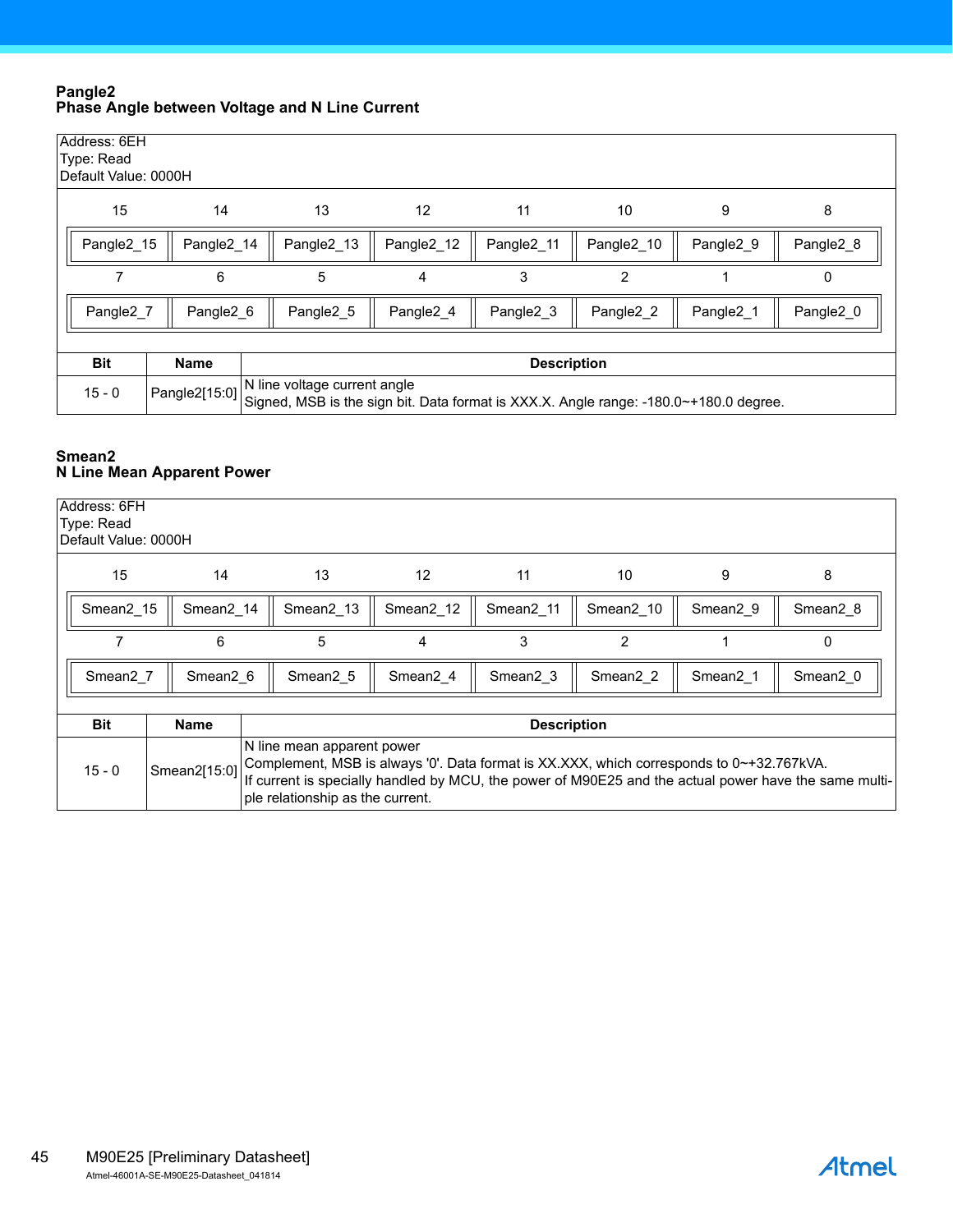# <span id="page-45-0"></span>6 ELECTRICAL SPECIFICATION

# <span id="page-45-1"></span>**6.1 ELECTRICAL SPECIFICATION**

| <b>Parameters and Description</b>                 | Min.     | <b>Typical</b> | Max.                           | Unit           | <b>Test Conditions and Comments</b>                                                                                                            |
|---------------------------------------------------|----------|----------------|--------------------------------|----------------|------------------------------------------------------------------------------------------------------------------------------------------------|
|                                                   |          |                | <b>Accuracy</b>                |                |                                                                                                                                                |
| DC Power Supply Rejection Ratio (PSRR)            |          |                | ±0.1                           | $\%$           | VDD=3.3V $\pm$ 0.3V, 100Hz, I=5A, V=220V, L<br>line shunt resistor 150 $\mu\Omega$ , N line CT 1000:1,<br>sampling resistor 4.8 $\Omega$       |
|                                                   |          |                |                                |                | $VDD=3.3V$<br>superimposes<br>400mVrms,<br>100Hz Sinusoidal signal, I=5A, V=220V, L<br>line shunt resistor 150 $\mu\Omega$ , N line CT 1000:1, |
| AC Power Supply Rejection Ratio (PSRR)            |          |                | ±0.1                           | %              | sampling resistor 4.8 $\Omega$                                                                                                                 |
| Active Energy Error (Dynamic Range 5000:1)        |          |                | ±0.1                           | %              | L line current gain is '24'; N line current gain<br>is '1'                                                                                     |
|                                                   |          |                | <b>Channel Characteristics</b> |                |                                                                                                                                                |
| Sampling Frequency                                |          | 8              |                                | kHz            |                                                                                                                                                |
| L Line Current Channel Equivalent Input Noise     |          |                | 19.1                           | $nV/\sqrt{Hz}$ | Single side band noise (measured at 50Hz,<br>and PGA gain is '24')                                                                             |
| N Line Current Channel Equivalent Input Noise     |          |                | 458.4                          | $nV/\sqrt{Hz}$ | Single side band noise (measured at 50Hz,<br>and PGA gain is '1')                                                                              |
| Voltage Channel Equivalent Input Noise            |          |                | 458.4                          | $nV/\sqrt{Hz}$ | Single side band noise (measured at 50Hz,<br>and PGA gain is '1')                                                                              |
| <b>Total Harmonic Distortion for Each Channel</b> | 80       |                |                                | dB             | 25°C, PGA gain is '1', 500mVrms input                                                                                                          |
| Active Energy Metering Bandwidth                  |          | 4              |                                | kHz            |                                                                                                                                                |
| Irms and Vrms Measurement Bandwidth               |          | 4              |                                | kHz            |                                                                                                                                                |
| Measurement Error                                 |          |                | ±0.5                           | $\%$           |                                                                                                                                                |
|                                                   |          |                | <b>Analog Input</b>            |                |                                                                                                                                                |
|                                                   | $5\mu$   |                | 25m                            |                | PGA gain is '24'                                                                                                                               |
|                                                   | $7.5\mu$ |                | 37.5m                          |                | PGA gain is '16'                                                                                                                               |
|                                                   | $15\mu$  |                | <b>75m</b>                     |                | PGA gain is '8'                                                                                                                                |
|                                                   | $30\mu$  |                | 150m                           |                | PGA gain is '4'                                                                                                                                |
| L Line Current Channel Differential Input         | $120\mu$ |                | 600m                           | <b>Vrms</b>    | PGA gain is '1'                                                                                                                                |
|                                                   | $30\mu$  |                | 150m                           |                | PGA gain is '4'                                                                                                                                |
|                                                   | $60\mu$  |                | 300m                           |                | PGA gain is '2'                                                                                                                                |
| N Line Current Channel Differential Input         | $120\mu$ |                | 600m                           | <b>Vrms</b>    | PGA gain is '1'                                                                                                                                |
| Voltage Channel Differential Input                | $120\mu$ |                | 600m                           | <b>Vrms</b>    | PGA gain is '1'                                                                                                                                |
| L Line Current Channel Input Impedance            |          | 1              |                                | ΚΩ             |                                                                                                                                                |
| N Line Current Channel Input Impedance            |          | 50             |                                | ΚΩ             |                                                                                                                                                |
| Voltage Channel Input Impedance                   |          | 50             |                                | ΚΩ             |                                                                                                                                                |
| L Line Current Channel DC Offset                  |          |                | 10                             | mV             | PGA gain is '24'                                                                                                                               |
| N Line Current Channel DC Offset                  |          |                | 10                             | mV             | PGA gain is '1'                                                                                                                                |
| Voltage Channel DC Offset                         |          |                | 10                             | mV             | PGA gain is '1'                                                                                                                                |
|                                                   |          |                | Reference                      |                |                                                                                                                                                |
| On-Chip Reference                                 | 1.398    | 1.417          | 1.440                          | $\mathsf{v}$   | Reference voltage test mode                                                                                                                    |
| Reference Voltage Temperature Coefficient         |          | ±15            | ±40                            | ppm/°C         |                                                                                                                                                |
|                                                   |          |                | <b>Clock</b>                   |                |                                                                                                                                                |
|                                                   |          |                |                                |                | The Accuracy of crystal or external clock is                                                                                                   |
| <b>Crystal or External Clock</b>                  |          | 8.192          |                                | <b>MHz</b>     | $±$ 100 ppm                                                                                                                                    |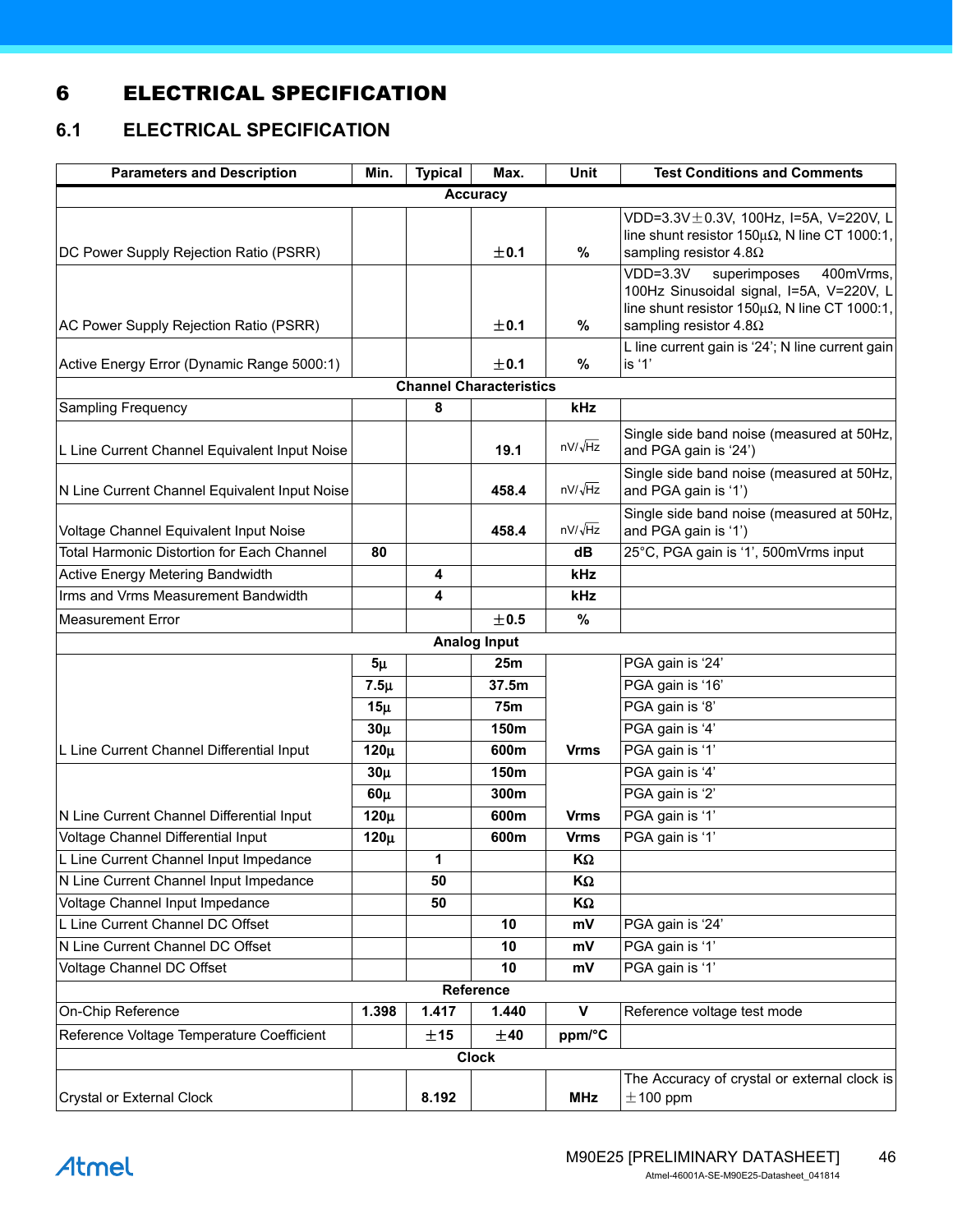|                                                            |      |      | <b>SPI Interface</b>        |                         |                                                                                         |  |  |
|------------------------------------------------------------|------|------|-----------------------------|-------------------------|-----------------------------------------------------------------------------------------|--|--|
| SPI Interface Bit Rate                                     | 200  |      | <b>160k</b>                 | bps                     |                                                                                         |  |  |
|                                                            |      |      | <b>Pulse Width</b>          |                         |                                                                                         |  |  |
| CF1 Pulse Width                                            |      | 80   |                             | ms                      | If T $\geq$ 160 ms, width=80ms; if T<160 ms,<br>width = $0.5T$ . Refer to Section $6.6$ |  |  |
|                                                            |      |      | <b>ESD</b>                  |                         |                                                                                         |  |  |
| Machine Model (MM)                                         | 400  |      |                             | $\mathbf v$             | <b>JESD22-A115</b>                                                                      |  |  |
| Charged Device Model (CDM)                                 | 1000 |      |                             | $\mathbf v$             | JESD22-C101                                                                             |  |  |
| Human Body Model (HBM)                                     | 4000 |      |                             | $\overline{\mathsf{v}}$ | <b>JESD22-A114</b>                                                                      |  |  |
| Latch Up                                                   |      |      | ±100                        | mA                      | JESD78A                                                                                 |  |  |
| Latch Up                                                   |      |      | 4.95                        | $\mathbf{V}$            | JESD78A                                                                                 |  |  |
|                                                            |      |      | <b>Operating Conditions</b> |                         |                                                                                         |  |  |
| AVDD, Analog Power Supply                                  | 2.8  | 3.3  | 3.6                         | $\mathbf v$             | Metering<br>precision<br>within<br>guaranteed<br>3.0V~3.6V.                             |  |  |
| DVDD, Digital Power Supply                                 | 2.8  | 3.3  | 3.6                         | $\mathbf{V}$            | Metering<br>precision<br>guaranteed<br>within<br>3.0V~3.6V.                             |  |  |
| I <sub>AVDD</sub> , Analog Current                         |      | 3.75 |                             | mA                      | L line/ N line current channel and voltage<br>channel are open                          |  |  |
| I <sub>DVDD</sub> , Digital Current                        |      | 2.75 |                             | mA                      | $VDD=3.3V$                                                                              |  |  |
|                                                            |      |      | <b>DC Characteristics</b>   |                         |                                                                                         |  |  |
| Digital Input High Level (all digital pins except<br>OSCI) | 2.0  |      | $VDD+2.6$                   | $\mathsf{v}$            | $VDD=3.3V \pm 10\%,$                                                                    |  |  |
| Digital Input High Level (OSCI)                            | 2.0  |      | $VDD+0.3$                   | $\mathbf{V}$            | VDD= $3.3V \pm 10\%$                                                                    |  |  |
| Digital Input Low Level                                    |      |      | 0.8                         | $\mathsf{V}$            | VDD= $3.3V \pm 10\%$                                                                    |  |  |
| Digital Input Leakage Current                              |      |      | ±1                          | μA                      | VDD=3.6V, VI=VDD or GND                                                                 |  |  |
| Digital Output Low Level (CF1)                             |      |      | 0.4                         | $\mathbf{V}$            | $\overline{\text{VDD=3.3V}}$ , $I_{OL}$ =10mA                                           |  |  |
| Digital Output Low Level (IRQ, WarnOut, ZX,<br>SDO)        |      |      | 0.4                         | $\mathbf v$             | VDD=3.3V, I <sub>OL</sub> =5mA                                                          |  |  |
| Digital Output High Level (CF1)                            | 2.4  |      |                             | $\mathbf{V}$            | $VDD=3.3V, IOH=-10mA$                                                                   |  |  |
| Digital Output High Level (IRQ, WarnOut, ZX,<br>SDO)       | 2.4  |      |                             | $\mathbf{V}$            | VDD=3.3V, I <sub>OH</sub> =-5mA                                                         |  |  |
| Digital Output Low Level (OSCO)                            |      |      | 0.4                         | $\mathbf{V}$            | VDD=3.3V, $I_{OI}$ =1mA                                                                 |  |  |
| Digital Output High Level (OSCO)                           | 2.4  |      |                             | $\mathbf{V}$            | VDD=3.3V, I <sub>OH</sub> =-1mA                                                         |  |  |

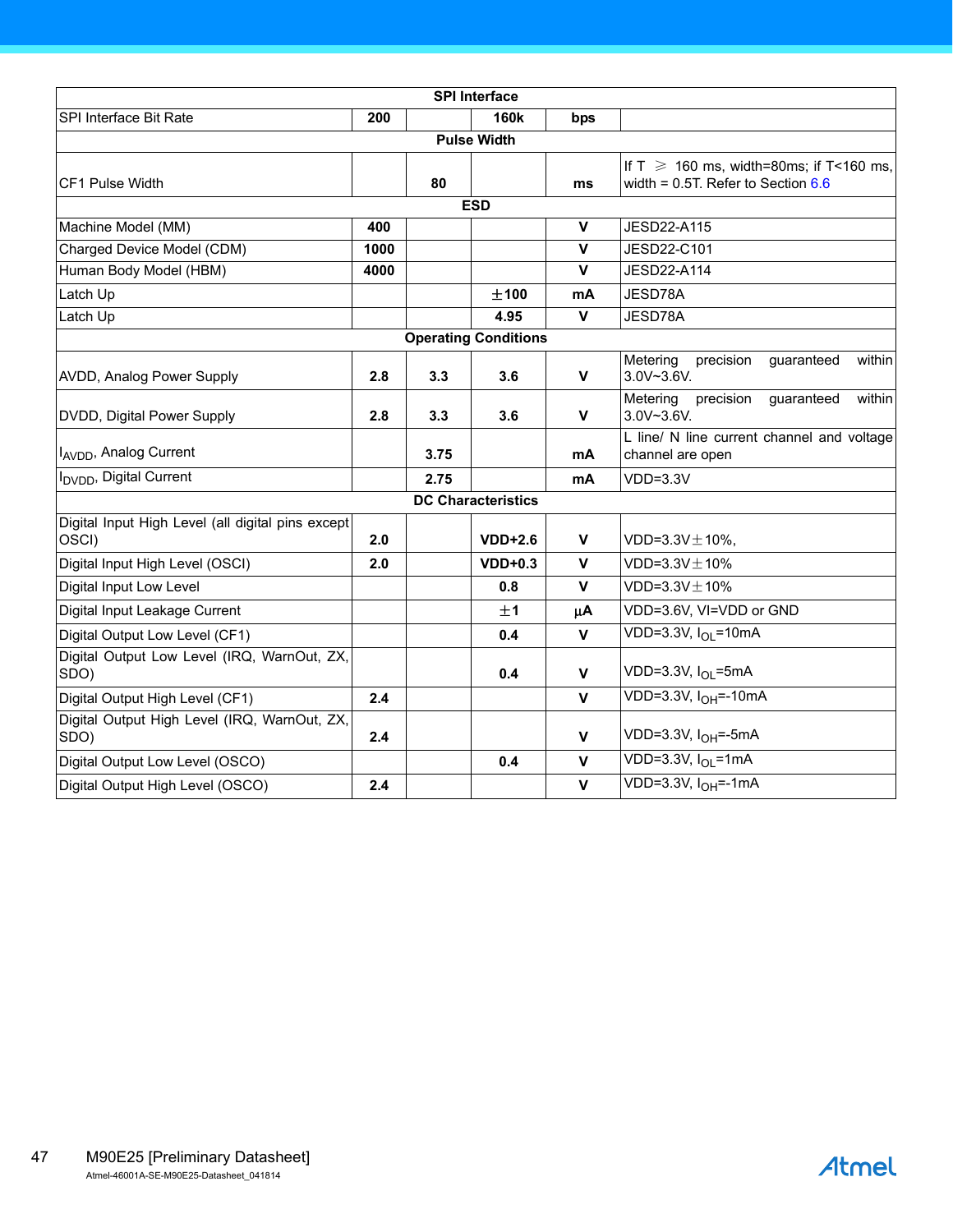## <span id="page-47-0"></span>**6.2 SPI INTERFACE TIMING**

The SPI interface timing is as shown in [Figure-7](#page-47-1), [Figure-8](#page-47-2) and [Table-10.](#page-48-0)



*Figure-7 4-Wire SPI Timing Diagram*

<span id="page-47-1"></span>

<span id="page-47-2"></span>*Figure-8 3-Wire SPI Timing Diagram*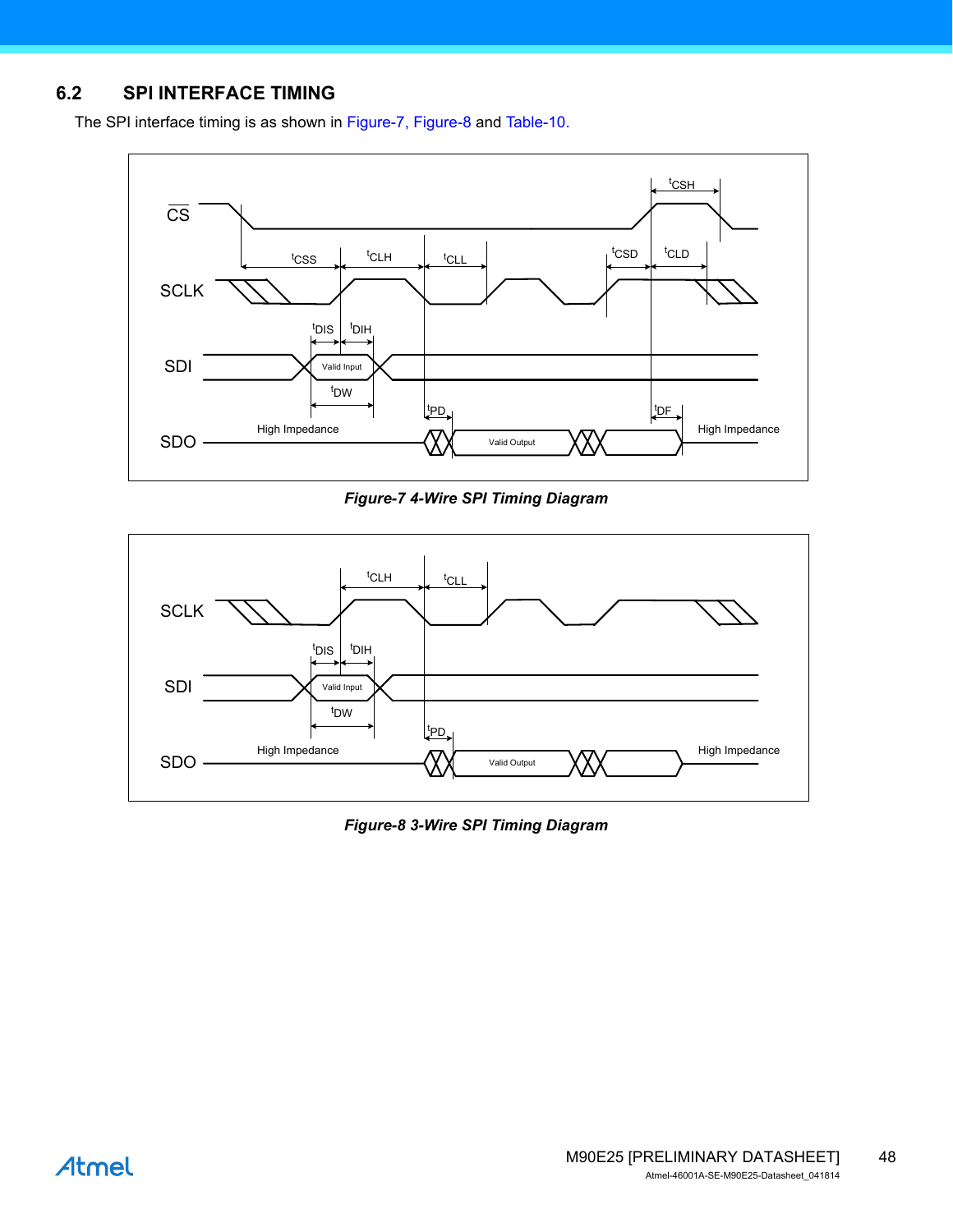#### <span id="page-48-0"></span>**Table-10 SPI Timing Specification**

| Symbol                                         | <b>Description</b>         | Min.               | <b>Typical</b> | Max.       | Unit |
|------------------------------------------------|----------------------------|--------------------|----------------|------------|------|
| note 1<br>$t_{\text{CSH}}$                     | Minimum CS High Level Time | $30T^{note\,2}+10$ |                |            | ns   |
| $t_{\text{CSS}}^{\text{note 1}}$               | CS Setup Time              | $3T+10$            |                |            | ns   |
| note 1<br>$t_{\text{CSD}}$                     | CS Hold Time               | $30T + 10$         |                |            | ns   |
| note 1<br>$t_{CLD}$                            | <b>Clock Disable Time</b>  | 1T                 |                |            | ns   |
| $t_{CLH}$                                      | Clock High Level Time      | $30T + 10$         |                |            | ns   |
| $t_{CLL}$                                      | Clock Low Level Time       | $16T + 10$         |                |            | ns   |
| t <sub>DIS</sub>                               | Data Setup Time            | $3T+10$            |                |            | ns   |
| $t_{DH}$                                       | Data Hold Time             | $22T+10$           |                |            | ns   |
| t <sub>DW</sub>                                | Minimum Data Width         | $30T + 10$         |                |            | ns   |
| t <sub>PD</sub>                                | <b>Output Delay</b>        | 14T                |                | $15T + 20$ | ns   |
| note 1<br>$t_{DF}$                             | Output Disable Time        |                    |                | 16T+20     | ns   |
| Note:<br>1. Not applicable for three-wire SPI. |                            |                    |                |            |      |

2. T means SCLK cycle. T=122ns. (Typical value for four-wire SPI)

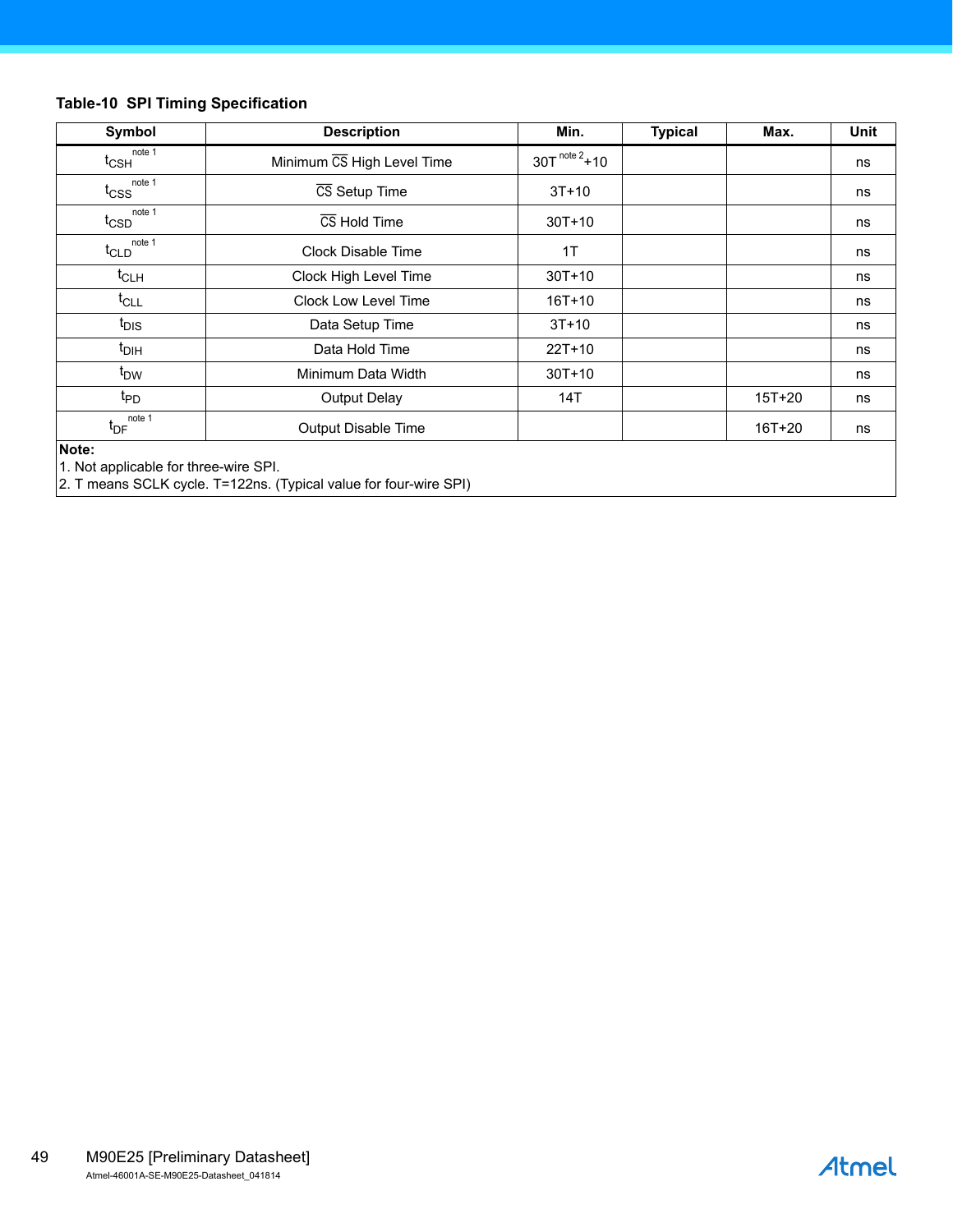# <span id="page-49-0"></span>**6.3 POWER ON RESET TIMING**

<span id="page-49-3"></span>

*Figure-9 Power On Reset Timing Diagram*

#### <span id="page-49-2"></span><span id="page-49-1"></span>**Table-11 Power On Reset Specification**

| Symbol         | <b>Description</b>            | Min.  | <b>Typical</b> | Max.  | Unit |
|----------------|-------------------------------|-------|----------------|-------|------|
| $V_H$          | Power On Trigger Voltage      | 2.47  | 2.6            | 2.73  |      |
| $V_L$          | Power Off Trigger Voltage     | 2.185 | 2.3            | 2.415 |      |
| $V_H - V_L$    | Hysteretic Voltage Difference | 0.285 | 0.3            | 0.315 |      |
| $T_1$          | Delay Time After Power On     | 5     |                |       | ms   |
| T <sub>2</sub> | Delay Time After Power Off    | 10    |                |       | μs   |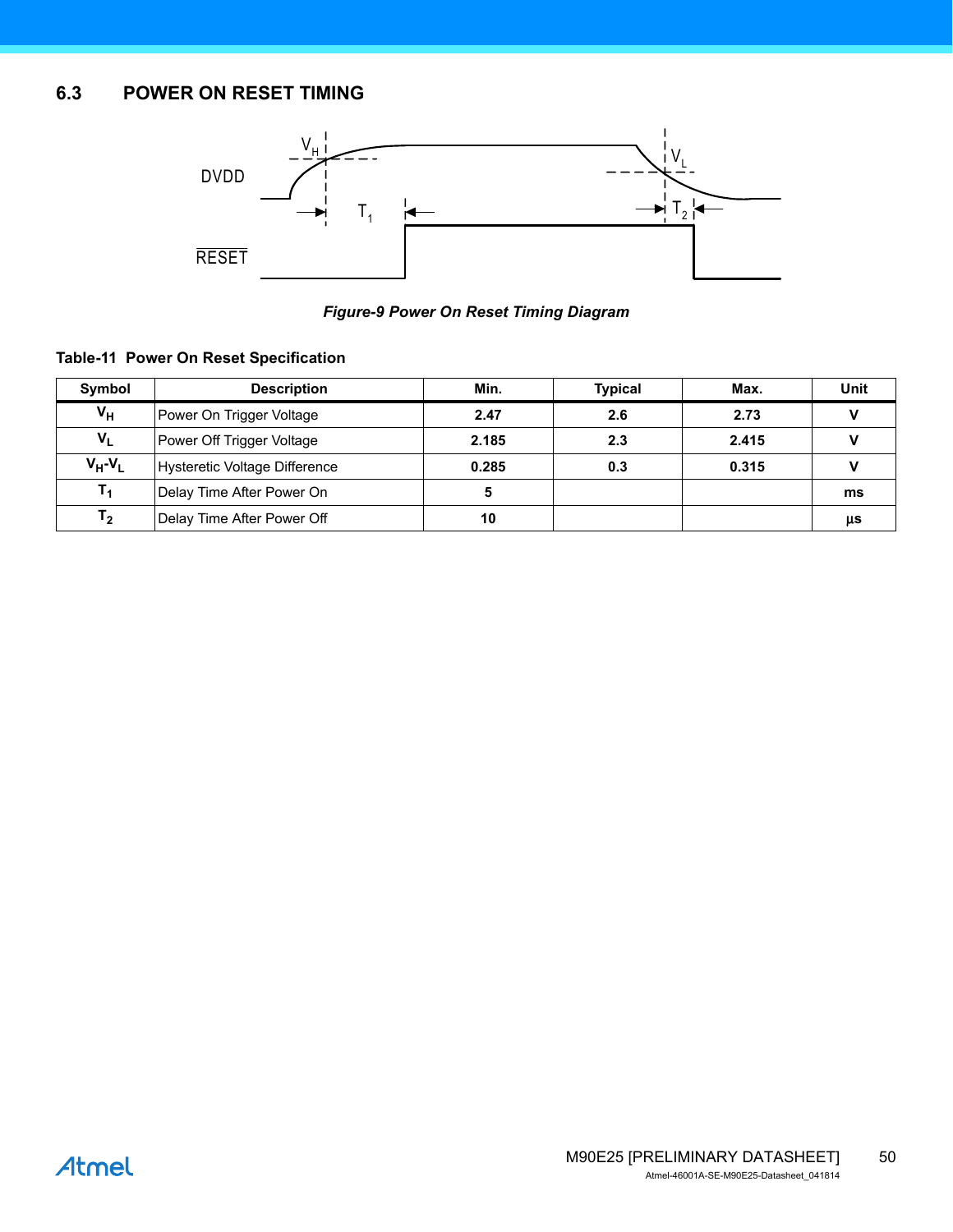# <span id="page-50-0"></span>**6.4 ZERO-CROSSING TIMING**

<span id="page-50-3"></span>

*Figure-10 Zero-Crossing Timing Diagram*

#### <span id="page-50-2"></span><span id="page-50-1"></span>**Table-12 Zero-Crossing Specification**

| Symbol   | <b>Description</b> | Min. | <b>Typical</b> | Max. | Unit |
|----------|--------------------|------|----------------|------|------|
| $T_{ZX}$ | High Level Width   |      |                |      | ms   |
| ם י      | Delay Time         |      |                | 0.5  | ms   |

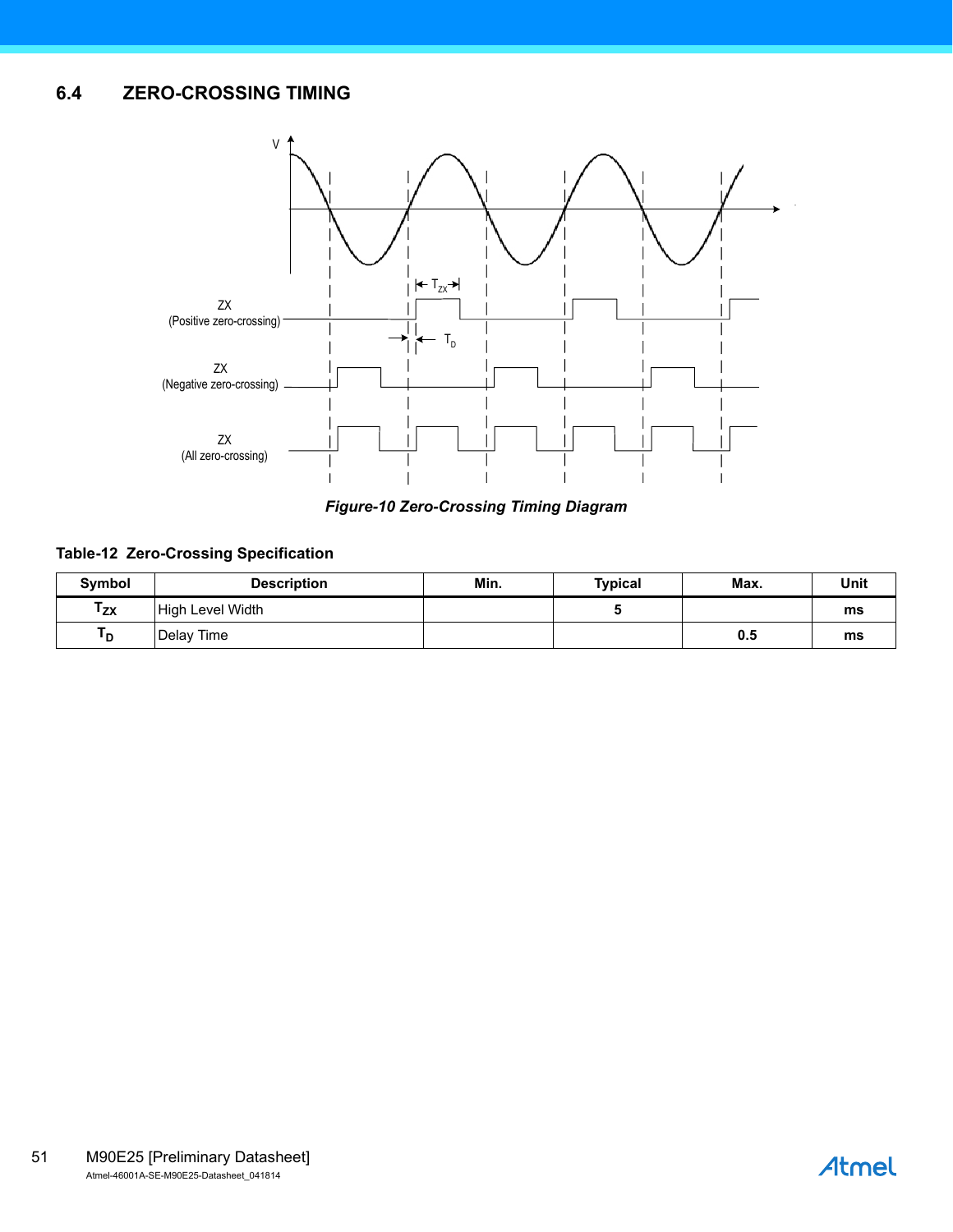## <span id="page-51-3"></span><span id="page-51-0"></span>**6.5 VOLTAGE SAG TIMING**



#### *Figure-11 Voltage Sag Timing Diagram*

#### <span id="page-51-2"></span><span id="page-51-1"></span>**Table-13 Voltage Sag Specification**

| Symbol | <u>⊃eecription</u> | Min. | Typical | Max. | Unit |
|--------|--------------------|------|---------|------|------|
| ם י    | Time<br>Delav      |      |         | v.,  | ms   |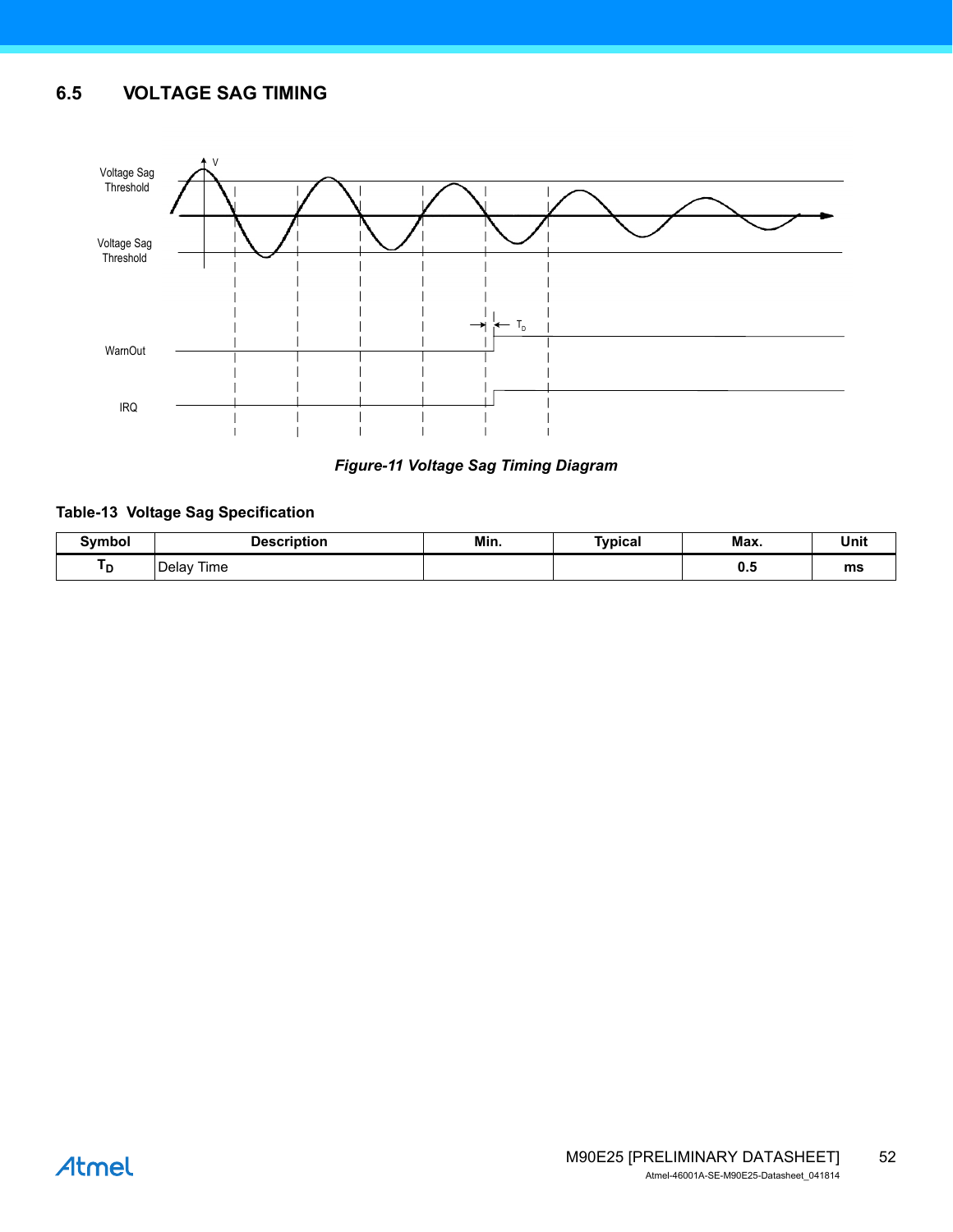## <span id="page-52-0"></span>**6.6 PULSE OUTPUT**



#### *Figure-12 Output Pulse Width*

# <span id="page-52-2"></span><span id="page-52-1"></span>**6.7 ABSOLUTE MAXIMUM RATING**

| <b>Parameter</b>                                  | <b>Maximum Limit</b> |
|---------------------------------------------------|----------------------|
| <b>Relative Voltage Between AVDD and AGND</b>     | $-0.3V - 3.7V$       |
| <b>Relative Voltage Between DVDD and DGND</b>     | $-0.3V - 3.7V$       |
| Analog Input Voltage (I1P, I1N, I2P, I2N, VP, VN) | -1V~VDD              |
| <b>Digital Input Voltage</b>                      | $-0.3V - VDD + 2.6V$ |
| <b>Operating Temperature Range</b>                | -40~85 °C            |
| <b>Maximum Junction Temperature</b>               | 150 $^{\circ}$ C     |

| Package Type        | Thermal Resistance θ <sub>JA</sub> | Unit | <b>Condition</b>                |
|---------------------|------------------------------------|------|---------------------------------|
| <b>Green SSOP28</b> | 99.Z<br>$ -$                       | °C/W | <b>Airflow</b><br>No.<br>$\sim$ |

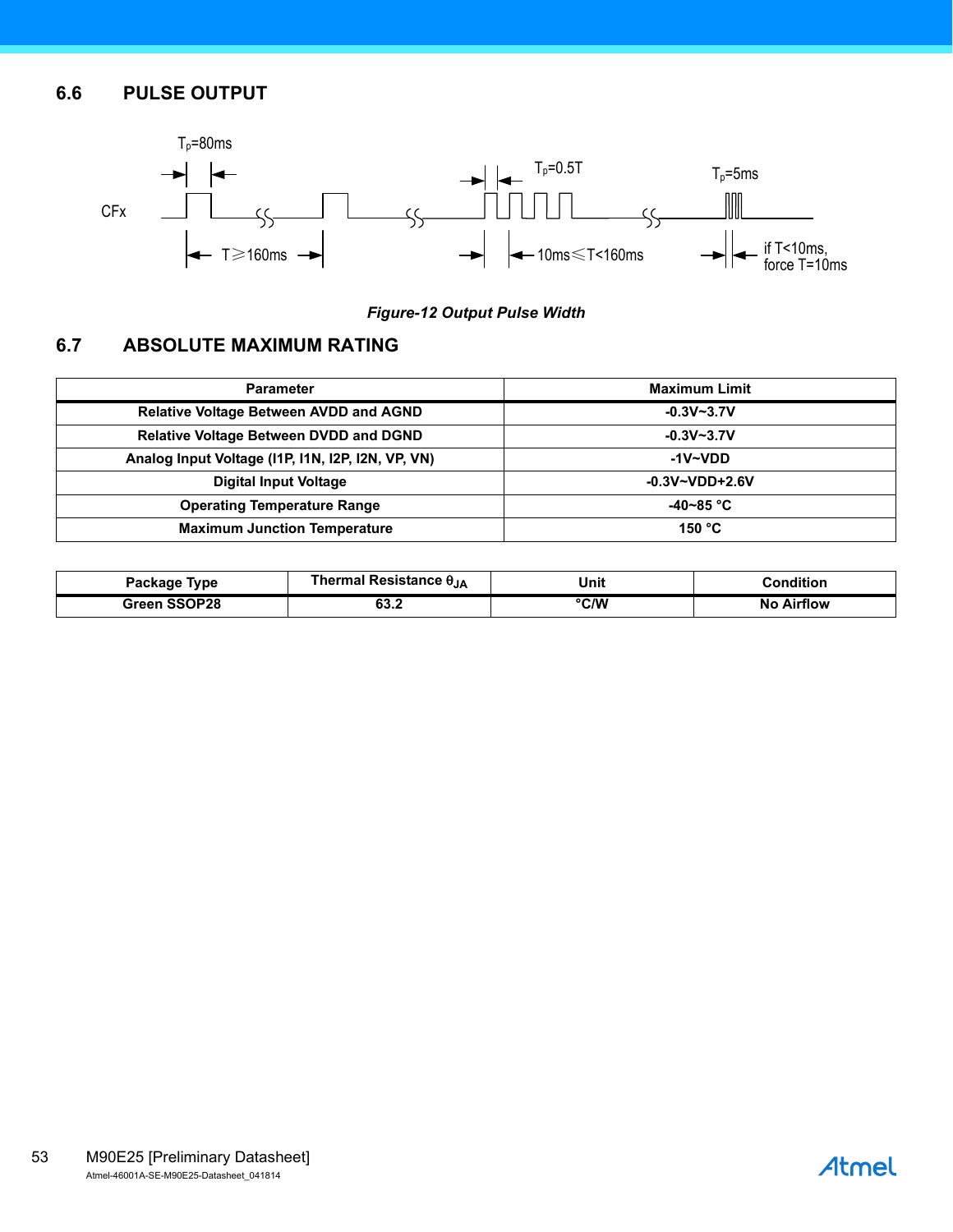# <span id="page-53-0"></span>**ORDERING INFORMATION**

| Atmel Ordering Code | Package | <b>Carrier</b> | <b>Temperature Range</b>                        |
|---------------------|---------|----------------|-------------------------------------------------|
| ATM90E25-YU-R       | SSOP28  | Tape&Reel      | Industry (-40 $^{\circ}$ C to +85 $^{\circ}$ C) |
| ATM90E25-YU-B       | SSOP28  | Tube           | Industry (-40 $^{\circ}$ C to +85 $^{\circ}$ C) |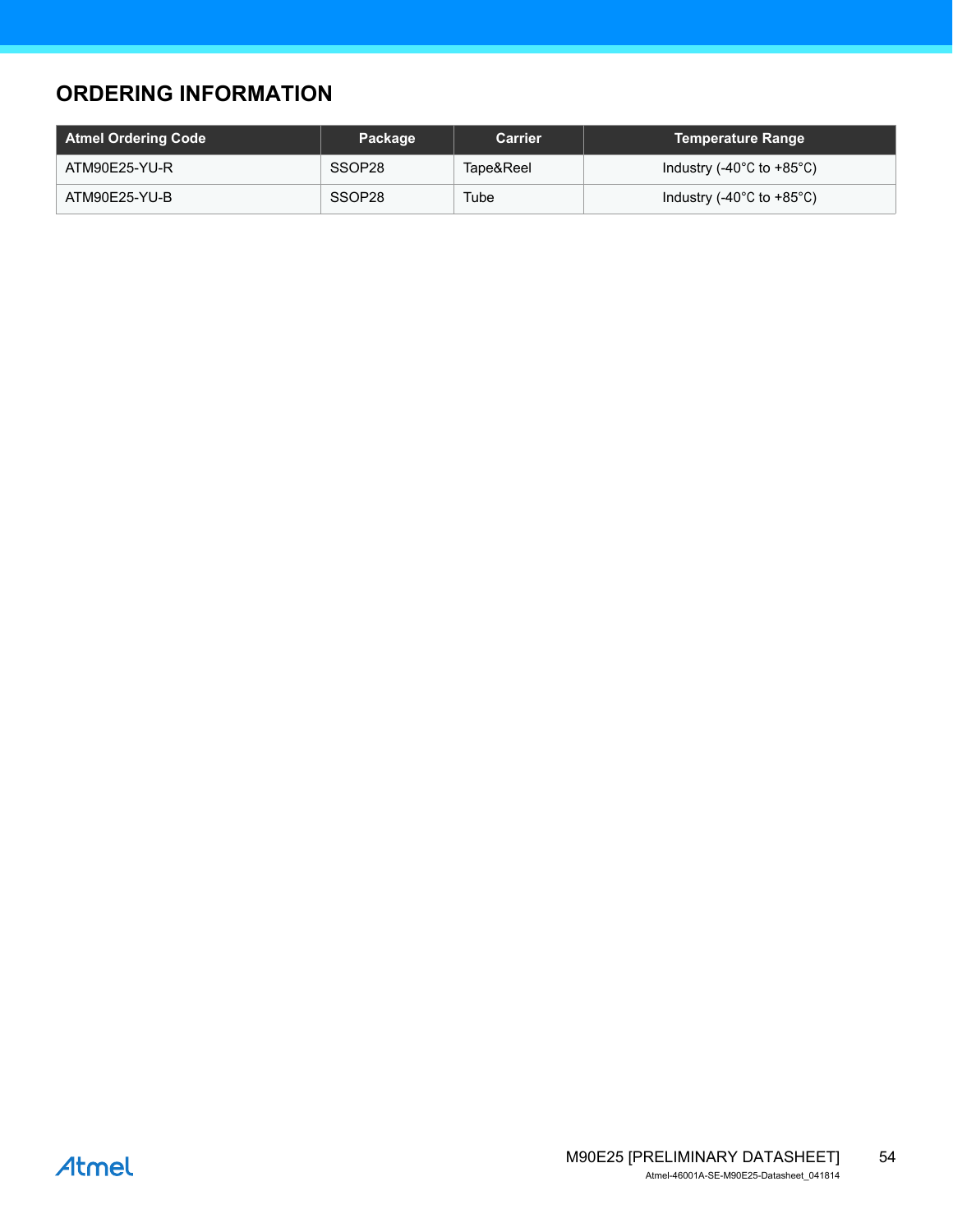# <span id="page-54-0"></span>**PACKAGE DIMENSIONS**



# Atmel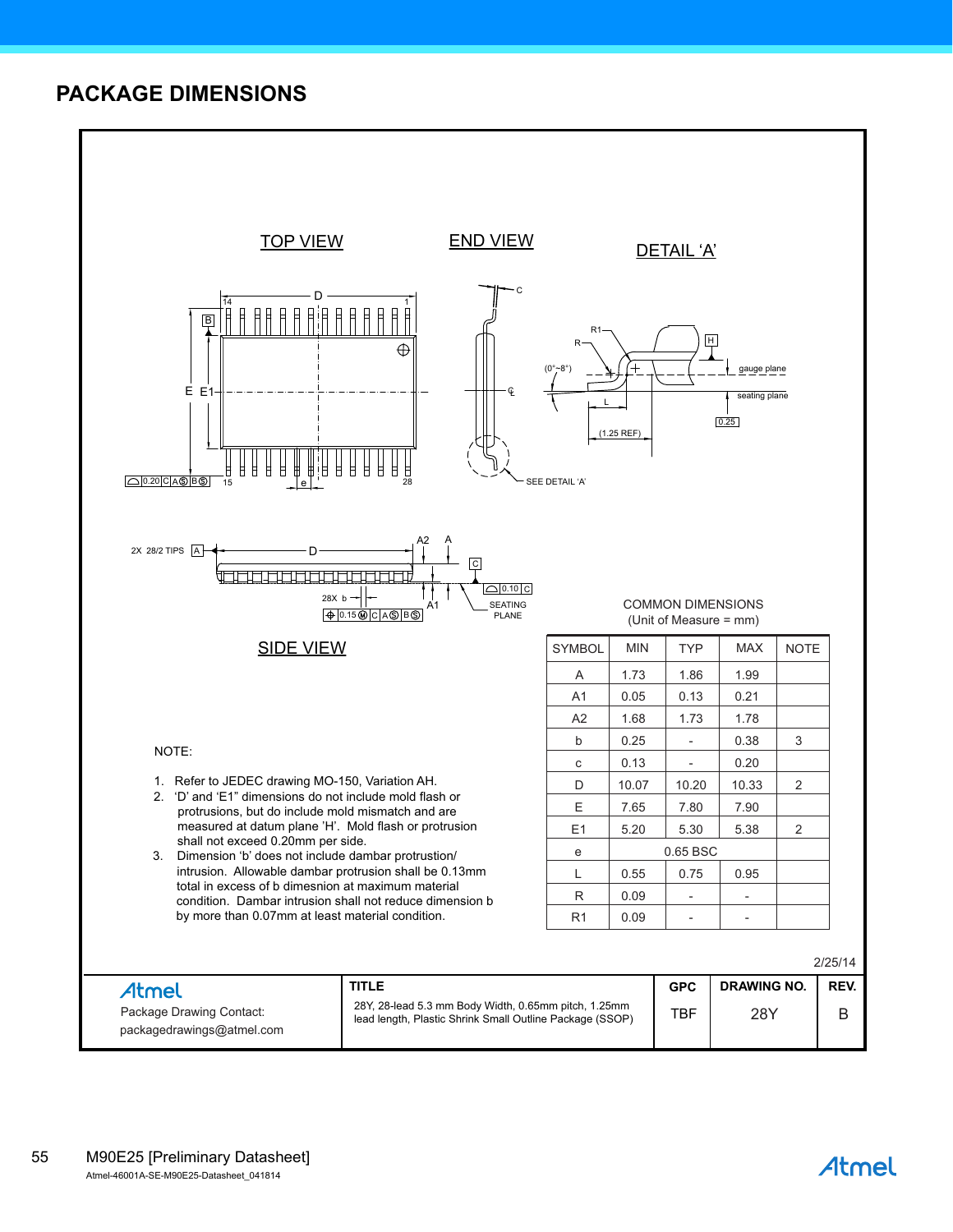# <span id="page-55-0"></span>**REVISION HISTORY**

| Doc. Rev. | <b>Date</b> | <b>Comments</b>                    |
|-----------|-------------|------------------------------------|
| 46001A    | 04/18/2014  | Initial document release in Atmel. |
|           |             |                                    |